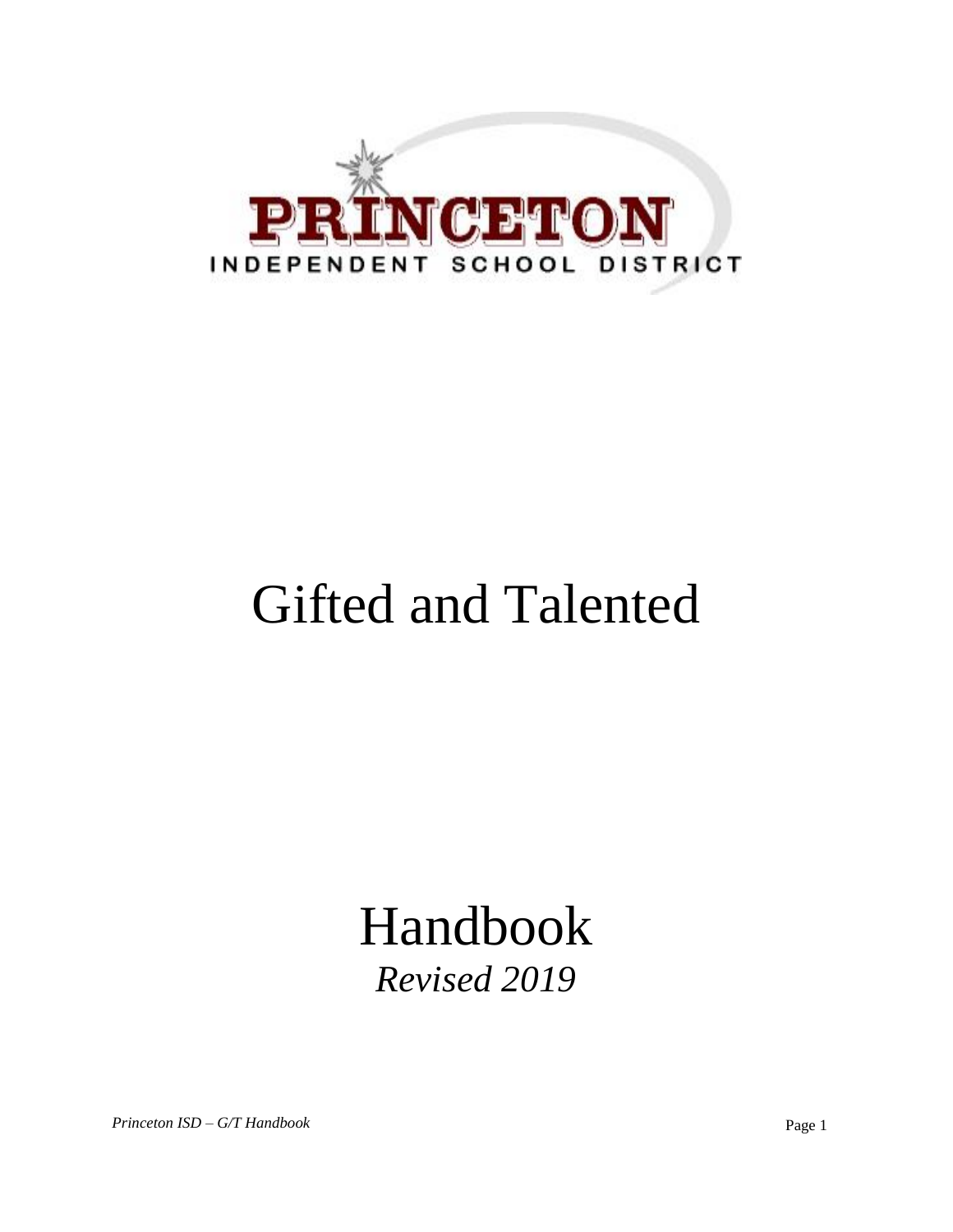# **TABLE OF CONTENTS**

| Resources.                                             |  |
|--------------------------------------------------------|--|
|                                                        |  |
|                                                        |  |
|                                                        |  |
|                                                        |  |
|                                                        |  |
|                                                        |  |
|                                                        |  |
|                                                        |  |
|                                                        |  |
|                                                        |  |
| J:                                                     |  |
|                                                        |  |
|                                                        |  |
|                                                        |  |
|                                                        |  |
|                                                        |  |
|                                                        |  |
|                                                        |  |
|                                                        |  |
| M: Renzulli Checklist of Leadership Characteristics 34 |  |
|                                                        |  |
|                                                        |  |
|                                                        |  |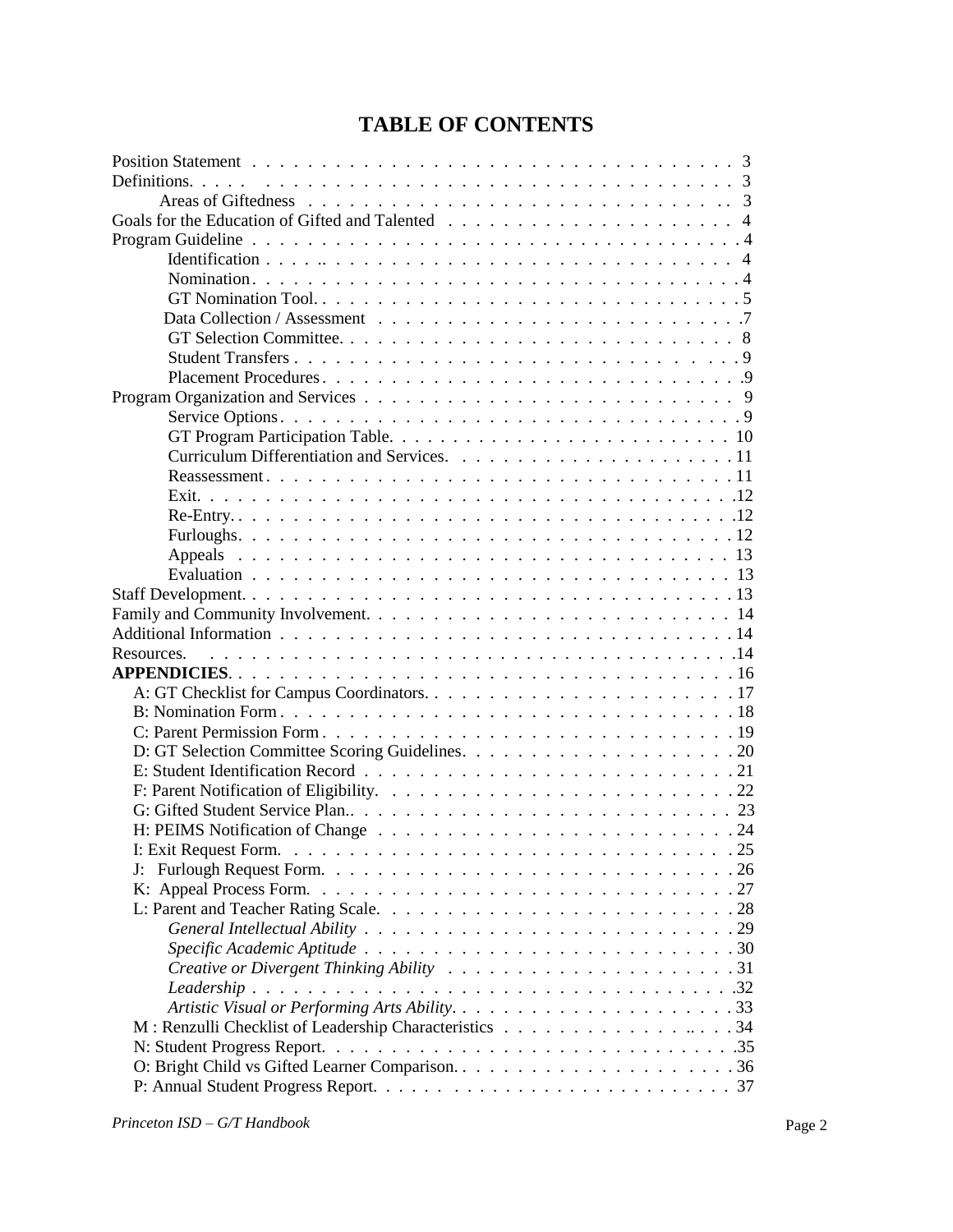# **A PROGRAM FOR GIFTED AND TALENTED STUDENTS**

# **PRINCETON ISD POSITION STATEMENT**

In accordance with *The Texas State Plan for the Education of Gifted/Talented Students 2019,* Texas Education Code (§29.121), and Texas Administrative Code (§89.1), Princeton ISD shall provide a program for the educational development of students who are identified as gifted. Princeton ISD recognizes that students identified as gifted can come from all races, socioeconomic groups, geographical locales, and environments.

The purpose of this handbook is to:

• Familiarize staff and parents with the definition of a "gifted and talented" child and provide information regarding state laws and district guidelines for identifying and serving these students.

# **DEFINITIONS**

The Texas Education Code (Sec. 29.121) states that a "gifted and talented students" means a child or youth who performs at or shows the potential for performing at a remarkably high level of accomplishment when compared to others of the same age, experience, or environment and who:

- (1) exhibits high performance capability in an intellectual, creative, or artistic area;
- (2) possesses an unusual capacity for leadership; or
- (3) excels in a specific academic field.

#### **Areas of Giftedness:**

- Intellectually gifted: possessing superior intelligence, with potential or demonstrated accomplishments in several fields of study; ability to perform complex mental tasks
- Creatively Gifted: possessing outstanding imagination, thinking ability, innovative or creative reasoning ability, ability in problem solving, and/or high attainment in original or creative thinking
- Artistically Gifted: possessing outstanding ability in the visual and/or performing arts
- Gifted in Leadership: possessing the natural ability to influence others; possessing skills in interpersonal relationships demonstrated, for example, by outstanding ability in such activities as student government
- Gifted in Academic fields: possessing superior ability or potential in a specific course of study such as English language arts/reading, mathematics, science, or social studies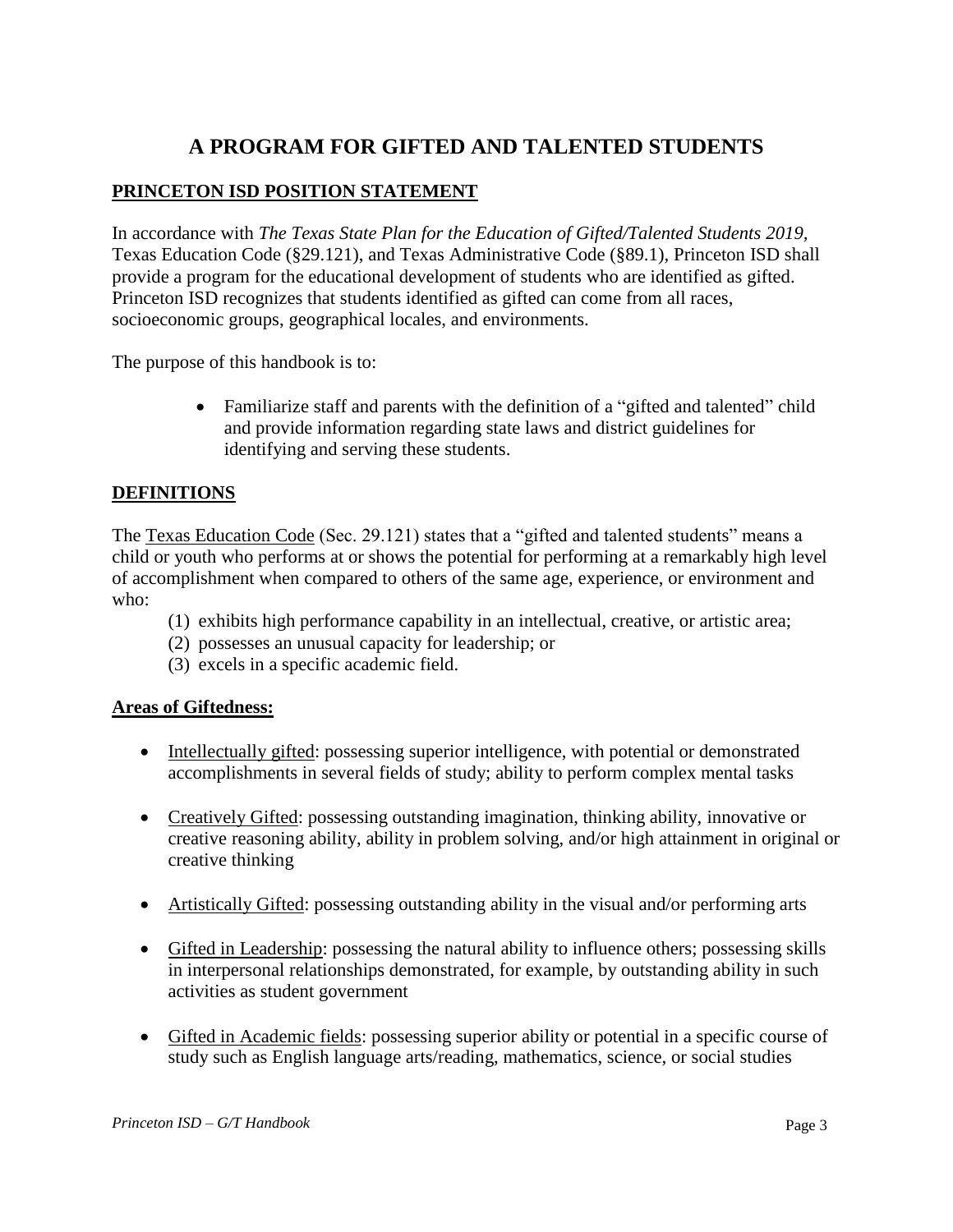# **GOALS FOR EDUCATING THE GIFTED AND TALENTED**

Texas State Goal (Texas State Plan for the Education of Gifted/Talented Students 2019)

Students who participate in services designed for gifted/talented students will demonstrate skills in self-directed learning, thinking, research, and communication as evidenced by the development of innovative products and performances that reflect individuality and creativity and are advanced in relation to students of similar age, experience, or environment. High school graduates who have participated in services for gifted students will have produced products and performances of professional quality as part of their program services.

# **PROGRAM GUIDELINES**

# **Identification**

- 1. The identification process for gifted and talented services is ongoing, and assessment of students occurs at any time the need arises.
- 2. Students are identified who perform or show potential to perform at remarkably high levels of accomplishment in one or more of the following areas of giftedness: general intellectual ability, specific academic aptitude, leadership, and creative or artistic capacity.
- 3. Campus GT Coordinators may use the *GT Checklist for Campus Coordinators* (Appendix A) as a guide through the identification process.

#### **Nomination:**

- Students K-12 may be nominated for the gifted and talented program at any time by teachers, counselors, parents, self, or other interested persons.
- Nominations are made by completing the *Advanced Academics Gifted and Talented Nomination Form* (See Appendix B). Forms are turned in to the campus GT coordinator.
- The **GT Nomination Tool** below provides characteristics to look for when nominating students for an area of giftedness. It is important to note that a student may exhibit characteristics for one or more areas.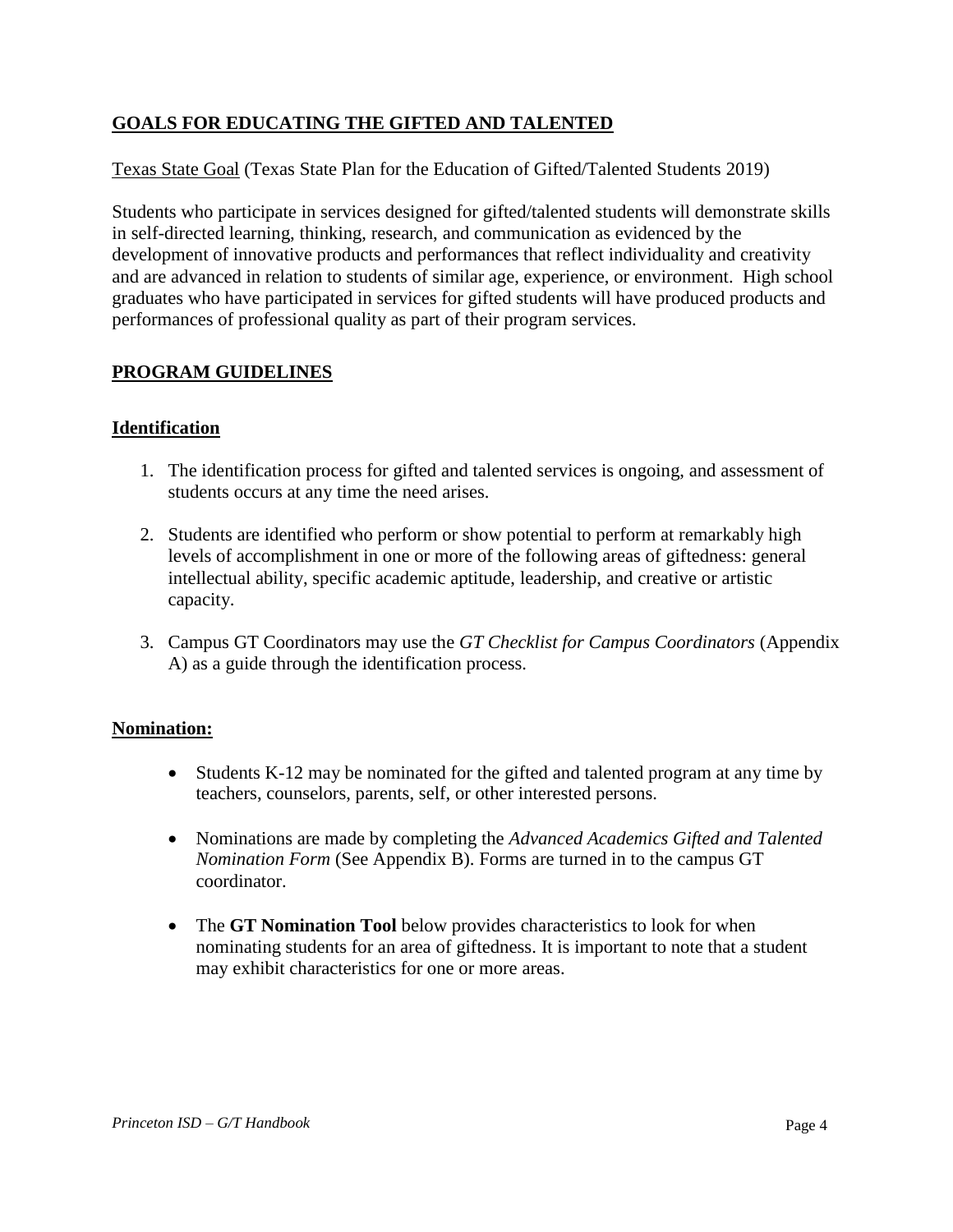# GT Nomination Tool (Page 1 of 2)

Characteristics to look for when nominating a student in an area of giftedness.

| <b>Traits of Giftedness as Manifested in Various Groups</b>                                                                                                                                                                                                                                                                                                                                                                                                                                                                                                                                                                                                                                                                                                                                                                                                                                                                                                                                                                                                                                                                                                                                                                                                                                                      |                                                                                                                                                                                                                                                                                                                                                                                                                                                                                                                                                                                                                                                                                                                                                                                                                                                                                                                                                                                                                                                                                                                                                                                                                     |                                                                                                                                                                                                                                                                                                                                                                                                                                                                                                                                                                                                                                                                                                                                                                                                                                                                                                                                                                                                                                                                                                                                                                                                                                                                                  |                                                                                                                                                                                                                                                                                                                                                                                                                                                                                                                                                                                                                                                                                                                                                                                                                                                                        |  |
|------------------------------------------------------------------------------------------------------------------------------------------------------------------------------------------------------------------------------------------------------------------------------------------------------------------------------------------------------------------------------------------------------------------------------------------------------------------------------------------------------------------------------------------------------------------------------------------------------------------------------------------------------------------------------------------------------------------------------------------------------------------------------------------------------------------------------------------------------------------------------------------------------------------------------------------------------------------------------------------------------------------------------------------------------------------------------------------------------------------------------------------------------------------------------------------------------------------------------------------------------------------------------------------------------------------|---------------------------------------------------------------------------------------------------------------------------------------------------------------------------------------------------------------------------------------------------------------------------------------------------------------------------------------------------------------------------------------------------------------------------------------------------------------------------------------------------------------------------------------------------------------------------------------------------------------------------------------------------------------------------------------------------------------------------------------------------------------------------------------------------------------------------------------------------------------------------------------------------------------------------------------------------------------------------------------------------------------------------------------------------------------------------------------------------------------------------------------------------------------------------------------------------------------------|----------------------------------------------------------------------------------------------------------------------------------------------------------------------------------------------------------------------------------------------------------------------------------------------------------------------------------------------------------------------------------------------------------------------------------------------------------------------------------------------------------------------------------------------------------------------------------------------------------------------------------------------------------------------------------------------------------------------------------------------------------------------------------------------------------------------------------------------------------------------------------------------------------------------------------------------------------------------------------------------------------------------------------------------------------------------------------------------------------------------------------------------------------------------------------------------------------------------------------------------------------------------------------|------------------------------------------------------------------------------------------------------------------------------------------------------------------------------------------------------------------------------------------------------------------------------------------------------------------------------------------------------------------------------------------------------------------------------------------------------------------------------------------------------------------------------------------------------------------------------------------------------------------------------------------------------------------------------------------------------------------------------------------------------------------------------------------------------------------------------------------------------------------------|--|
| <b>Intellectual</b><br><b>Academic Fields</b><br><b>Creativity</b>                                                                                                                                                                                                                                                                                                                                                                                                                                                                                                                                                                                                                                                                                                                                                                                                                                                                                                                                                                                                                                                                                                                                                                                                                                               |                                                                                                                                                                                                                                                                                                                                                                                                                                                                                                                                                                                                                                                                                                                                                                                                                                                                                                                                                                                                                                                                                                                                                                                                                     |                                                                                                                                                                                                                                                                                                                                                                                                                                                                                                                                                                                                                                                                                                                                                                                                                                                                                                                                                                                                                                                                                                                                                                                                                                                                                  | Leadership                                                                                                                                                                                                                                                                                                                                                                                                                                                                                                                                                                                                                                                                                                                                                                                                                                                             |  |
| Has an extensive and<br>$\bullet$<br>detailed memory,<br>particularly in an area of<br>interest<br>Has vocabulary advanced<br>$\bullet$<br>for age-precocious<br>language<br>Has communication skills<br>$\bullet$<br>advanced for age and is<br>able to express ideas and<br>feelings<br>Asks intelligent questions.<br>$\bullet$<br>Is able to identify the<br>$\bullet$<br>important characteristics<br>of new concepts,<br>problems<br>Learns information quickly<br>$\bullet$<br>Uses logic in arriving at<br>$\bullet$<br>common sense answers<br>Has a broad base of<br>$\bullet$<br>knowledge-a large<br>quantity of information.<br>Understands abstract<br>$\bullet$<br>ideas and complex<br>concepts<br>Uses analogical thinking,<br>$\bullet$<br>problem solving, or<br>reasoning<br>Observes relationships<br>$\bullet$<br>and sees connections<br>Finds and solves difficult<br>$\bullet$<br>and unusual problems<br>Understands principles,<br>$\bullet$<br>forms generalizations, and<br>uses them in new<br>situations<br>Wants to learn and is<br>$\bullet$<br>curious<br>Works conscientiously and<br>$\bullet$<br>has a high degree of<br>concentration in areas of<br>interest<br>Understands and uses<br>$\bullet$<br>various symbol systems.<br>Is reflective about learning<br>$\bullet$ | Has an intense, sustained<br>$\bullet$<br>interest in field<br>Has hobbies/collections<br>٠<br>related to field<br>$\bullet$<br>Attracted toward cognitive<br>complexity, enjoys solving<br>complex problems<br>Prefers classes/careers in<br>$\bullet$<br>the academic field<br>Is highly self-motivated,<br>$\bullet$<br>persistent<br>$\bullet$<br>Has a broad base of<br>knowledge<br>Reads widely in an<br>$\bullet$<br>academic field<br>Learns information quickly<br>$\bullet$<br>Has an inquisitive nature,<br>$\bullet$<br>asks good questions<br><b>Examines and recalls</b><br>$\bullet$<br>details<br>$\bullet$<br>Recognizes critical<br>elements and details in<br>learning concepts<br>Analyzes problems and<br>$\bullet$<br>considers alternatives<br>Understands abstract ideas<br>$\bullet$<br>and concepts<br>Uses vocabulary beyond<br>$\bullet$<br>grade level<br>Verbalizes complex<br>$\bullet$<br>concepts and processes<br>Visualizes images and<br>$\bullet$<br>translates into other<br>forms-written, spoken,<br>symbolic-music notation,<br>numbers, letters<br>Sees connections and<br>$\bullet$<br>relationships in a field and<br>generalizes to other<br>situations, applications | Prefers complexity and<br>$\bullet$<br>open-endedness<br>Contributes new<br>$\bullet$<br>concepts, methods,<br>products, or<br>performances<br>Has extreme fluency of<br>$\bullet$<br>thoughts and a large<br>number of ideas<br>Is observant and pays<br>$\bullet$<br>attention to detail<br>Uses unique solutions<br>$\bullet$<br>to problems,<br>improvises<br>Challenges existing<br>$\bullet$<br>ideas and products<br>Connects disparate<br>$\bullet$<br>ideas<br>Is constantly asking<br>$\bullet$<br>questions<br>Criticizes constructively<br>$\bullet$<br>Is a risk taker, confident<br>$\bullet$<br>Is attracted to the<br>$\bullet$<br>novel, complex, and<br>mysterious<br>Is a nonconformist,<br>$\bullet$<br>uninhibited in<br>expression,<br>adventurous, able to<br>resist group pressure<br>Accepts disorder<br>$\bullet$<br>Tolerates ambiguity;<br>$\bullet$<br>delays closure<br>Is persistent and task<br>$\bullet$<br>committed in area of<br>interest<br>Has a sense of humor.<br>$\bullet$<br>Is intellectually playful<br>$\bullet$<br>Is aware of own<br>$\bullet$<br>creativity<br>Is emotionally<br>$\bullet$<br>sensitive; sensitive to<br>beauty<br>Is intuitive<br>$\bullet$<br>Is reflective about<br>$\bullet$<br>personal creative<br>process | Moves the group<br>$\bullet$<br>toward its goals<br>Builds group unity<br>$\bullet$<br>and pride<br>Strives to be an<br>$\bullet$<br>effective<br>communicator<br>Maintains the<br>$\bullet$<br>highest standards of<br>honesty and<br>integrity<br>Insists on excellence<br>$\bullet$<br>and truth<br>Is courageous<br>$\bullet$<br>Maintains a sense of<br>$\bullet$<br>fairness at all times<br>Listens to followers<br>$\bullet$<br>and other leaders<br>Sets examples for<br>$\bullet$<br>others to follow<br>Shares information<br>$\bullet$<br>openly with others<br>Makes every minute<br>$\bullet$<br>count<br>Helps others achieve<br>$\bullet$<br>greatness<br>Makes sound<br>$\bullet$<br>decisions based on<br>the good of others<br>Solves problems<br>$\bullet$<br>with vigor and vision<br>Maintains a high<br>$\bullet$<br>level of<br>responsibility |  |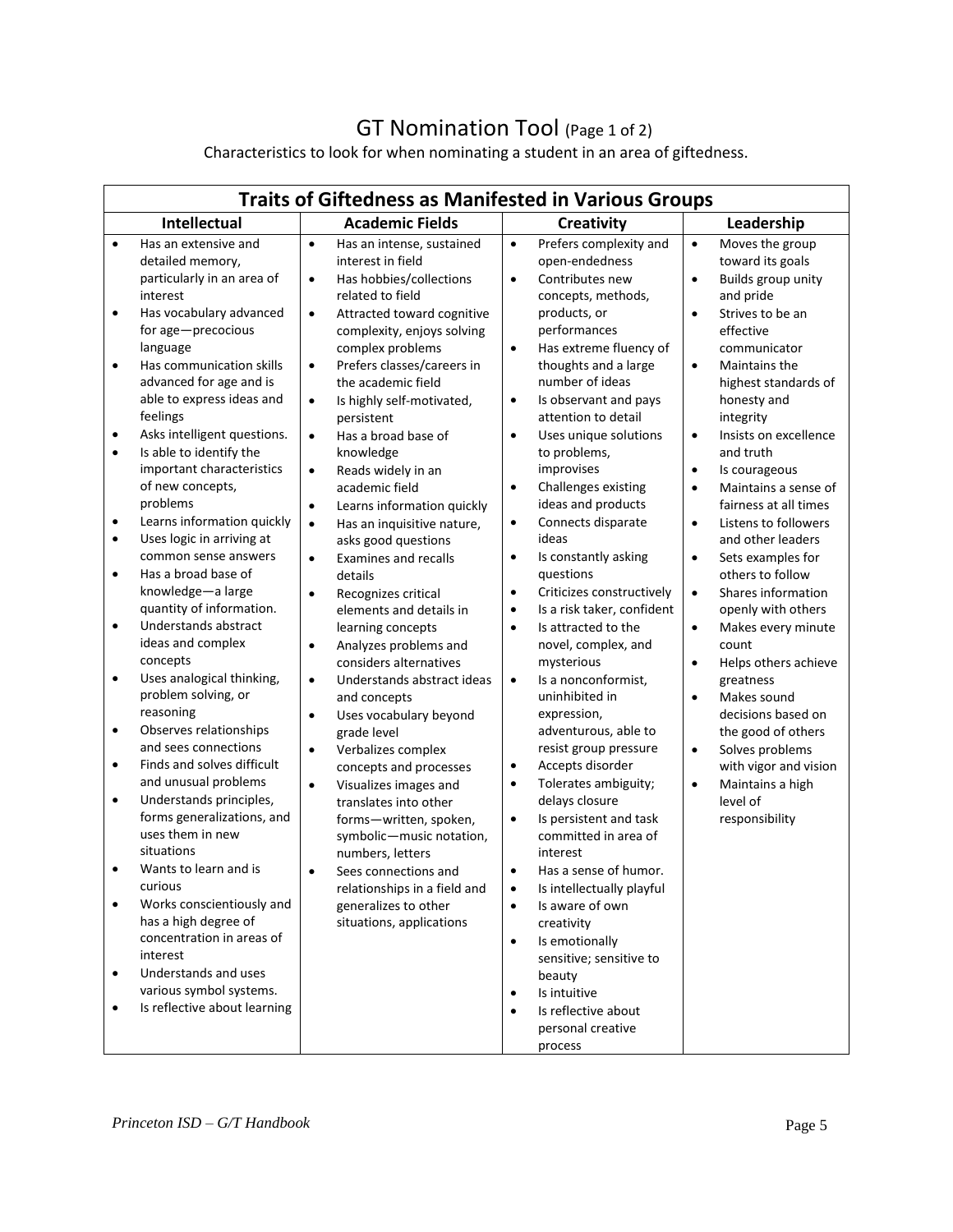|                                                                                                                                                                                 | <b>Traits of those Gifted and Talented in Visual Arts</b>                                                                                                                                                                                                                                                                                                                                                                                                                                                                                                                                                                                                                                                                                                                                                                      |                                                                                                                                                                                                                                                                                                                                                                                                                                                                                                                                                                                                                                                                                                                                                                                                                                                                                                                                                                                                                                                                                                                                                                                                                                                                                                                                                                                                                                                                                                                                                                                                                                                                                                                                                                                                                                                                                                                         |                                                                                                                                                                                                                                                                                                                                                                                                                                                                                                                                                                                                                                                                                                                                                                                                  |  |  |
|---------------------------------------------------------------------------------------------------------------------------------------------------------------------------------|--------------------------------------------------------------------------------------------------------------------------------------------------------------------------------------------------------------------------------------------------------------------------------------------------------------------------------------------------------------------------------------------------------------------------------------------------------------------------------------------------------------------------------------------------------------------------------------------------------------------------------------------------------------------------------------------------------------------------------------------------------------------------------------------------------------------------------|-------------------------------------------------------------------------------------------------------------------------------------------------------------------------------------------------------------------------------------------------------------------------------------------------------------------------------------------------------------------------------------------------------------------------------------------------------------------------------------------------------------------------------------------------------------------------------------------------------------------------------------------------------------------------------------------------------------------------------------------------------------------------------------------------------------------------------------------------------------------------------------------------------------------------------------------------------------------------------------------------------------------------------------------------------------------------------------------------------------------------------------------------------------------------------------------------------------------------------------------------------------------------------------------------------------------------------------------------------------------------------------------------------------------------------------------------------------------------------------------------------------------------------------------------------------------------------------------------------------------------------------------------------------------------------------------------------------------------------------------------------------------------------------------------------------------------------------------------------------------------------------------------------------------------|--------------------------------------------------------------------------------------------------------------------------------------------------------------------------------------------------------------------------------------------------------------------------------------------------------------------------------------------------------------------------------------------------------------------------------------------------------------------------------------------------------------------------------------------------------------------------------------------------------------------------------------------------------------------------------------------------------------------------------------------------------------------------------------------------|--|--|
|                                                                                                                                                                                 | <b>Visual Arts</b>                                                                                                                                                                                                                                                                                                                                                                                                                                                                                                                                                                                                                                                                                                                                                                                                             | <b>Music</b><br>Drama                                                                                                                                                                                                                                                                                                                                                                                                                                                                                                                                                                                                                                                                                                                                                                                                                                                                                                                                                                                                                                                                                                                                                                                                                                                                                                                                                                                                                                                                                                                                                                                                                                                                                                                                                                                                                                                                                                   | <b>Dance</b>                                                                                                                                                                                                                                                                                                                                                                                                                                                                                                                                                                                                                                                                                                                                                                                     |  |  |
| $\bullet$<br>$\bullet$<br>$\bullet$<br>٠<br>$\bullet$<br>$\bullet$<br>$\bullet$<br>٠<br>$\bullet$<br>$\bullet$<br>$\bullet$<br>$\bullet$<br>$\bullet$<br>$\bullet$<br>$\bullet$ | <b>Experiments continually</b><br>with a preferred art<br>medium<br>Becomes absorbed in art<br>tasks<br>Spends free time involved<br>in artistic work<br>Doodles, sculpts, draws<br>cartoons while listening<br>Manipulates a variety of<br>art mediums with success<br>Works successfully in an<br>art medium of choice<br>Is known as an artist by<br>peers<br>Incorporates large<br>number of elements into<br>artwork.<br>Provides balance and<br>order in artwork.<br>Elaborates on ideas from<br>other people as a starting<br>point.<br>Observes details in<br>environment, artistic area.<br>Has unique, unusual<br>solutions to artistic<br>problems.<br>Uses unusual and<br>interesting visual imagery.<br>Is innovative in selecting<br>and using art materials.<br>Has a highly developed<br>sense of movement and | Discriminates fine<br>Uses vocal variation<br>$\bullet$<br>$\bullet$<br>differences in tone,<br>when telling stories or<br>relative, or absolute pitch.<br>reading out loud<br>Is sensitive to rhythm,<br>Uses body to tell stories<br>$\bullet$<br>$\bullet$<br>changes body movements<br>Uses gestures or facial<br>$\bullet$<br>to tempo<br>expressions to<br>Identifies a variety of<br>communicate feelings<br>$\bullet$<br>sounds (background noise,<br>Creates characters in<br>$\bullet$<br>singers, orchestral<br>storytelling or<br>instruments)<br>conversations<br>Sings all the time<br>$\bullet$<br>Shows depth in<br>$\bullet$<br>Memorizes songs/melodies<br>character creation<br>$\bullet$<br>easily and can reproduce<br>Shows an interest in<br>$\bullet$<br>them accurately<br>acting/performing<br>Sings in tune (on pitch)<br>Shows an interest in<br>$\bullet$<br>$\bullet$<br>Varies loudness and<br>outside performance<br>$\bullet$<br>softness<br>Is adept at role-playing,<br>$\bullet$<br>improvising, acting out<br>$\bullet$<br>Shows an interest in<br>situations.<br>learning more<br>Shows an understanding of<br>$\bullet$<br>Creates original stories<br>$\bullet$<br>their role in larger<br>and plays<br>ensembles<br>Brings performance<br>$\bullet$<br>interests into the<br>Plays an instrument or<br>$\bullet$<br>indicates a strong desire<br>classroom<br>Shows an interest in a<br>$\bullet$<br>Creates and seeks<br>$\bullet$<br>variety of musical genres<br>opportunities to<br>perform<br>or instruments<br>Brings outside musical<br>Creates plays, skits or<br>$\bullet$<br>$\bullet$<br>improvised<br>interests into the<br>performances<br>classroom<br>Shows interest in<br>Creates their own musical<br>$\bullet$<br>$\bullet$<br>drama above all other<br>compositions using<br>complex harmony and<br>subjects<br>Has "presence within<br>melody<br>$\bullet$ | Moves without<br>$\bullet$<br>inhibition in an<br>individual group<br>setting<br><b>Recalls movement</b><br>$\bullet$<br>sequences easily<br>after being taught<br>Uses his/her body as<br>$\bullet$<br>an instrument when<br>listening to or<br>performing with<br>music<br>Has a strong sense of<br>$\bullet$<br>rhythm, anticipates a<br>beat when moving<br>Uses body to<br>$\bullet$<br>communicate<br>meaning<br>Seeks opportunities<br>$\bullet$<br>to use the body in<br>dance<br>Participates in dance<br>$\bullet$<br>lessons and<br>performs community<br>dance recitals<br>Choreographs dance<br>$\bullet$<br>moves to musical<br>pieces<br>Seeks opportunities<br>$\bullet$<br>to dance in the<br>school or community<br>setting<br>Leads school or<br>$\bullet$<br>community dance |  |  |
|                                                                                                                                                                                 | rhythm in drawings.<br>Has a great feel for color.                                                                                                                                                                                                                                                                                                                                                                                                                                                                                                                                                                                                                                                                                                                                                                             | Likes producing music with<br>performance<br>$\bullet$<br>others<br>opportunities                                                                                                                                                                                                                                                                                                                                                                                                                                                                                                                                                                                                                                                                                                                                                                                                                                                                                                                                                                                                                                                                                                                                                                                                                                                                                                                                                                                                                                                                                                                                                                                                                                                                                                                                                                                                                                       | activities, clubs, etc.<br>Creates original<br>$\bullet$                                                                                                                                                                                                                                                                                                                                                                                                                                                                                                                                                                                                                                                                                                                                         |  |  |
| $\bullet$                                                                                                                                                                       | Varies organization of<br>elements to suit different<br>situations.<br>Uses content that is                                                                                                                                                                                                                                                                                                                                                                                                                                                                                                                                                                                                                                                                                                                                    | Shows interest in music<br>$\bullet$<br>above all other subjects                                                                                                                                                                                                                                                                                                                                                                                                                                                                                                                                                                                                                                                                                                                                                                                                                                                                                                                                                                                                                                                                                                                                                                                                                                                                                                                                                                                                                                                                                                                                                                                                                                                                                                                                                                                                                                                        | pieces of dance for<br>performances                                                                                                                                                                                                                                                                                                                                                                                                                                                                                                                                                                                                                                                                                                                                                              |  |  |
|                                                                                                                                                                                 | interesting, tells a story,<br>or expresses feelings.                                                                                                                                                                                                                                                                                                                                                                                                                                                                                                                                                                                                                                                                                                                                                                          |                                                                                                                                                                                                                                                                                                                                                                                                                                                                                                                                                                                                                                                                                                                                                                                                                                                                                                                                                                                                                                                                                                                                                                                                                                                                                                                                                                                                                                                                                                                                                                                                                                                                                                                                                                                                                                                                                                                         |                                                                                                                                                                                                                                                                                                                                                                                                                                                                                                                                                                                                                                                                                                                                                                                                  |  |  |
| ٠                                                                                                                                                                               | Produces many drawings.<br>Enjoys learning about art<br>and artists                                                                                                                                                                                                                                                                                                                                                                                                                                                                                                                                                                                                                                                                                                                                                            |                                                                                                                                                                                                                                                                                                                                                                                                                                                                                                                                                                                                                                                                                                                                                                                                                                                                                                                                                                                                                                                                                                                                                                                                                                                                                                                                                                                                                                                                                                                                                                                                                                                                                                                                                                                                                                                                                                                         |                                                                                                                                                                                                                                                                                                                                                                                                                                                                                                                                                                                                                                                                                                                                                                                                  |  |  |

# **GT Nomination Tool (Page 2 of 2)**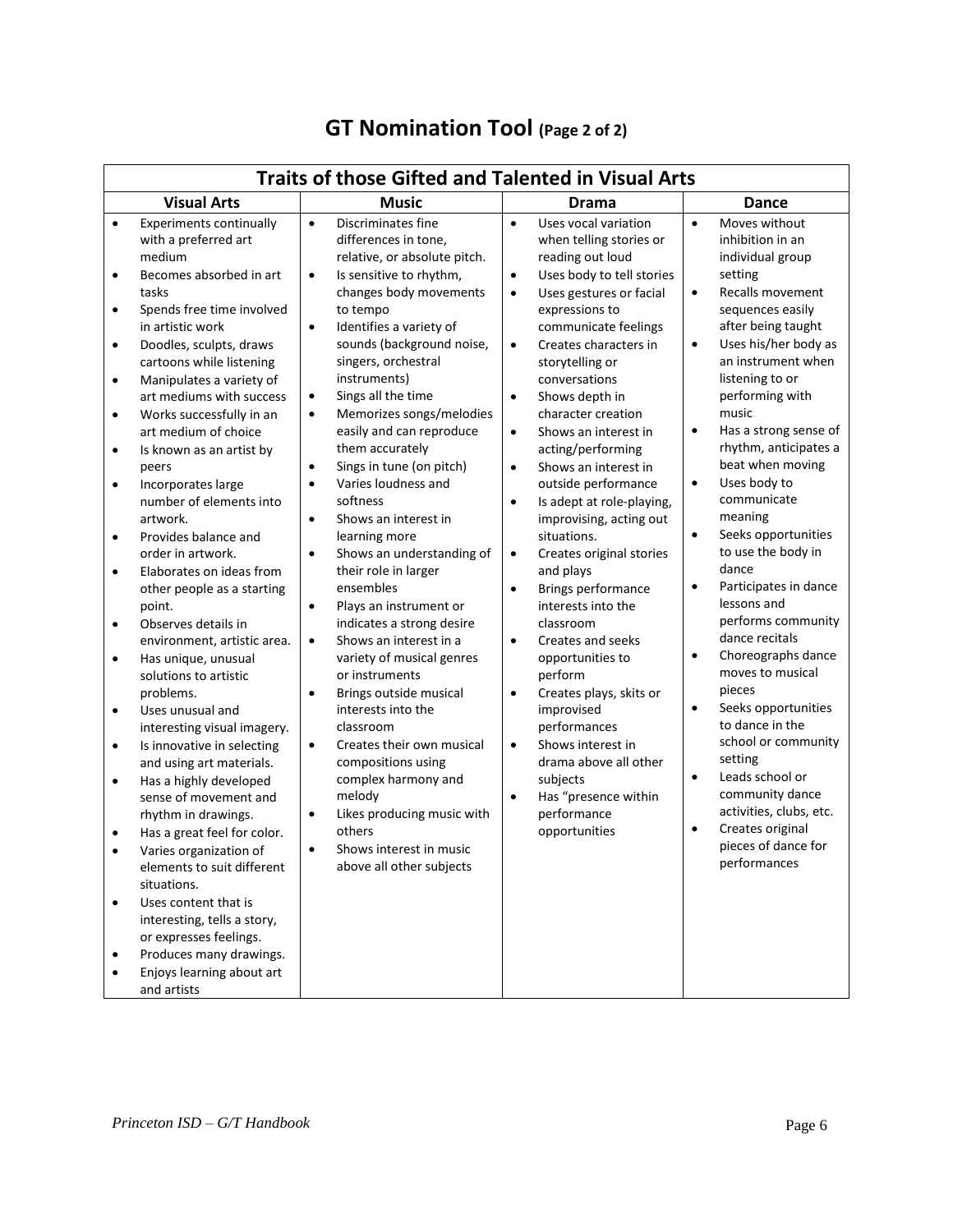#### **Data Collection and Assessment:**

Data and assessment measures are collected from multiple sources for each area of giftedness as defined in The Texas State Plan for the Education of Gifted/Talented Students and include data and procedures designed to ensure that students from all populations in the district have access to assessment and, if identified, services for the gifted and talented program (19 TAC §89.1(2)).

- A) Parent Permission to Assess: Prior to any assessment, the GT Coordinator must obtain parent permission. See *Parent Permission Form* (Appendix C).
- B) Data Gathering and \*Formal Assessment A designated district/campus GT teacher will gather data and administer the following assessments for the area(s) of gifted and talented in which the student was nominated. A minimum of three data sources are required for each area.

| <b>Assessment Instruments</b>                                                                                                                                                                                                                                                                                                                                                                                                                                                                                                                                                                                                       | <b>Areas of Giftedness</b>                                                                                                                                              |
|-------------------------------------------------------------------------------------------------------------------------------------------------------------------------------------------------------------------------------------------------------------------------------------------------------------------------------------------------------------------------------------------------------------------------------------------------------------------------------------------------------------------------------------------------------------------------------------------------------------------------------------|-------------------------------------------------------------------------------------------------------------------------------------------------------------------------|
| (SAGES 3) Screening Assessment for Gifted Elementary/Middle School - Age 5<br>$\bullet$<br>$(target score 120+)$<br>(CTONI-2) Comp. Test of Nonverbal Intelligence- Ages 6 and up (target score 121+)<br>$\bullet$<br>Data from Teacher Rating Scale (target score 43 out of 48 points)<br>$\bullet$<br>Data from Parent Rating Scale (target score 43 out of 48 points)<br>$\bullet$                                                                                                                                                                                                                                               | <b>Intellectually Gifted</b><br>extraordinary<br>abstract/logical reasoning,<br>social awareness, memory,<br>information analysis,<br>synthesis, and evaluation         |
| (TTCT) Torrens Test of Creative Thinking - Age 5 (target score 90)<br>$\bullet$<br>(CAP) Creativity Assessment Packet - Ages 6 and up<br>$\bullet$<br>(target scores by grade level: $(1-3: 96+)$ (4-6: 102+) (7-9: 109+) (10-12: 117+)<br>Data from Teacher Rating Scale (target score 43 out of 48 points)<br>$\bullet$<br>Data from Parent Rating Scale (target score 43 out of 48 points)<br>$\bullet$<br>Samples of creative work such as creative writing, computer work, and independent and<br>$\bullet$<br>class projects (may consult with teacher from field)                                                            | <b>Creatively Gifted</b><br>innovative thinking and<br>reasoning; advanced insight<br>and imagination; unique<br>problem solving abilities                              |
| Data from Teacher Rating Scale (target score 43 out of 48 points)<br>$\bullet$<br>Data from Parent Rating Scale (target score 43 out of 48 points)<br>$\bullet$<br>School expert evaluation for art, music, drama, dance<br>$\bullet$<br>Samples of artistic work from school/home<br>$\bullet$<br>Acknowledgements / Awards (if any)<br>$\bullet$                                                                                                                                                                                                                                                                                  | <b>Artistically Gifted</b><br>outstanding aesthetic<br>production, accomplishment,<br>or creativity in visual art,<br>dance, music, or drama                            |
| Renzulli Checklist for Leadership (target score 14 out of 16 points)<br>$\bullet$<br>Data from Teacher Rating Scale (target score 43 out of 48 points)<br>$\bullet$<br>Data from Parent Rating Scale (target score 43 out of 48 points)<br>$\bullet$<br>Club/Group Participation (if any)<br>$\bullet$                                                                                                                                                                                                                                                                                                                              | <b>Gifted in Leadership</b><br>high level of social skills;<br>effective expression;<br>managerial ability; vision to<br>set goals and organize others<br>to reach them |
| (SAGES 3) Screening Assessment for Gifted Elementary/Middle School - Ages K-8<br>$\bullet$<br>(target score $120+$ in the academic field(s) assessed); and /or<br>(WRAT) Wide Range Achievement Test - ages K-12<br>$\bullet$<br>(target score: $120+$ in the academic field(s) assessed)<br>Data from Teacher Rating Scale (target score 43 out of 48 points)<br>$\bullet$<br>Data from Parent Rating Scale (target score 43 out of 48 points)<br>$\bullet$<br>Academic progress reports (report cards) (Must maintain an A in field)<br>$\bullet$<br>State student assessment results (must score advanced in field)<br>$\bullet$ | <b>Gifted in Academic</b><br><b>Fields</b><br>perform at exceptionally<br>high levels in one or a few<br>academic areas above peers                                     |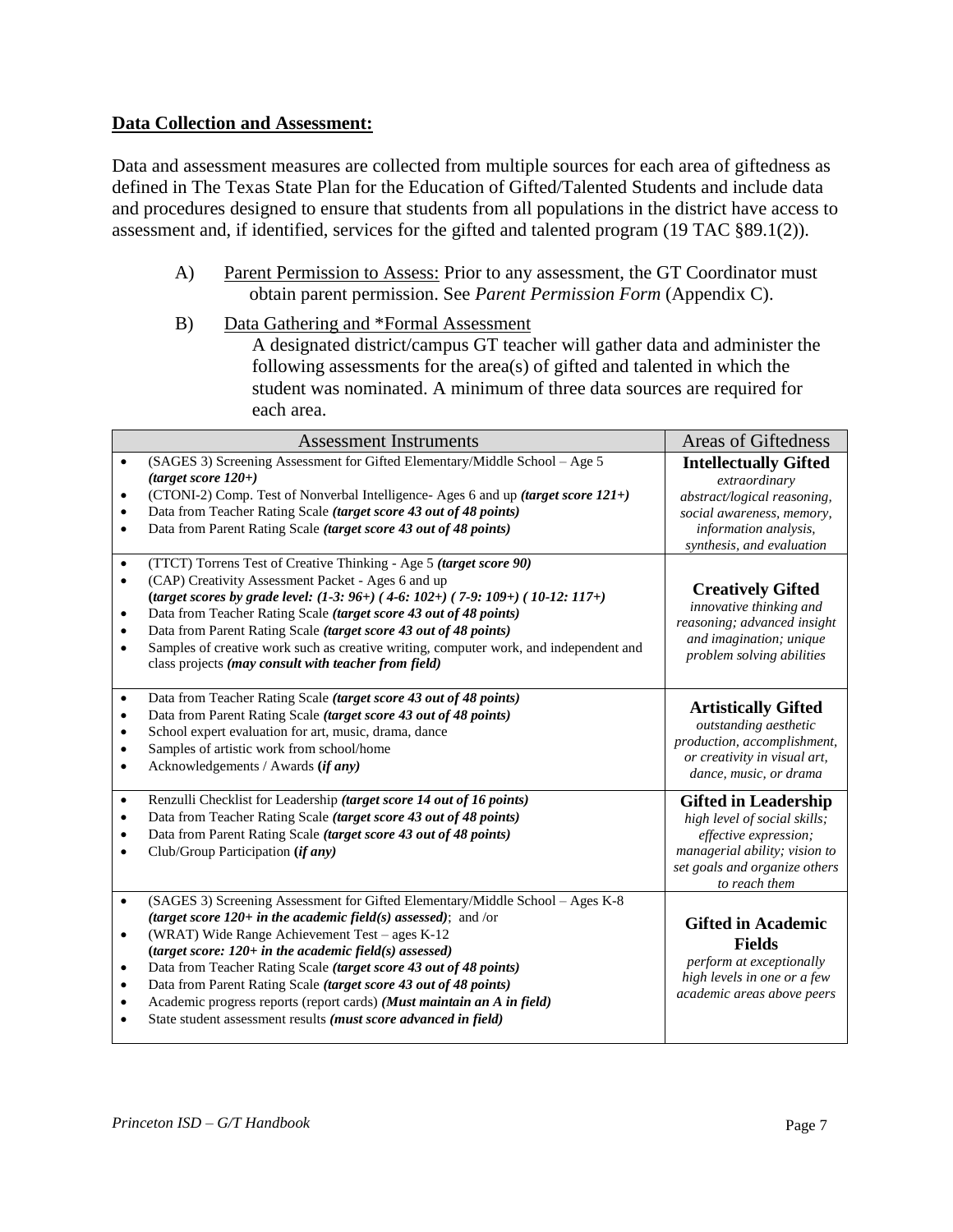# C) Other Data

Information will be gathered from cumulative folders, teachers, and parents.

- At the kindergarten level, as many criteria as possible, and at least three (3), are used to assess students who perform at remarkably high levels of accomplishment relative to age peers.
- In grades  $1 12$ , qualitative and quantitative data are collected through three (3) or more measures and used to determine whether or not a student needs gifted/talented services.
- For leadership, artistic areas, and creativity, a minimum of three  $(3)$  criteria are used for assessment.

All collected data will be recorded on or attached to the *Gifted and Talented Student Identification Record* (See Appendix E). This form and attachments will be given to the Campus GT Selection Committee for consideration.

# **Gifted and Talented Selection Committee:**

Final determination of students' need for gifted/talented services is made by a committee of at least three professional educators who have completed 30 hours of gifted and talented training OR who have received training in the nature and needs of gifted/talented students and who have met and reviewed the individual student data (19 TAC §89.1(4)). The campus GT coordinator shall provide the committee copies of the *Gifted and Talented Selection Committee Scoring Guidelines* and/or *Gifted and Talented Student Identification Record* (See Appendix D & E) containing all assessment information and data collected.

The selection committee shall evaluate each nominated student according to the established criteria and shall admit those students for whom gifted program placement is the most appropriate setting.

- A balanced examination of all assessment data collected through the district's gifted/talented assessment process is conducted and used by the selection committee in making identification decisions.
- Additional data beyond that collected through the district's standard gifted/talented assessment process are considered, as needed, by the selection committee in making identification decisions in order to make the most appropriate placement.
- The campus G/T selection committee should make professional decisions, if necessary, on student placement to ensure equity of opportunity for all students rather than adhering rigidly to a fixed cut-off score.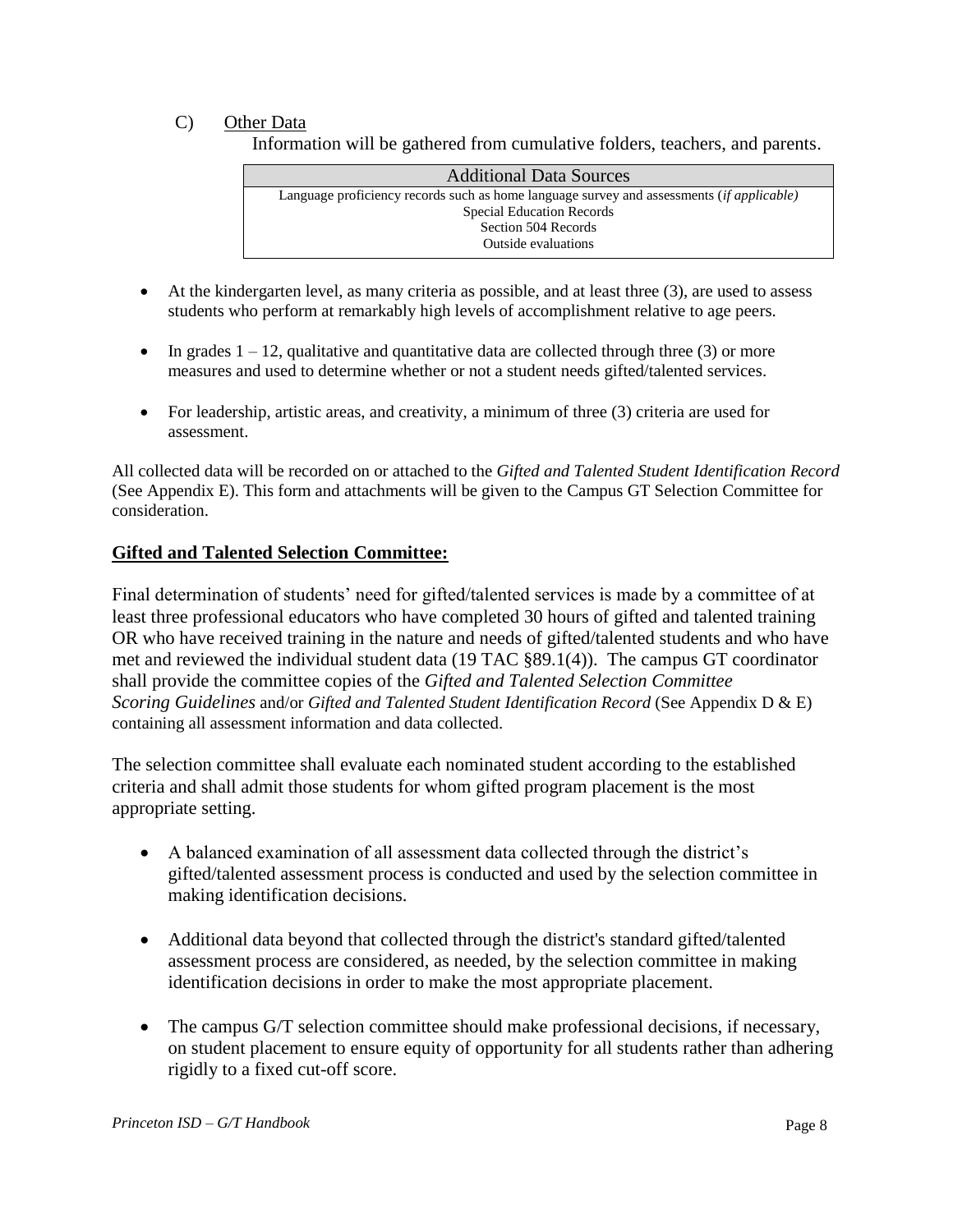The committee's decision will also be recorded on the *Gifted and Talented Student Identification Record* (Appendix E). The form shall be returned to the campus GT coordinator. A copy of this form shall be placed in the student's cumulative folder.

# **Student Transfers:**

A student who has been verified by transfer of records, telephone, or mail as an identified gifted/talented student in another school district will be placed in the G/T program. The identification form received from the prior district shall be placed in the student's cumulative folder. The campus GT coordinator and GT teacher shall meet with the parent and student to complete a *Gifted Student Service Plan* (Appendix G).

# **Placement Procedures:**

Based on a review of information gathered during the assessment process, students whose data reflect that gifted/talented services will be the most effective way to meet their identified educational needs are recommended by the GT Selection Committee for gifted/talented services.

- PARENT NOTIFICATION: Participation in the G/T program is voluntary on the part of the student and requires written permission of parents or legal guardians. When final placement decisions have been completed by the campus GT Selection Committee, parents shall be notified by letter of their child's placement or non-placement in the G/T program (See Appendix: F *Gifted and Talented Parent Notification of Eligibility for Gifted and Talented Services*).
- PARENT MEETING: If the student meets eligibility requirements, a meeting will be scheduled with the parent, student, campus GT coordinator, and GT teacher to:
	- 1. Discuss evaluation results from the *Gifted and Talented Student Identification Record*
	- 2. Consider options and services to determine appropriate program placement (*See table on page 11*)
	- 3. Complete the *Gifted Student Service Plan (*See Appendix: G). Distribute copies of plan to GT teacher and general education teacher(s) of record.
	- 4.
- PEIMS NOTIFICATION: The GT coordinator shall complete and turn in to the campus PEIMS clerk the *PEIMS Notification of Change* form (See Appendix: H).

# **PROGRAM ORGANIZATION AND SERVICES**

In accordance with TAC §89.3, PISD shall provide an array of learning opportunities for gifted/talented students in kindergarten through Grade 12 and shall inform parents of the opportunities.

# **Service Options**:

A flexible system of viable service options provides a research-based learning continuum that is developed and consistently implemented throughout the district to meet the needs and reinforce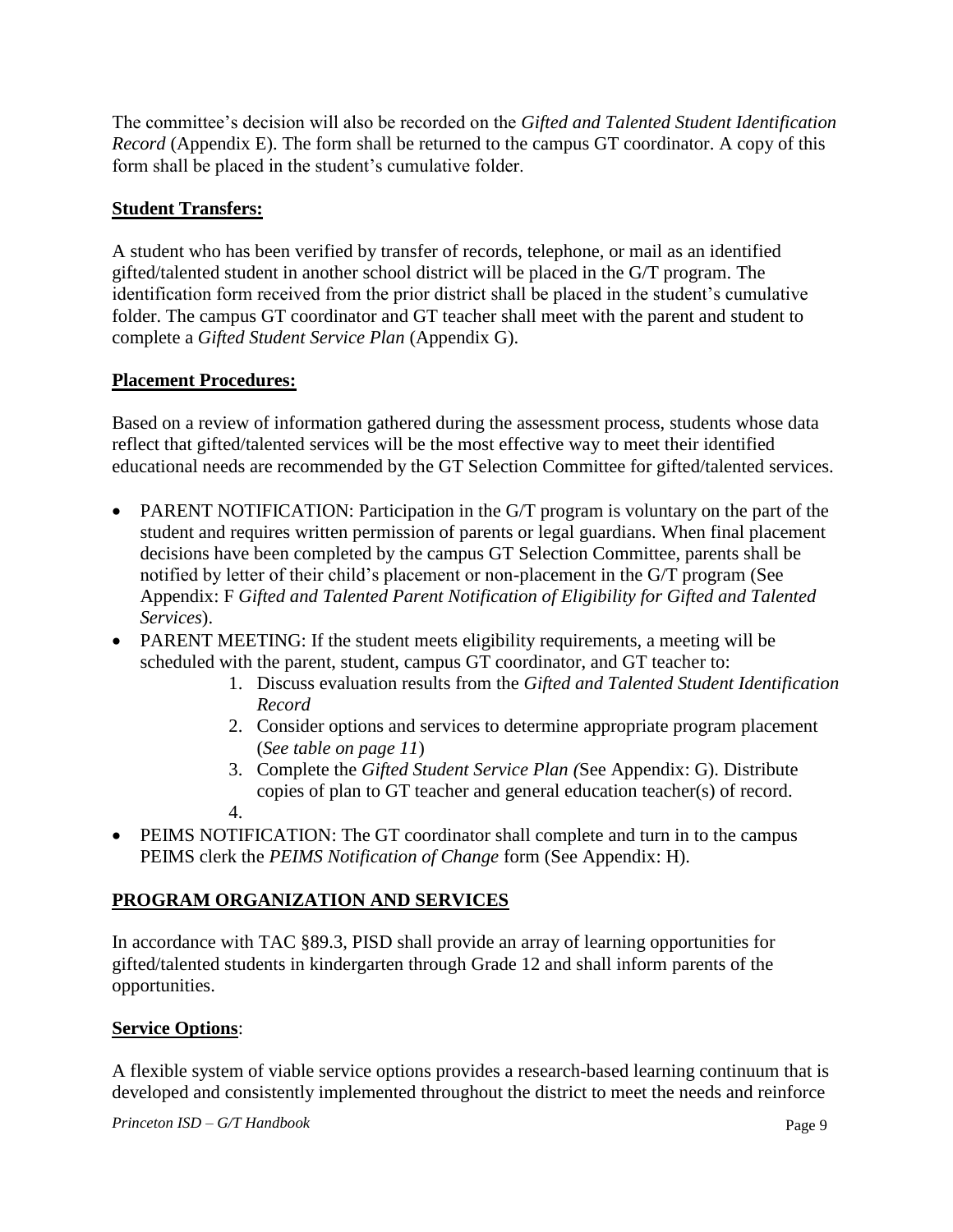the strengths and interests of gifted/talented students. Identified gifted/talented students in grades K-12 are assured an array of learning opportunities that are commensurate with their abilities. Services are available during the school day as well as the entire school year. Parents are informed of these options (19 TAC §89.3).

# **The following table provides information about the different organizational patterns used to meet the needs of gifted students in Princeton Independent School District:**

| <b>GIFTED PROGRAM PARTICIPATION</b>                                                                                                                                                                                                                                                |                                                                                                                                                                                                                                                                                                                                                                                                                                                                                                                                                                                                                                                                                                                                                                                                                                                                                                                                                                                                                                       |                                                                                                                    |  |
|------------------------------------------------------------------------------------------------------------------------------------------------------------------------------------------------------------------------------------------------------------------------------------|---------------------------------------------------------------------------------------------------------------------------------------------------------------------------------------------------------------------------------------------------------------------------------------------------------------------------------------------------------------------------------------------------------------------------------------------------------------------------------------------------------------------------------------------------------------------------------------------------------------------------------------------------------------------------------------------------------------------------------------------------------------------------------------------------------------------------------------------------------------------------------------------------------------------------------------------------------------------------------------------------------------------------------------|--------------------------------------------------------------------------------------------------------------------|--|
| <b>Elementary</b><br>$(Grades K-5)$                                                                                                                                                                                                                                                | <b>Middle School</b><br><b>High School</b><br>$(Grades 9-12)$<br>$(Grades 6-8)$                                                                                                                                                                                                                                                                                                                                                                                                                                                                                                                                                                                                                                                                                                                                                                                                                                                                                                                                                       |                                                                                                                    |  |
| <b>Cluster Groups</b><br>Grades K-1: served in<br>classroom with GT teacher.<br>Grades 2-3: Pull Out<br>$\bullet$<br>(2 hours, 1 day per week with<br>GT teacher)<br>Grades 4-5: Pull Out<br>(2 hours 1 day per week with<br>GT teacher)<br>Differentiation in Gen. Ed.<br>Classes | Secondary students in grades 6-12 are assigned to a campus GT<br>teacher/coordinator who assists with the selection of a sequence of<br>courses, programs, and clubs that will enhance the students' areas of<br>giftedness. (Offerings for middle school and high school are listed<br>below.)<br>The GT coordinator collaborates with the students' general education<br>teachers providing ideas and resources to support gifted learners.<br>Secondary GT students at each campus participate in two cultural<br>enrichment field trips per year (Fall and Spring) accompanied by<br>their GT teacher.                                                                                                                                                                                                                                                                                                                                                                                                                            |                                                                                                                    |  |
| Group and Independent Projects<br>Gifted area independent study<br>time allotted during pull out<br>Academic UIL Competition<br><b>Student Council</b><br><b>Community Service Projects</b><br>Various Clubs and Activities<br><b>Virtual Field Trips</b>                          | <b>Middle School Offerings that</b><br><b>High School Offerings that</b><br><b>Enhance Gifted Areas</b><br><b>Enhance Gifted Areas</b><br>Differentiation in Gen. Ed.<br>Differentiation Gen. Ed. Courses<br><b>Endorsement Areas</b><br>Courses<br>Pre-AP Courses<br>Pre-AP/AP/Dual Credit Courses<br>Gifted Area Elective: (Art, Band,<br><b>Concurrent Enrollment</b><br>Choir, Theater, Character Ed,<br>Gifted Area Elective: (Art, Band,<br>Computer,<br>Choir, Theater, Computer, Student<br>Leadership, Vocational)<br>Academic UIL Competition<br><b>Independent Study</b><br>National Junior Honor Society<br>Academic UIL Competition<br>(NJHS)<br><b>Student Council</b><br><b>Community Service Projects</b><br>National Forensic League (NFL)<br>Various Clubs and Activities<br>SAT and ACT preparation<br><b>Selected Field Trips</b><br>National Honor Society (NHS)<br>Peer Assistance and Leadership<br>(PALS)<br><b>Community Service Projects</b><br>Various Clubs and Activities<br><b>Selected Field Trips</b> |                                                                                                                    |  |
| Classroom teachers will cover concepts<br>missed during GT pull out without<br>requiring make up classwork.                                                                                                                                                                        | Students must take one or more courses<br>related to their area of giftedness to<br>participate in the GT Program.                                                                                                                                                                                                                                                                                                                                                                                                                                                                                                                                                                                                                                                                                                                                                                                                                                                                                                                    | Students must take one or more courses<br>related to their area of giftedness to<br>participate in the GT Program. |  |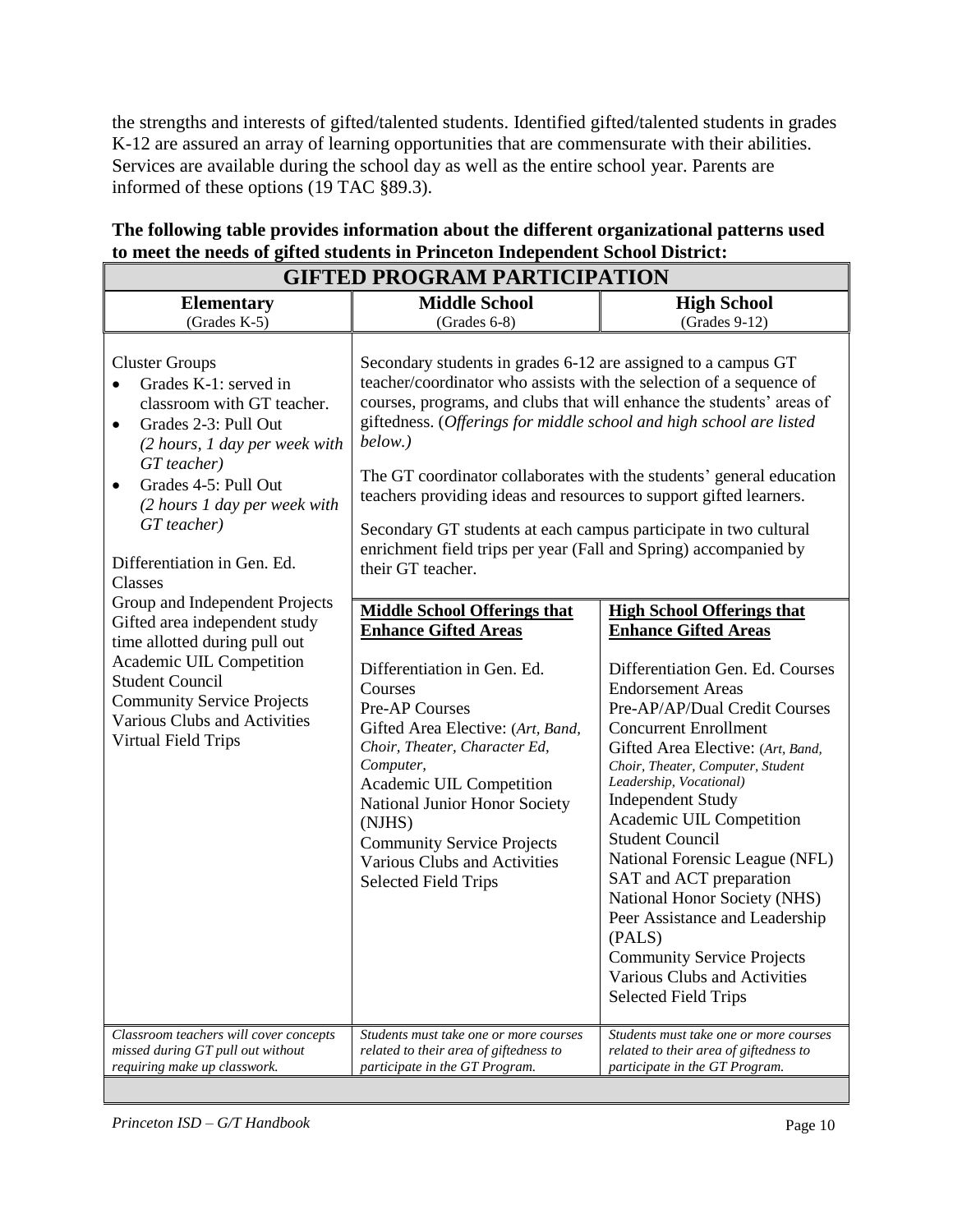# **CURRICULUM DIFFERENTIATION AND SERVICES**

- Curriculum options in intellectual, creative and/or artistic areas; leadership; and specific academic fields, including options in the (4) foundation curricular areas, are offered to provide gifted and talented students the opportunity to accelerate in their area of strength.
- Learning experiences will be based on a differentiated form of the regular curriculum so that concepts, themes, and skills are explored in greater depth, complexity, and scope.
- A continuum of learning experiences are provided that lead to the development of sophisticated, advanced-level products and performances;
- Opportunities are provided for students to pursue areas of interest in selected disciplines through guided and independent research.
- Instructional and organizational patterns enable identified students to work together as a group, to work with other students, and to work independently
- Information concerning special opportunities in-school and, when possible, out-of-school relevant to the student's area of strength are made available during the entire school year. (i.e. contests, academic recognition, summer camps, community programs, volunteer opportunities, etc.)
- Students may take and receive credit on advanced placement examinations (19 TAC, 75.172) and credit by examination (TAC, 75.166).
- Students can participate in dual credit classes through the College Jump Start Program and earn a tuition free associates degree.
- Flexible pacing is employed, allowing students to learn at the pace and level appropriate to their abilities and skills.
- Scheduling modifications are implemented in order to meet the identified needs of individual students.

#### **Reassessment:**

The District shall not perform routine reassessments. However, students may be reassessed by the GT teacher if needed. If reassessment occurs at all, it shall be no more than once in elementary grades (K-5), once in middle grades (6-8), and once in high school (9-12). The following are reasons reassessment may be considered:

- For current GT students, the reassessment will be based on performance in response to gifted/talented services, NOT eligibility. These students remain eligible and will continue in the G/T program in subsequent years unless EXIT procedures have been taken.
- For students who were previously assessed and did not qualify for GT services at an earlier age but have been nominated again by parent or staff.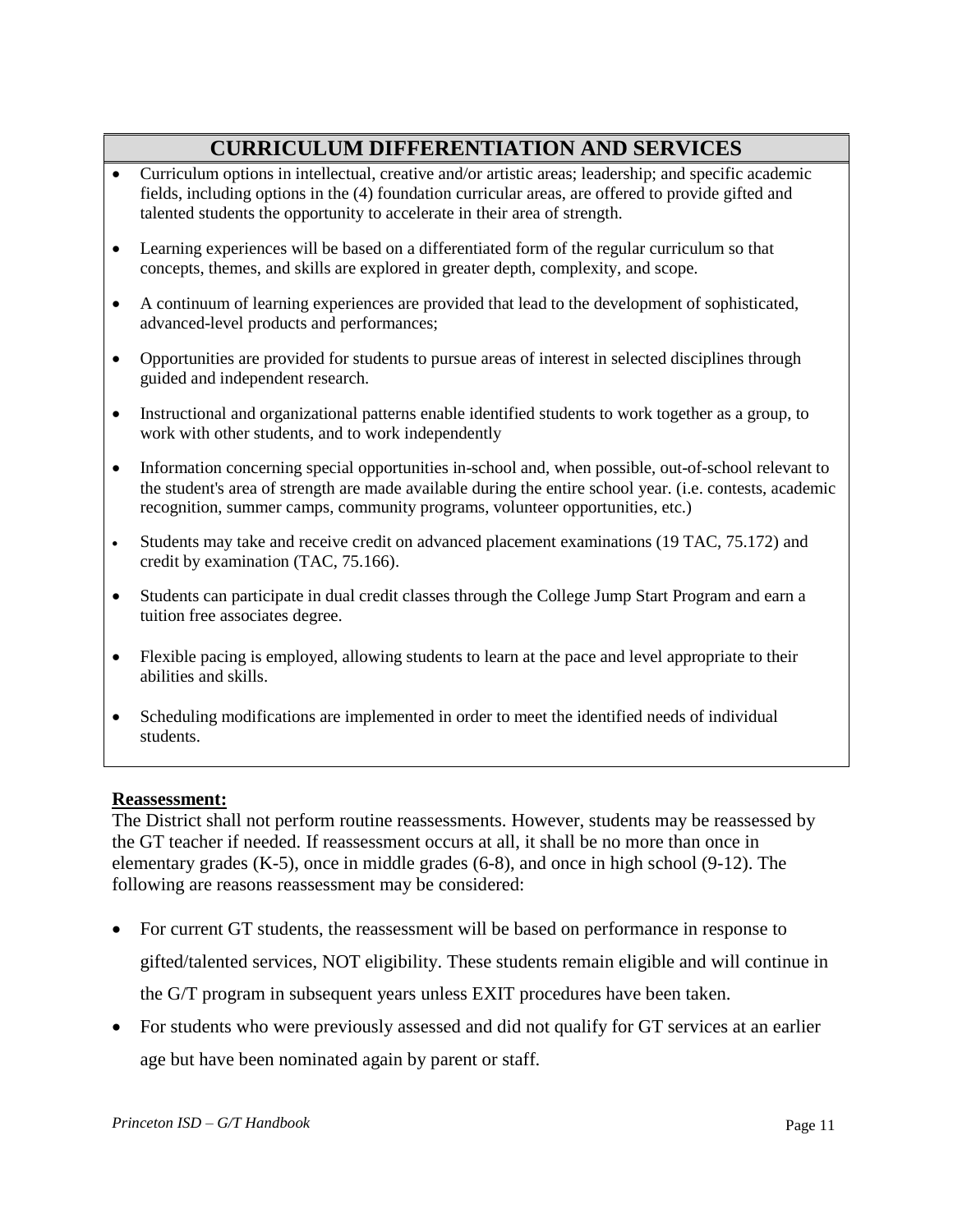# **Exit:**

Recommendations to consider exiting a student from the program may be made by a teacher, counselor, administrator, parent, or the student by completing the *GT Exit Request Form* (See Appendix: I ). Exiting a student from the G/T program must be based on multiple criteria including student performance in response to services. The exit procedure is a three-step process as outlined below:

Step 1: Conference with student (parent will be notified).

- Step 2: Conference with student and parent regarding the student's educational needs.
- Step 3: Exit is finalized by GT committee after the consultation with parent and student.

The following occurrences will move a student into Step 1 of the EXIT procedure:

- Failure to maintain an average of 70 in any subject that gifted services may have an effect: *(For example: If gifted services pull out during ELAR, and the student is failing that class.)*
- Failure to maintain an average of 70 in the subject identified as the student's area of giftedness
- Failing any portion of the state standardized assessment (STAAR/EOC)
- Failure to comply with behavioral expectations listed in the district' Student Code of Conduct.

#### **Reentry:**

If a student has been exited by the school through the Exit procedure as outlined previously, he/she may re-enter by re-qualifying in the identification process after one full academic year has elapsed.

#### **Furloughs:**

Students who are unable to maintain satisfactory performance within the structure of the gifted and talented program may be placed on furlough by the selection committee. The purpose of such a furlough is to provide the student an opportunity to attain performance goals established by the selection committee. A furlough also may be granted at the request of the student and/or parent. Requests for furloughs are made by completing the *GT Furlough Form* (See Appendix:  $J$ ).

A student may be furloughed for a period of time deemed appropriate by the selection committee. At the end of the furlough, the student's progress shall be reassessed, and the student may re-enter the gifted program, be removed from the program, or be placed on another furlough.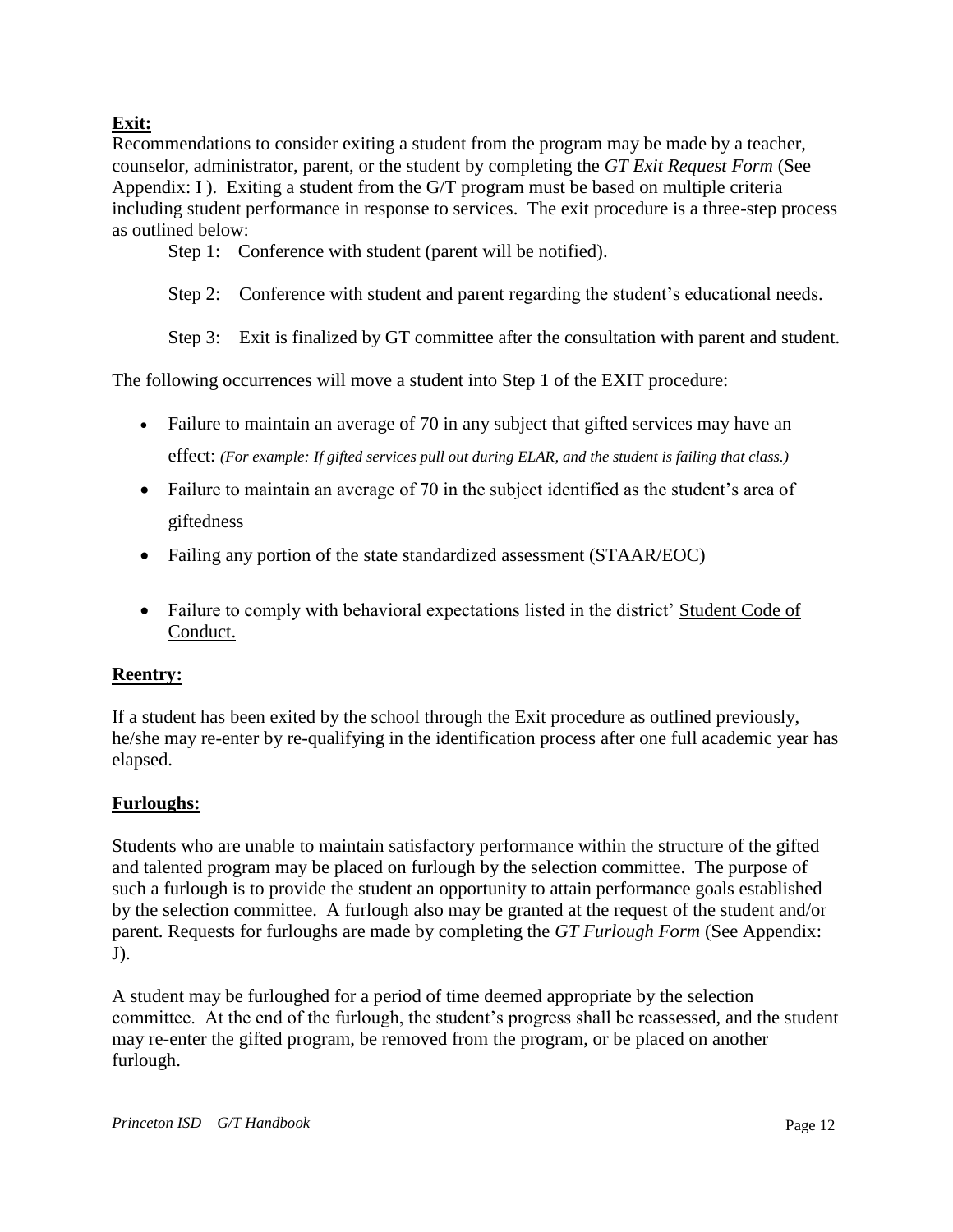# **Appeals:**

Parents or students may appeal the decision of the selection committee regarding selection for or removal from the gifted program by completing the *GT Appeals Form* (See Appendix: K). New data may be presented, as appropriate. The District Review Committee will be composed of the campus G/T coordinators that are not involved with the initial decision and the district GT coordinator. Any additional questions and/or appeals should be directed to the superintendent.

# **Evaluation**

Student progress/performance in response to gifted/talented services is periodically assessed using standards developed by experts in the areas served. Results are communicated to parents or guardians annually using the *Annual GT Student Progress Report Form* (See Appendix: N).

Gifted/talented curriculum is designed and evaluated through collaboration by specialists in content areas, instructional techniques, and gifted/talented education.

The development and delivery of curriculum for gifted/talented students is monitored regularly by trained administrators.

Curriculum for gifted/talented students is modified based on annual evaluations.

The effectiveness of gifted/talented services is evaluated annually, and the data is used to modify and update district and campus improvement plans. These plans are shared with the board of trustees.

# **STAFF DEVELOPMENT**

- 1. Prior to assignment in the program, teachers who provide instruction and services that are a part of the program for gifted students have a minimum of 30 hours of staff development that includes nature and needs of gifted/talented students, assessing student needs, and curriculum and instruction for gifted students;
- 2. Teachers without training who provide instruction and services that are part of the gifted/talented program must complete the 30-hour training requirement within one semester;
- 3. Teachers who provide instruction and services that are a part of the program for gifted students receive a minimum of six hours annually of professional development in gifted education;
- 4. Annually, each teacher new to the district receives an orientation to the district's gifted/talented identification processes and the district's services for gifted/talented students.
- 5. Administrators and counselors who have authority for program decisions have a minimum of six hours of professional development that includes nature and needs of gifted/talented students and program options.
- 6. The District GT Coordinator, who coordinates district level services for gifted/talented students in grades K–12, shall have thirty (30) hours of professional learning in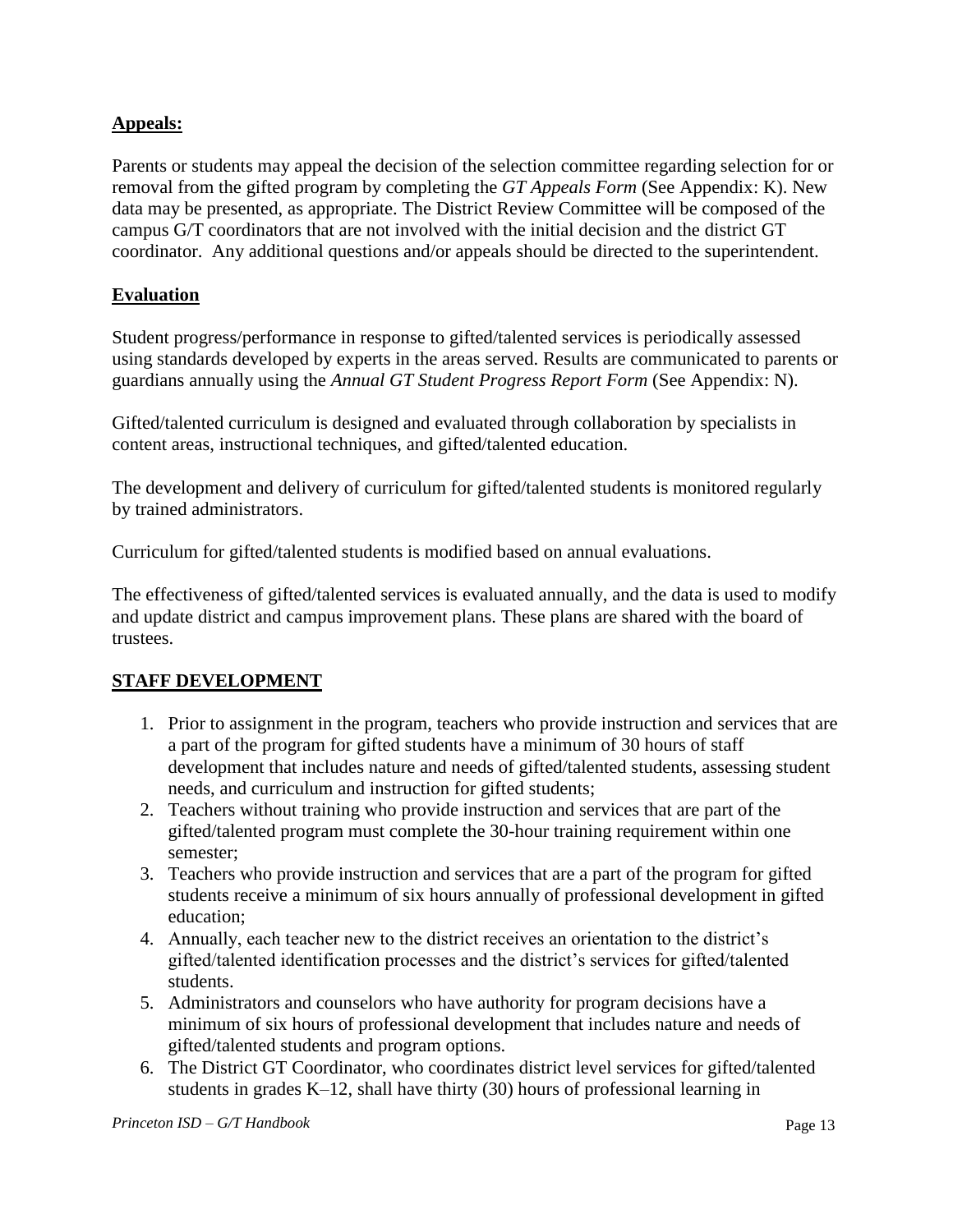gifted/talented education and annual six (6) hour professional learning updates as required in 19 TAC §89.2(1).

- 7. Opportunities for professional development in the area of gifted/talented education are available to teachers in a variety of formats:
	- 30 hour GT certification: Region 10 (face-to-face and online)
	- 6 hour GT training for administrators: Region 10 (face-to-face and online)
	- 6 hour GT updates: PISD August In-service, Region 10 (face-to-face or online), and online through *Eduhero*.

# **FAMILY AND COMMUNITY INVOLVEMENT**

Princeton Independent School District embraces the belief that the Gifted and Talented Program is successful only if parents are included as partners in the education of their children. Orientation and periodic updates are provided for parents of students who are identified as gifted/talented and provided gifted/talented services. Princeton ISD also relies on active community support for its programs. Community members can offer resources and assistance, which contribute to the program's success.

Parents and community members are invited to be a part of Princeton ISD site-based decision committees where they have the opportunity to provide input regarding the Gifted and Talented Program on the district and campus improvement plans. Those plans shall include an annual evaluation of the effectiveness of current services and recommendations for addressing the specific needs of gifted and talented students. Families of identified students will be provided ongoing opportunities to learn about the unique needs of the gifted and talented and strategies used in the school program (TEC §§11.251-11.253).

# **ADDITIONAL INFORMATION**

For further information on this or any program offered at Princeton ISD, please contact the following personnel:

| Jackie Hendricks.<br>Deputy Superintendent | $(469)$ 952-5400 |  |
|--------------------------------------------|------------------|--|
| Campus Principal or GT Coordinator         | $(469)$ 952-5400 |  |

# **RESOURCES**

- The Texas State Plan for the Education of Gifted/Talented Students:
- Texas Education Agency: Gifted and Talented Education:
- Texas Education Code 29.121:
- Texas Administrative Code §89: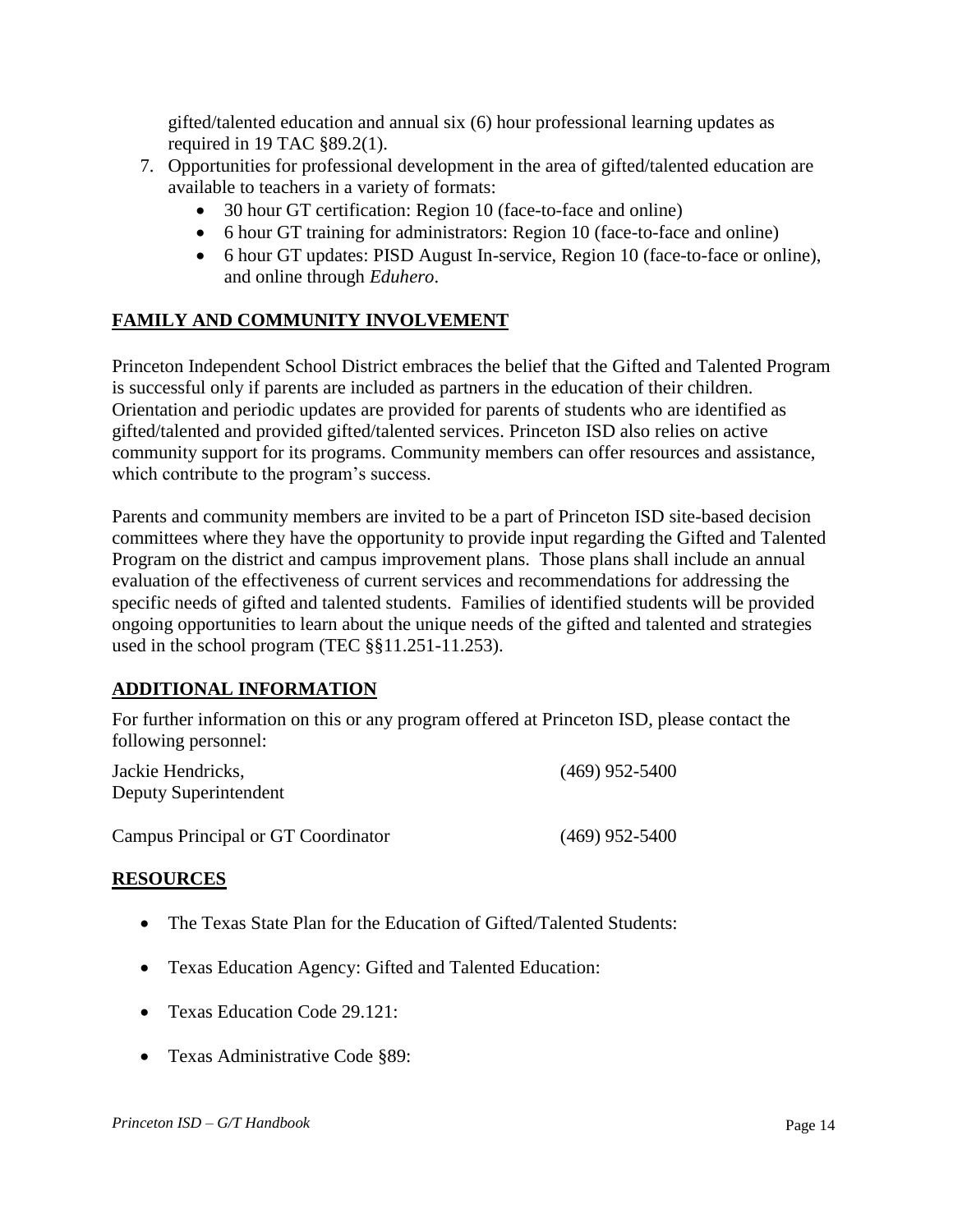- TEXAS PERFORMANCE STANDARDS PROJECT: Statewide standards and assessment system which includes instructional materials designed to provide assistance as districts achieve the state goal for gifted/talented students (complete information at
- Texas Association for Gifted and Talented:
- National Association for Gifted Children:
- National Society for the Gifted and Talented (NSGT):
- Region 10 Online Learning Center for Gifted and Talented Training: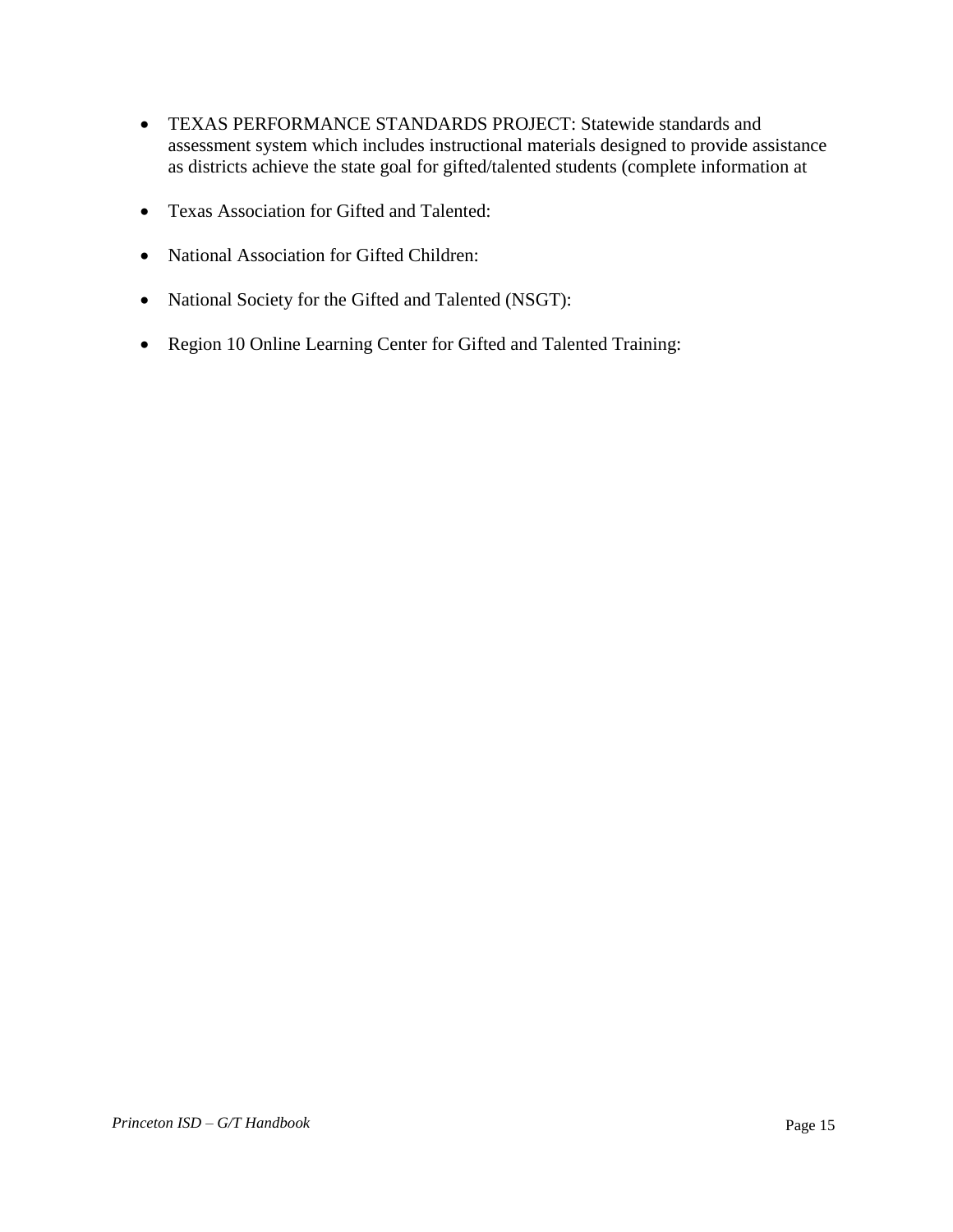



# PISD FORMS FOR GIFTED AND TALENTED PROGAM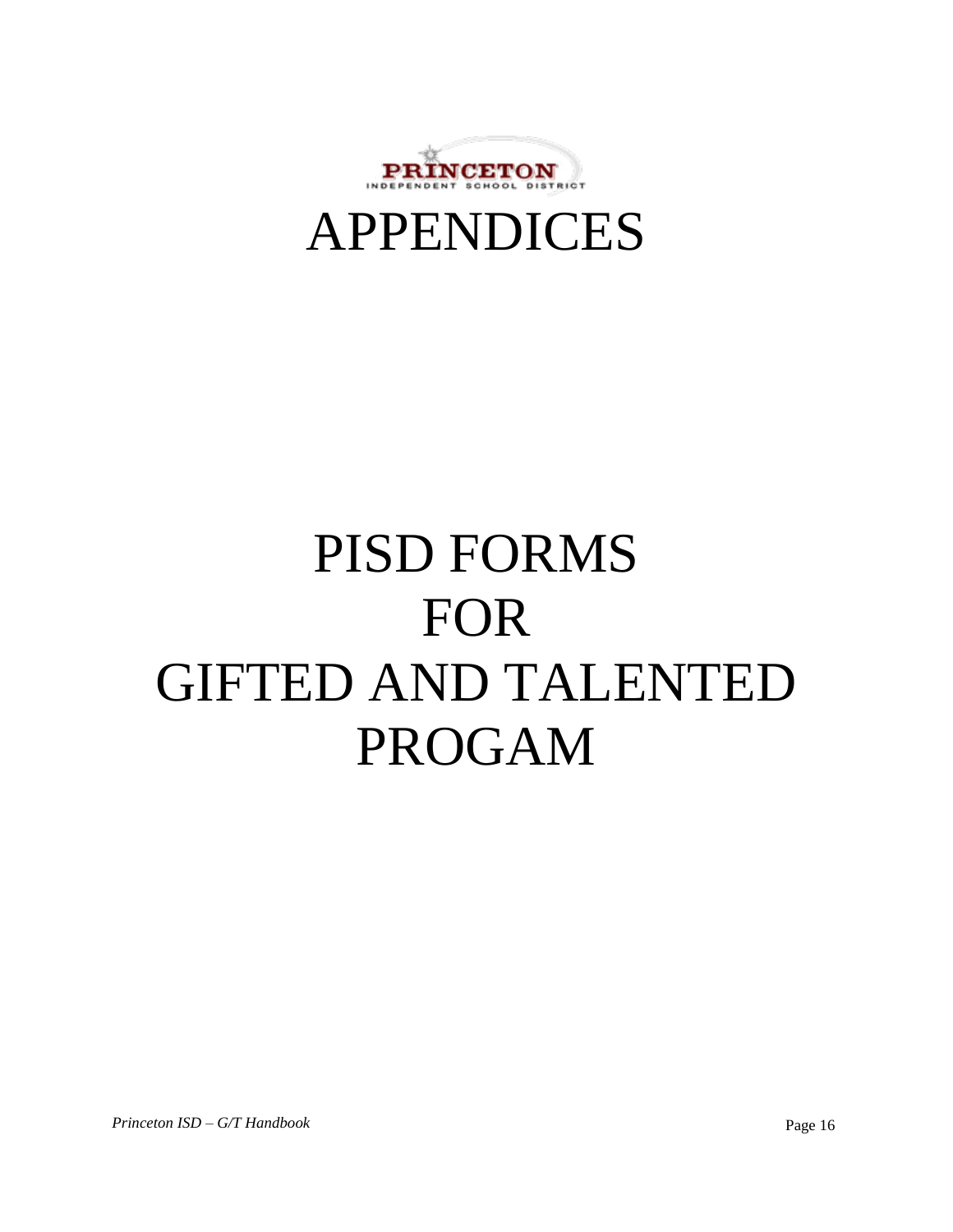

# **ADVANCED ACADEMIC SERVICES**

# **GIFTED AND TALENTED CHECKLIST FOR CAMPUS GT COORDINATORS**

#### **\_\_\_\_\_\_1. Implement procedures and coordinate the process to identify, assess, and place gifted and talented students at all grade levels on campus:**

□ Collect nominations -*Nomination Form*

□ Obtain parent permission to test - *Parent Permission Form*

□ Collect data and administer assessments. Record results on the *Student Identification Record.* 

 $\square$  Schedule and conduct a GT Selection Committee Meeting

□ Send out *Parent Notification of Eligibility* form

□ Complete *Gifted Student Service Plan* for eligible students and distribute copies to parents/ teachers

□ Complete and turn in *PEIMS Notification of Change* form

 $\Box$  Send copies of the *Student Progress Report* to parents at the end of each semester.

□ If needed, provide parent with a copy of the *Appeal Process* form

#### **\_\_\_\_\_\_2. Follow procedures as needed for students exiting the program:**

□ *Furlough Request Form*

□ *Exit Request Form*

#### **\_\_\_\_\_\_3. Assist GT and general education teachers to develop and provide gifted and talented students with alternative course work if needed.**

 $\square$  Notify staff of professional development activities for Gifted and Talented students.

 $\square$  Maintain campus records of G/T staff development for 30 hour compliance and the required 6 hour annual professional development for teachers on campus.

 $\square$  Consult with parents, administrators, counselors, teachers, and students regarding the gifted and talented students.

#### **\_\_\_\_\_\_4. Administer the GT budget for the campus and ensure that programs are cost-effective.**

 $\Box$  Compile budget and cost estimates for submission for annual approval.

#### **\_\_\_\_\_\_5. Comply with all G/T policies established by federal and state law, State Board of Education rule, and the local board policy.**

 $\square$  Compile, maintain, and file all physical and computerized reports, records, and other GT documentation as required.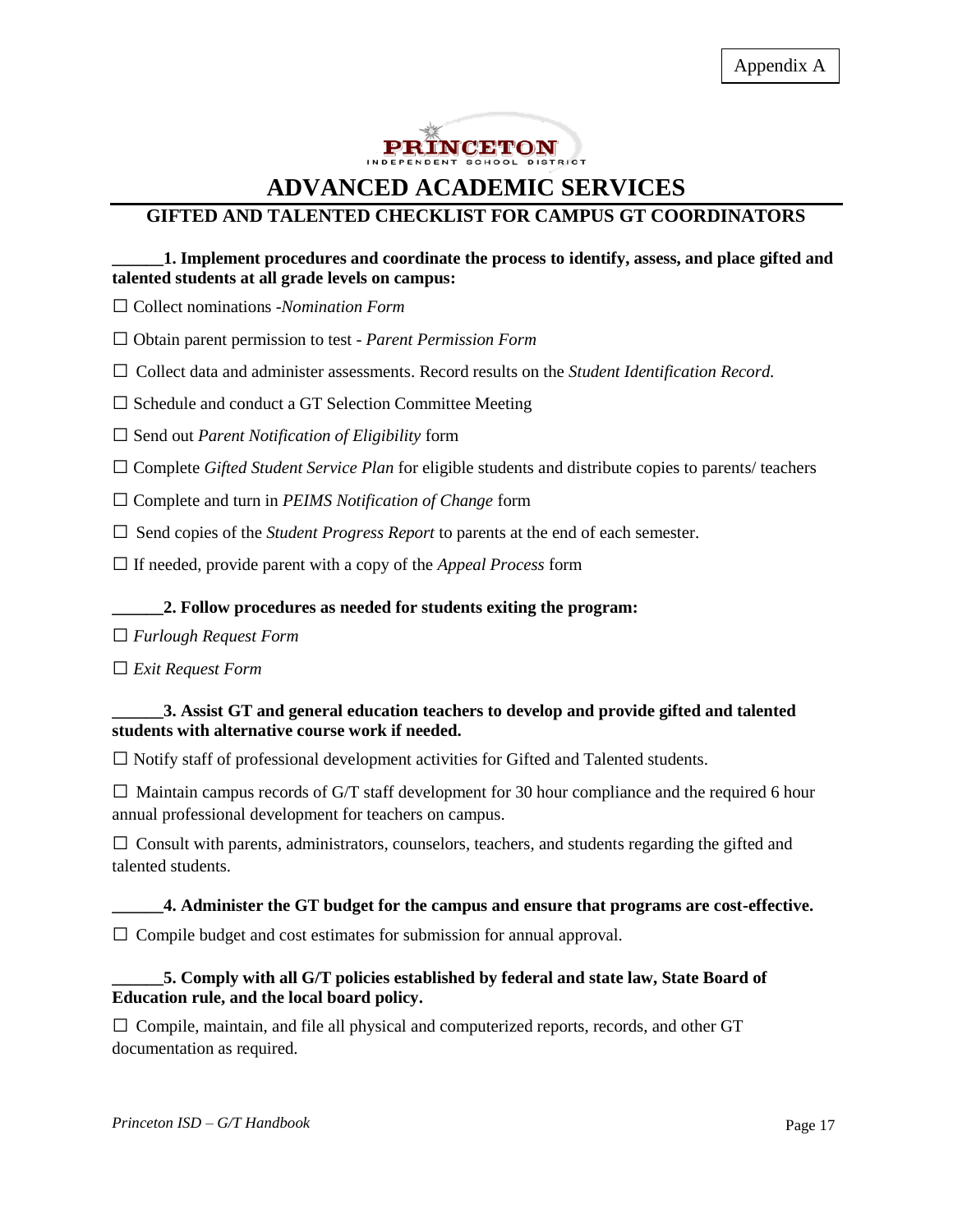Appendix B



# **ADVANCED ACADEMIC SERVICES GIFTED AND TALENTED NOMINATION FORM**

# **Please complete a separate form for each nominated student. Previously identified students should not be nominated**

Student's Name:

Grade or Classification: \_\_\_\_\_\_\_\_\_\_\_\_\_\_\_\_\_\_\_\_\_\_\_\_\_\_\_\_\_\_\_\_\_\_\_\_\_\_\_

I am nominating this student to be assessed and considered for possible identification as a gifted student. I feel that this student's outstanding abilities warrant the necessity of advanced academic offerings for the fulfillment of his/her educational needs.

\_\_\_\_\_\_\_\_\_\_\_\_\_\_\_\_\_\_\_\_\_\_\_\_\_\_\_\_\_\_\_\_\_\_\_\_\_\_\_\_\_\_\_\_\_\_\_\_\_\_\_\_\_\_\_\_\_\_\_\_\_\_\_\_\_\_\_\_\_\_\_

Please check the specific area(s) of giftedness as defined by the State of Texas in which you feel most identifies this student:

| $\Box$ General Intellectual Ability<br>$\Box$ Specific Academic Aptitude: (Check all that apply: $\Box$ ELAR $\Box$ Math $\Box$ Science $\Box$ Social Studies)<br>$\Box$ Creative or Divergent Thinking Ability |
|-----------------------------------------------------------------------------------------------------------------------------------------------------------------------------------------------------------------|
| $\Box$ Leadership<br>$\Box$ Artistic Visual or Performing Arts Ability (Check all that apply: $\Box$ Visual $\Box$ Music $\Box$ Drama $\Box$ Dance)                                                             |

In the space below, provide a written statement giving examples of how this student has exhibited traits, attitudes or behaviors that are evidence of giftedness.

| $\Box$ Teacher | $\Box$ Parent | $\Box$ Community Member | $\Box$ Peer | $\square$ Self |  |
|----------------|---------------|-------------------------|-------------|----------------|--|
|                |               |                         |             |                |  |
|                |               |                         |             |                |  |

**Please return this form to the GT Coordinator on the student's campus.**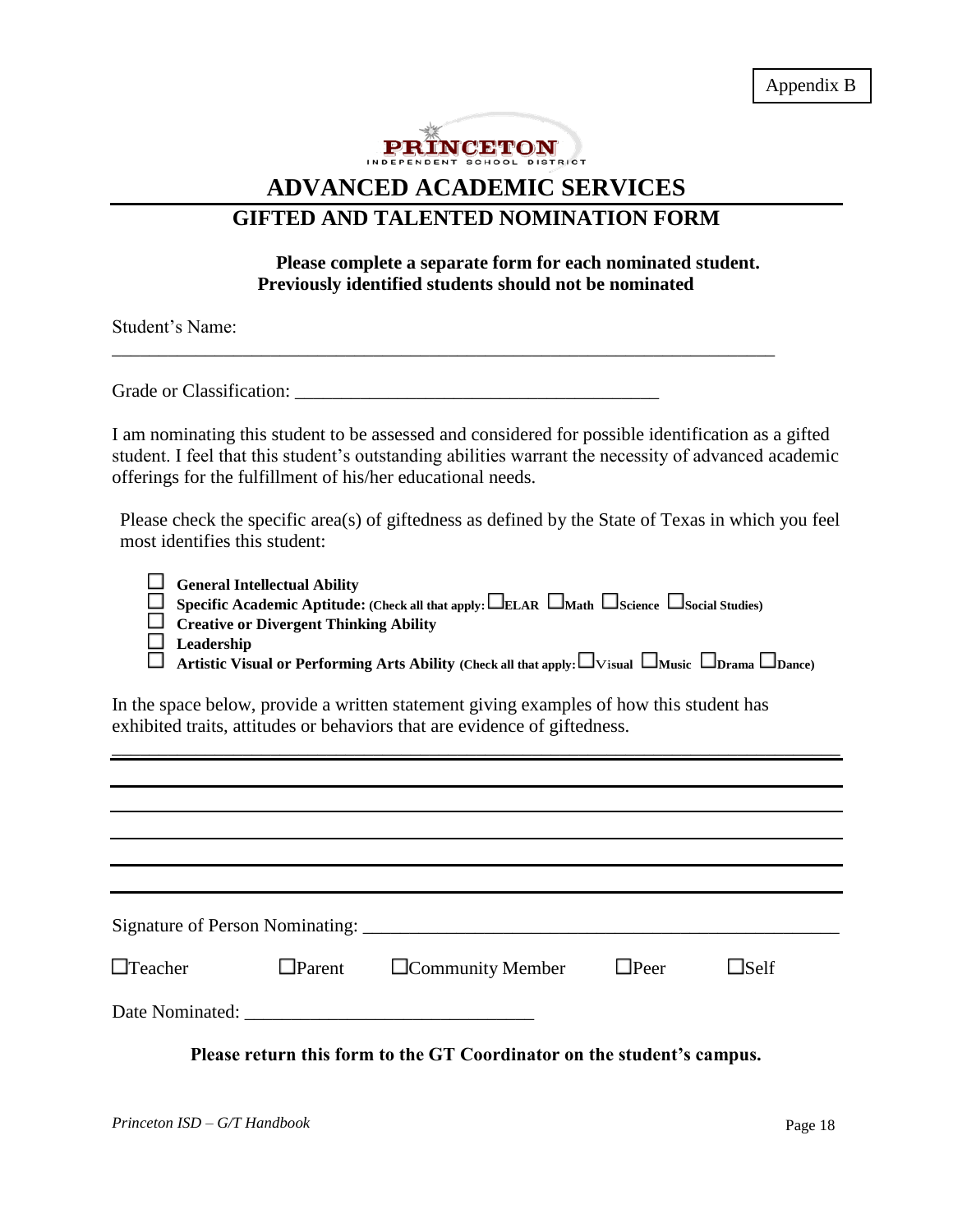

# **PARENT PERMISSION FORM**

| <b>Student Name:</b>  |         | Date:   |  |
|-----------------------|---------|---------|--|
|                       |         |         |  |
| <b>Current Grade:</b> | Campus: | Teacher |  |

We are pleased to inform you that your child has been referred as a possible candidate for the Gifted  $\&$ Talented education program in the following area(s) of giftedness:

**Intellectually Gifted**: *possessing superior intelligence, with potential or demonstrated accomplishments in several fields of study; ability to perform complex mental tasks*

**Creatively Gifted**: *possessing outstanding imagination, thinking ability, innovative or creative reasoning ability, ability in problem solving, and/or high attainment in original or creative thinking*

**Artistically Gifted:** *possessing outstanding ability in the visual and/or performing arts*

**Gifted in Leadership:** *possessing the natural ability to influence others; possessing skills in interpersonal relationships demonstrated, for example, by outstanding ability in such activities as student government*

**Gifted in Academic Fields:** *possessing superior ability or potential in a specific course of study such as English language arts/reading, mathematics, science, or social studies -* **Field(s):** *\_\_\_\_\_\_\_\_\_\_\_\_\_\_\_\_\_\_\_\_\_\_\_\_\_\_*

According to the Texas State Plan for Gifted and Talented, at least three pieces of informal and formal assessment measures are required for each specified area of giftedness in order to identify a student for Gifted and Talented services. **As a partner with us in your child's education, your input is valuable. Please complete the attached** *Parent/Teacher Rating Scale* **and return it by \_\_\_\_\_\_\_\_\_\_\_\_\_\_\_\_\_\_\_\_.** 

A committee will be reviewing the data, and you will be notified as to whether or not your child has been identified as Gifted and Talented. Please do not hesitate to call if you have any questions or concerns.

 $\Box$  I give my permission for my child to be tested and if qualified, to participate in the Princeton ISD program for gifted and talented students. I have received a copy of the program guide, which includes the goals, and procedures of the G/T program.

 $\Box$  I do not give my permission for my child to be tested for the G/T Program.

Parent/Guardian Signature: \_\_\_\_\_\_\_\_\_\_\_\_\_\_\_\_\_\_\_\_\_\_\_\_\_\_\_\_\_\_ Date: \_\_\_\_\_\_\_\_\_\_\_\_\_\_\_\_\_\_

# **Please return form to:** by: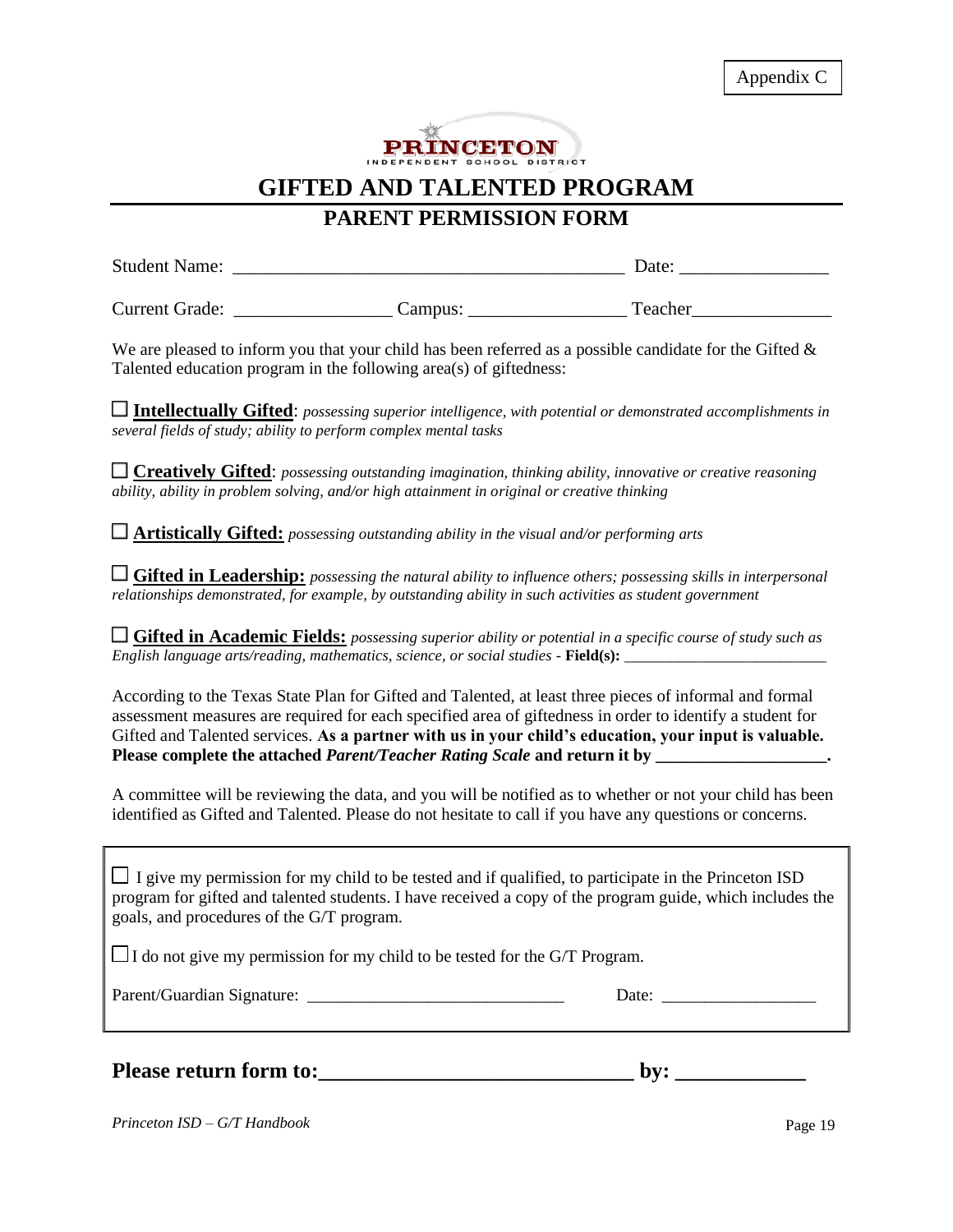

# **Gifted and Talented Selection Committee Scoring Guidelines**

| <b>Assessment Instruments</b>                                                                                                                                                                                                                                                                                                                                                                                                                                                                                                                                                                                          | <b>Areas of Giftedness</b>                                                                                                                                                 |
|------------------------------------------------------------------------------------------------------------------------------------------------------------------------------------------------------------------------------------------------------------------------------------------------------------------------------------------------------------------------------------------------------------------------------------------------------------------------------------------------------------------------------------------------------------------------------------------------------------------------|----------------------------------------------------------------------------------------------------------------------------------------------------------------------------|
| (SAGES 3) Screening Assessment for Gifted Elementary/Middle School - Age 5<br>(target score $120+$ in reasoning ability)<br>(CTONI-2) Comp. Test of Nonverbal Intelligence-Ages 6 and up (target score 121+)<br>$\bullet$<br>Data from Teacher Rating Scale (target score 43 out of 48 points)<br>$\bullet$<br>Data from Parent Rating Scale (target score 43 out of 48 points)<br>$\bullet$                                                                                                                                                                                                                           | <b>Intellectually Gifted</b><br>extraordinary<br>abstract/logical reasoning,<br>social awareness, memory,<br>information analysis,<br>synthesis, and evaluation            |
| (TTCT) Torrens Test of Creative Thinking - Age 5 (target score 90)<br>(CAP) Creativity Assessment Packet - Ages 6 and up<br>$\bullet$<br>(target scores by grade level: $(1-3: 96+)$ (4-6: 102+) (7-9: 109+) (10-12: 117+)<br>Data from Teacher Rating Scale (target score 43 out of 48 points)<br>$\bullet$<br>Data from Parent Rating Scale (target score 43 out of 48 points)<br>$\bullet$<br>Samples of creative work such as creative writing, computer work, and independent and<br>$\bullet$<br>class projects (may consult with teacher from field)                                                            | <b>Creatively Gifted</b><br>innovative thinking and<br>reasoning; advanced insight<br>and imagination; unique<br>problem solving abilities                                 |
| Data from Teacher Rating Scale (target score 43 out of 48 points)<br>٠<br>Data from Parent Rating Scale (target score 43 out of 48 points)<br>٠<br>School expert evaluation for art, music, drama, dance<br>$\bullet$<br>Samples of artistic work from school/home<br>$\bullet$<br>Acknowledgements / Awards (if any)<br>$\bullet$                                                                                                                                                                                                                                                                                     | <b>Artistically Gifted</b><br>outstanding aesthetic<br>production, accomplishment,<br>or creativity in visual art,<br>dance, music, or drama                               |
| Renzulli Checklist for Leadership (target score 14 out of 16 points)<br>Data from Teacher Rating Scale (target score 43 out of 48 points)<br>$\bullet$<br>Data from Parent Rating Scale (target score 43 out of 48 points)<br>$\bullet$<br>Club/Group Participation (if any)<br>$\bullet$                                                                                                                                                                                                                                                                                                                              | <b>Gifted</b> in<br>Leadership<br>high level of social skills;<br>effective expression;<br>managerial ability; vision to<br>set goals and organize others<br>to reach them |
| (SAGES 3) Screening Assessment for Gifted Elementary/Middle School - Ages K-8<br>$\bullet$<br>(target score $120+$ in the academic field(s) assessed); and /or<br>(WRAT) Wide Range Achievement Test - ages K-12<br>$\bullet$<br>(target score: $120+$ in the academic field(s) assessed)<br>Data from Teacher Rating Scale (target score 43 out of 48 points)<br>$\bullet$<br>Data from Parent Rating Scale (target score 43 out of 48 points)<br>$\bullet$<br>Academic progress reports (report cards) (Must maintain an A in field)<br>$\bullet$<br>State student assessment results (must score advanced in field) | <b>Gifted in Academic</b><br><b>Fields</b><br>perform at exceptionally<br>high levels in one or a few<br>academic areas above peers                                        |

*Provide a copy for each member of the GT Selection Committee to refer to during the meeting.*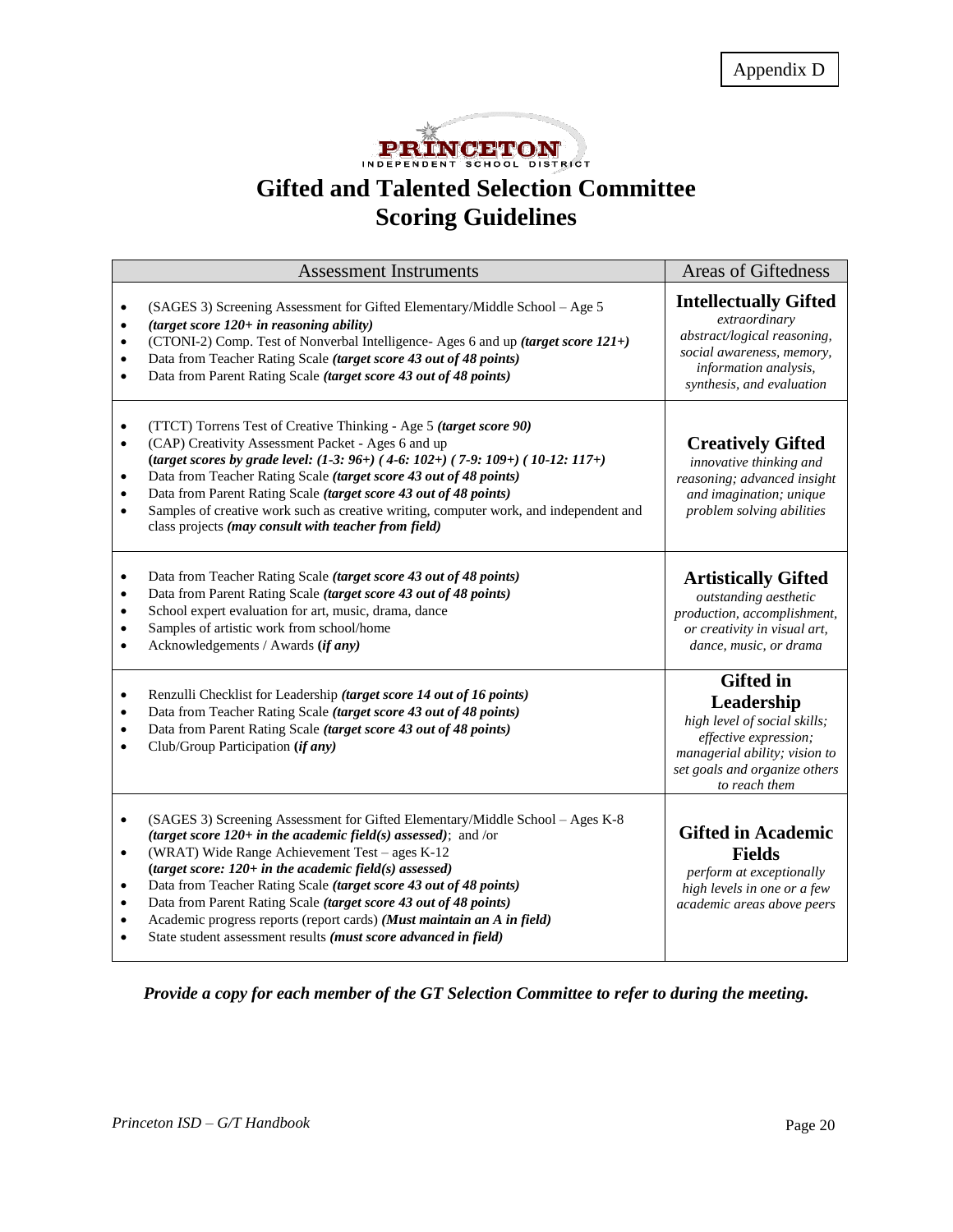

Appendix E

# **GIFTED AND TALENTED PROGRAM STUDENT IDENTIFICATION RECORD**

| <b>Student Name:</b><br>$-1$ | Jate <sup>.</sup> |  |
|------------------------------|-------------------|--|
|------------------------------|-------------------|--|

**(Must have a minimum of 3 data sources for each area of giftedness assessed.)**

| Intellectually<br>Gifted                                                 | (SAGES 3) Screening Assessment for Gifted Elementary/Middle School - Age 5<br>$\bullet$<br>(target score $120+$ in reasoning ability)<br>(CTONI-2) Comp. Test of Nonverbal Intelligence (target score 121+)<br>$\bullet$<br>Data from Teacher Rating Scale (target score 43 out of 48 points)<br>$\bullet$<br>Data from Parent Rating Scale (target score 43 out of 48 points)<br>$\bullet$                                                                                                                                                                                                                             |                                                |
|--------------------------------------------------------------------------|-------------------------------------------------------------------------------------------------------------------------------------------------------------------------------------------------------------------------------------------------------------------------------------------------------------------------------------------------------------------------------------------------------------------------------------------------------------------------------------------------------------------------------------------------------------------------------------------------------------------------|------------------------------------------------|
| Creatively<br>Gifted                                                     | (TTCT) Torrens Test of Creative Thinking - Age 5 (target Score 90)<br>$\bullet$<br>(CAP) Creativity Assessment Packet - Ages 6 and up<br>$\bullet$<br>(target scores by grade level: $(1-3: 96+)$ (4-6: 102+) (7-9: 109+) (10-12: 117+)<br>Data from Teacher Rating Scale (target score 43 out of 48 points)<br>$\bullet$<br>Data from Parent Rating Scale (target score 43 out of 48 points)<br>$\bullet$<br>Samples of creative work such as creative writing, computer work, and<br>$\bullet$<br>independent and class projects                                                                                      | Attached<br>$\bullet$                          |
| Artistically<br>Gifted<br>$*Field(s):$                                   | Data from Teacher Rating Scale (target score 43 out of 48 points)<br>$\bullet$<br>Data from Parent Rating Scale (target score 43 out of 48 points)<br>$\bullet$<br>School expert evaluation for art, music, drama, dance<br>$\bullet$<br>Samples of artistic work from school/home<br>$\bullet$<br>Acknowledgements / Awards (if any)<br>$\bullet$                                                                                                                                                                                                                                                                      | Attached<br>$\bullet$<br>Attached<br>$\bullet$ |
| Gifted in<br>Leadership                                                  | Renzulli Checklist for Leadership (target score 14 out of 16 points)<br>$\bullet$<br>Data from Teacher Rating Scale (target score 43 out of 48 points)<br>$\bullet$<br>Data from Parent Rating Scale (target score 43 out of 48 points)<br>$\bullet$<br>Club/Group Participation if any<br>$\bullet$                                                                                                                                                                                                                                                                                                                    | $\bullet$<br>Attached<br>$\bullet$             |
| П<br>Gifted in<br>Academic<br>Fields<br>$*Field(s):$<br><b>Comments:</b> | (SAGES 3) Screening Assessment for Gifted Elem/Middle School - Ages K-8<br>$\bullet$<br>(target Score 120+ in academic field assessed); and/or<br>(WRAT) Wide Range Achievement Test - Ages 6 and up<br>$\bullet$<br>(target score: $120+$ in the academic field(s) assessed)<br>Data from Teacher Rating Scale (target score 43 out of 48 points)<br>$\bullet$<br>Data from Parent Rating Scale (target score 43 out of 48 points)<br>$\bullet$<br>Academic progress reports (report cards) (Must maintain an A in field)<br>$\bullet$<br>State student assessment results (must score advanced in field)<br>$\bullet$ | $\bullet$<br>Attached<br>Attached              |

#### **\_\_\_\_\_\_\_\_\_\_\_\_\_\_\_\_\_\_\_\_\_\_\_\_\_\_\_\_\_\_\_\_\_\_\_\_\_\_\_\_\_\_\_\_\_\_\_\_\_\_\_\_\_\_\_\_\_\_\_\_\_\_\_\_\_\_\_\_\_\_\_\_\_\_\_\_\_** GT Test Administrator/Data Collector: \_\_\_\_\_\_\_\_\_\_\_\_\_\_\_\_\_\_\_\_\_\_\_\_\_\_\_\_\_\_\_

**Student Qualifies for the G/T Program / Student Does Not Qualify for the G/T Program**

\_\_\_\_\_\_\_\_\_\_\_\_\_\_\_\_\_\_\_\_\_\_\_\_ \_\_\_\_\_\_\_\_\_\_\_\_\_\_\_\_\_\_\_\_\_\_\_ \_\_\_\_\_\_\_\_\_\_\_\_\_\_\_\_\_\_\_\_

**\_\_\_\_\_\_\_\_\_\_\_\_\_\_\_\_\_\_\_\_\_\_\_\_\_\_\_\_\_\_\_\_\_\_\_\_\_\_\_\_\_\_\_\_\_\_\_\_\_\_\_\_\_\_\_\_\_\_\_\_\_\_\_\_\_\_\_\_\_\_\_\_\_\_\_\_\_**

**Placement Services: \_\_\_\_\_\_\_\_\_\_\_\_\_\_\_\_\_\_\_\_\_\_\_\_\_\_\_\_\_\_\_\_\_\_\_\_\_\_\_ Begin Date: \_\_\_\_\_\_\_\_\_\_**

Campus GT Selection Committee Members:

\_\_\_\_\_\_\_\_\_\_\_\_\_\_\_\_\_\_\_\_\_\_\_\_ \_\_\_\_\_\_\_\_\_\_\_\_\_\_\_\_\_\_\_\_\_\_\_ \_\_\_\_\_\_\_\_\_\_\_\_\_\_\_\_\_\_\_\_ *Copies to:*  $\Box$  *Parent*  $\Box$  *Student's teacher(s)*  $\Box$  *Student's cumulative folder.*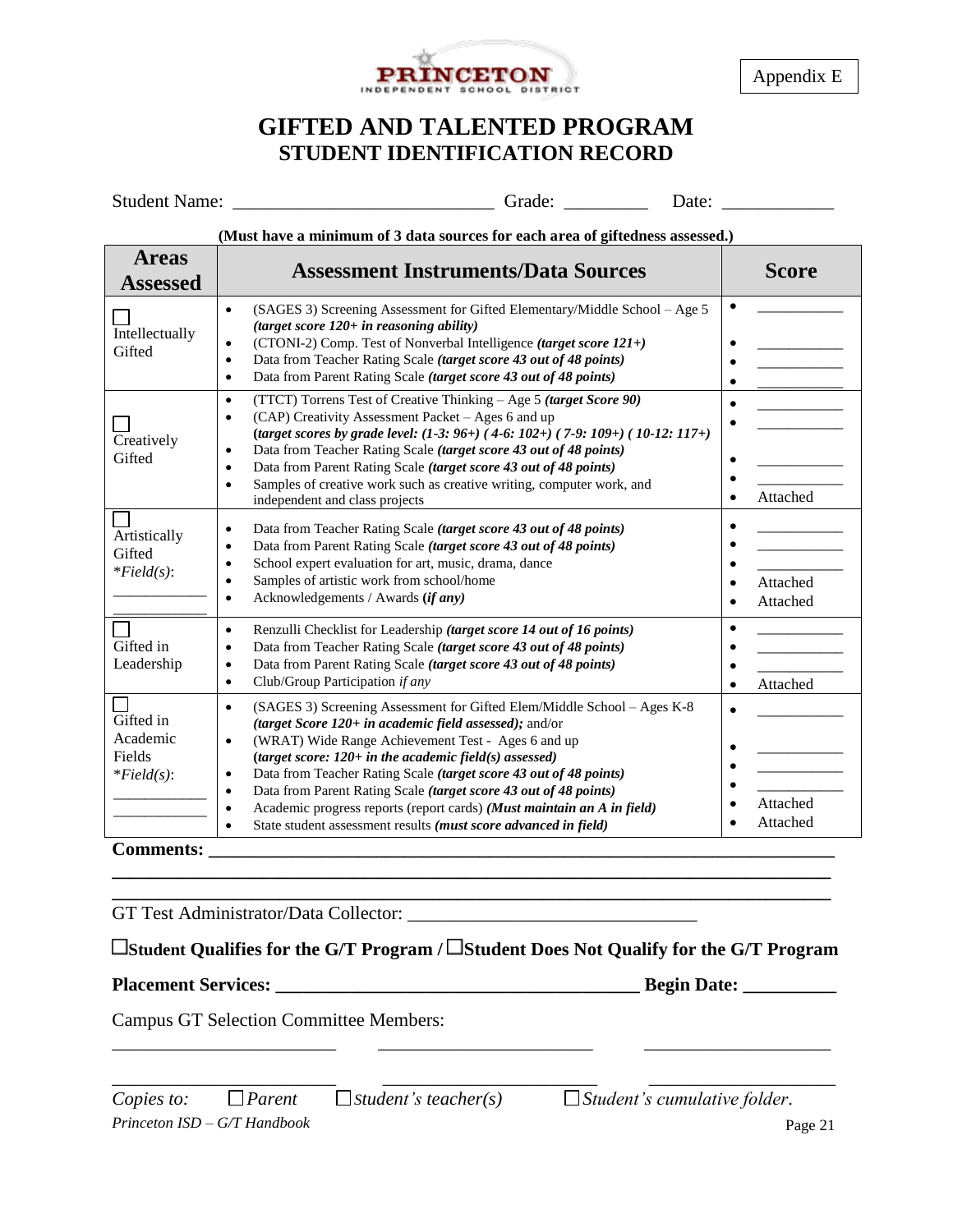

# **PARENT NOTIFICATION OF STUDENT ELGIBILITY FOR GIFTED AND TALENTED PROGRAM**

Date:

To the Parent/Guardian of: \_\_\_\_\_\_\_\_\_\_\_\_\_\_\_\_\_\_\_\_\_\_\_\_\_\_\_\_\_\_\_\_\_\_\_\_\_\_\_\_\_\_\_\_\_\_\_\_

Ē

Your child was recently assessed to determine eligibility for the Princeton ISD Gifted and Talented Program.

| Your child <b>does</b> meet the eligibility requirements for the GT Program in the following<br>areas of giftedness.                                                                                                                                                                                                                                                                      |
|-------------------------------------------------------------------------------------------------------------------------------------------------------------------------------------------------------------------------------------------------------------------------------------------------------------------------------------------------------------------------------------------|
| <b>General Intellectual Ability</b><br>Specific Academic Aptitude: $\square_{\text{ELAR}} \square_{\text{Math}} \square_{\text{Science}} \square_{\text{Social Studies}}$<br><b>Creative or Divergent Thinking Ability</b><br>Leadership<br>Artistic Visual or Performing Arts Ability: $\square_{\text{Visual}}\ \square_{\text{Music}}\ \square_{\text{Drama}}\ \square_{\text{Dance}}$ |
| You are invited to attend a meeting that has been scheduled to discuss placement options<br>for your child on (Date) at (Time)                                                                                                                                                                                                                                                            |
| If you would like to reschedule this meeting, please contact me at the number below.                                                                                                                                                                                                                                                                                                      |
|                                                                                                                                                                                                                                                                                                                                                                                           |
| Your child <b>does not</b> meet eligibility requirements for the GT Program at this time. The<br>educational needs of your child will continue to be monitored, and procedures for<br>nomination / reassessment may be considered again in the future.                                                                                                                                    |

We are pleased that you have allowed your child to be assessed for the G/T Program.

Sincerely,

\_\_\_\_\_\_\_\_\_\_\_\_\_\_\_\_\_\_\_\_\_\_\_\_\_\_\_\_\_\_ Title: \_\_\_\_\_\_\_\_\_\_\_\_\_\_\_\_\_\_\_\_\_\_\_\_\_

Phone: \_\_\_\_\_\_\_\_\_\_\_\_\_\_\_\_\_\_\_\_\_\_\_\_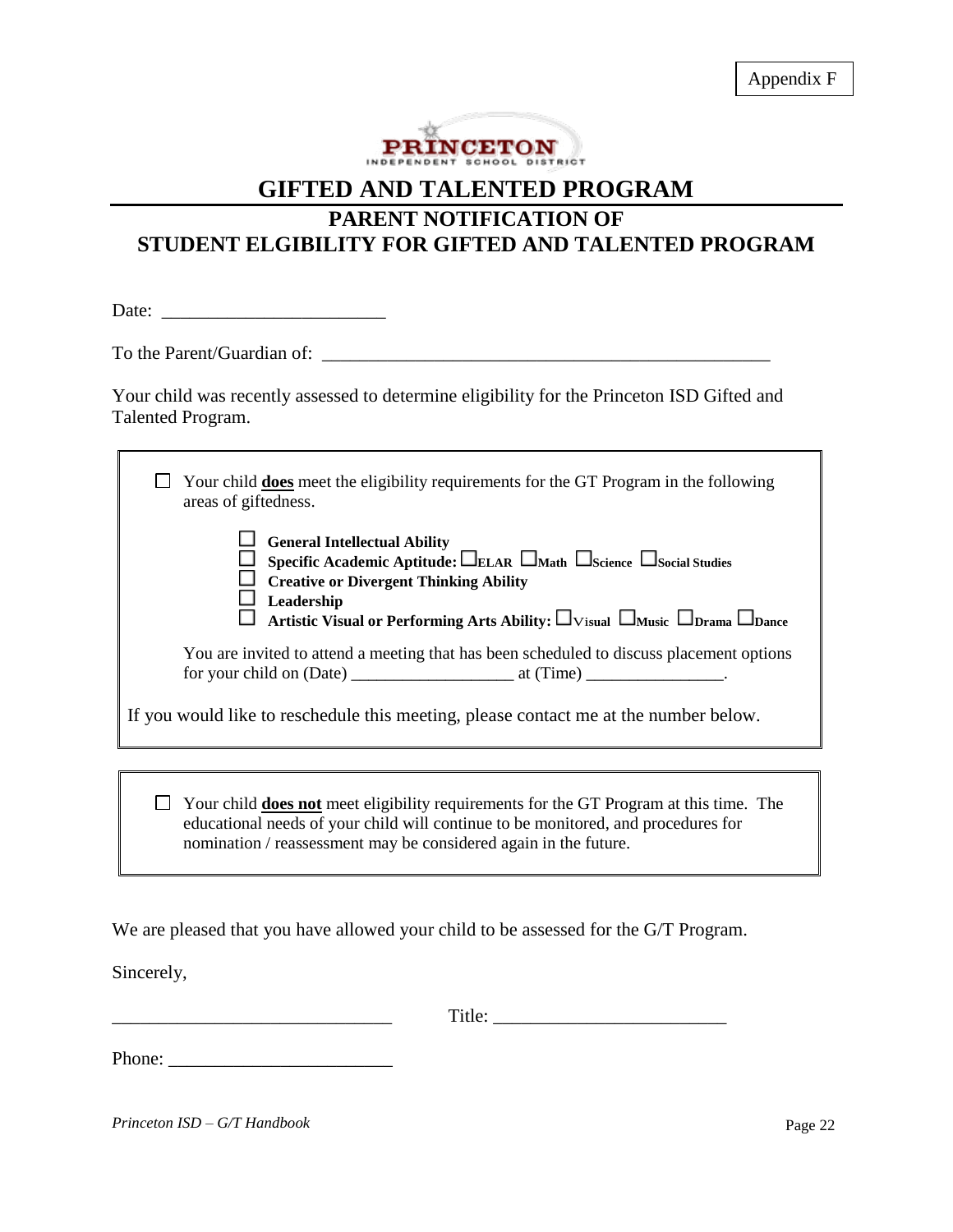| Appendix G |  |
|------------|--|
|------------|--|



| <b>Gifted Student Service Plan</b>                                                                                                                                                                                                                                                                   |                                                                                                                                                                                                                      |                                                                                                                                                                                                                                                                                       |  |  |  |
|------------------------------------------------------------------------------------------------------------------------------------------------------------------------------------------------------------------------------------------------------------------------------------------------------|----------------------------------------------------------------------------------------------------------------------------------------------------------------------------------------------------------------------|---------------------------------------------------------------------------------------------------------------------------------------------------------------------------------------------------------------------------------------------------------------------------------------|--|--|--|
| Date: $\qquad \qquad$                                                                                                                                                                                                                                                                                |                                                                                                                                                                                                                      |                                                                                                                                                                                                                                                                                       |  |  |  |
| <b>Current Grade:</b>                                                                                                                                                                                                                                                                                |                                                                                                                                                                                                                      |                                                                                                                                                                                                                                                                                       |  |  |  |
| $\Box$ Creative or Divergent Thinking Ability<br>$\Box$ Leadership<br><b>General Intellectual Ability</b><br>Specific Academic Aptitude: □ELAR □Math □Science □Social Studies<br>Artistic Visual or Performing Arts Ability: □Visual □Music □Drama □Dance                                            |                                                                                                                                                                                                                      |                                                                                                                                                                                                                                                                                       |  |  |  |
|                                                                                                                                                                                                                                                                                                      | Students must take one or more courses in their area of giftedness to participate in the Gifted and Talented Program<br><b>GIFTED PROGRAM PARTICIPATION</b>                                                          |                                                                                                                                                                                                                                                                                       |  |  |  |
| <b>Elementary</b><br>$(Grades K-5)$                                                                                                                                                                                                                                                                  | <b>Middle School</b><br>$(Grades 6-8)$                                                                                                                                                                               | <b>High School</b><br>$(Grades 9-12)$                                                                                                                                                                                                                                                 |  |  |  |
| Differentiation in Gen. Ed.<br>Classes<br>$\Box$ Cluster Groups<br>Grades K-1: served in<br>classroom<br>Grades 2-3: Pull Out<br>$\bullet$<br>(2 hours, 1 day per week)<br>Grades 4-5: Pull Out<br>$\bullet$<br>(2 hours 1 day per week)                                                             | Differentiation in Gen. Ed. Courses<br>$\Box$ Field Trips<br>$\Box$ Pre-AP Course(s)<br>Gifted Area Elective: (Art, Band,<br>Choir, Theater, Character Ed, Computer)                                                 | Differentiation Gen. Ed. Courses<br>$\Box$ Field Trips<br>$\Box$ Endorsement Area(s)<br>$\Box$ Pre-AP/AP/<br>$\Box$ Dual Credit Course(s)<br>$\Box$ Concurrent Enrollment<br>$\Box$ Gifted Area Elective: (Art, Band,<br>Choir, Theater, Computer, Student<br>Leadership, Vocational) |  |  |  |
| Other Offerings:<br>Gifted area independent study time allotted<br>during pull out, Academic UIL<br>Competition,<br>Student Council, Community Service<br>Projects, Various Clubs and Activities<br>Virtual Field Trips<br>$\mathbf{e}$ $\alpha$<br>$\bullet$<br>$10 - 0.10$<br>$\sim$<br>$\epsilon$ | Other Offerings:<br>Academic UIL Competition<br>National Junior Honor Society (NJHS)<br><b>Community Service Projects</b><br>Various Clubs and Activities<br><b>Selected Field Trips</b><br>$\mathbf{u}$<br>e<br>0.1 | Other Offerings:<br>Academic UIL Competition, Student Council,<br>National Forensic League (NFL), SAT and<br>ACT preparation, National Honor Society<br>(NHS) (PALS), Community Service Projects,<br>Various Clubs and Activities, Selected Field<br><b>Trips</b><br>$\bullet$ 1 1 1  |  |  |  |

**Summary of Services (activities, frequency, and amount of time provided)**

\_\_\_\_\_\_\_\_\_\_\_\_\_\_\_\_\_\_\_\_\_\_\_\_\_\_\_\_ \_\_\_\_\_\_\_\_\_\_\_\_\_\_\_\_\_\_\_\_\_\_\_\_\_\_\_\_\_

Parent Signature / Date GT Coordinator / Date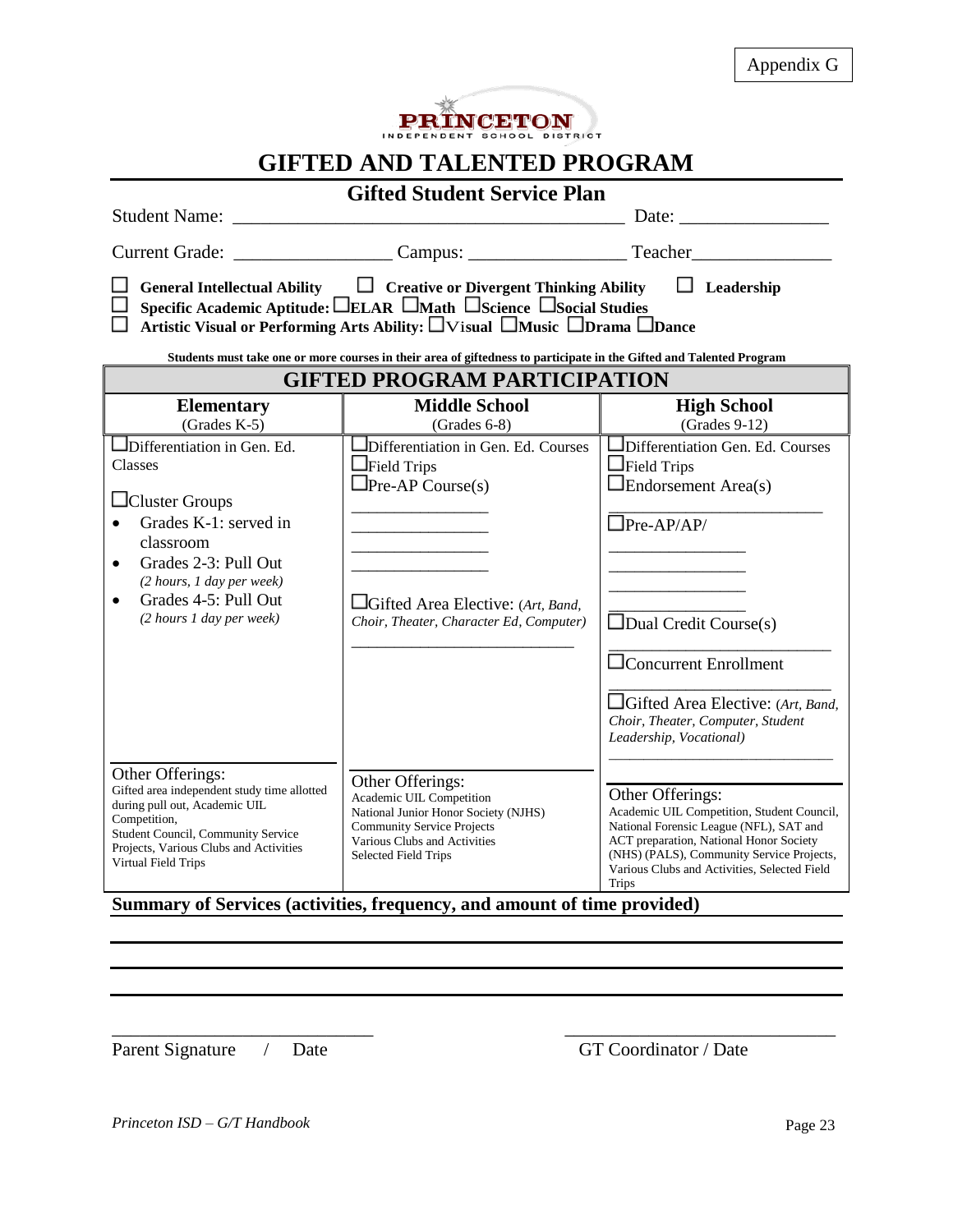

# **PEIMS Notification of Change**

Please make the following data entry/change to the PEIMS record for the following student:

| $\Box$ Please ENTER this student as receiving services through the GT program and designate the following<br>area(s) of giftedness.<br>ENTER selected area(s) below: (Student Information>Flags>GT: Gifted and Talented>User Warning)<br>General Intellectual Ability<br>Specific Academic Aptitude: LELAR LMath LScience LSocial Studies<br>Creative or Divergent Thinking Ability<br>Leadership<br>Artistic Visual or Performing Arts Ability: □Visual □Music □Drama □Dance | <b>Student Name:</b> | Student ID #: $\_\_$ |
|-------------------------------------------------------------------------------------------------------------------------------------------------------------------------------------------------------------------------------------------------------------------------------------------------------------------------------------------------------------------------------------------------------------------------------------------------------------------------------|----------------------|----------------------|
|                                                                                                                                                                                                                                                                                                                                                                                                                                                                               |                      |                      |
|                                                                                                                                                                                                                                                                                                                                                                                                                                                                               |                      |                      |
|                                                                                                                                                                                                                                                                                                                                                                                                                                                                               |                      |                      |

 $\square$  Please REMOVE this student from receiving services through the GT program

**Please use the date of \_\_\_\_\_\_\_\_\_\_\_\_\_\_\_\_\_\_\_\_\_\_\_\_\_\_\_\_\_ as the date for beginning/ending services.**

#### SCHEDULE CHANGES NEEDED *(If any)*

| Printed name of G/T coordinator: |  |
|----------------------------------|--|
|                                  |  |
|                                  |  |
|                                  |  |
|                                  |  |
|                                  |  |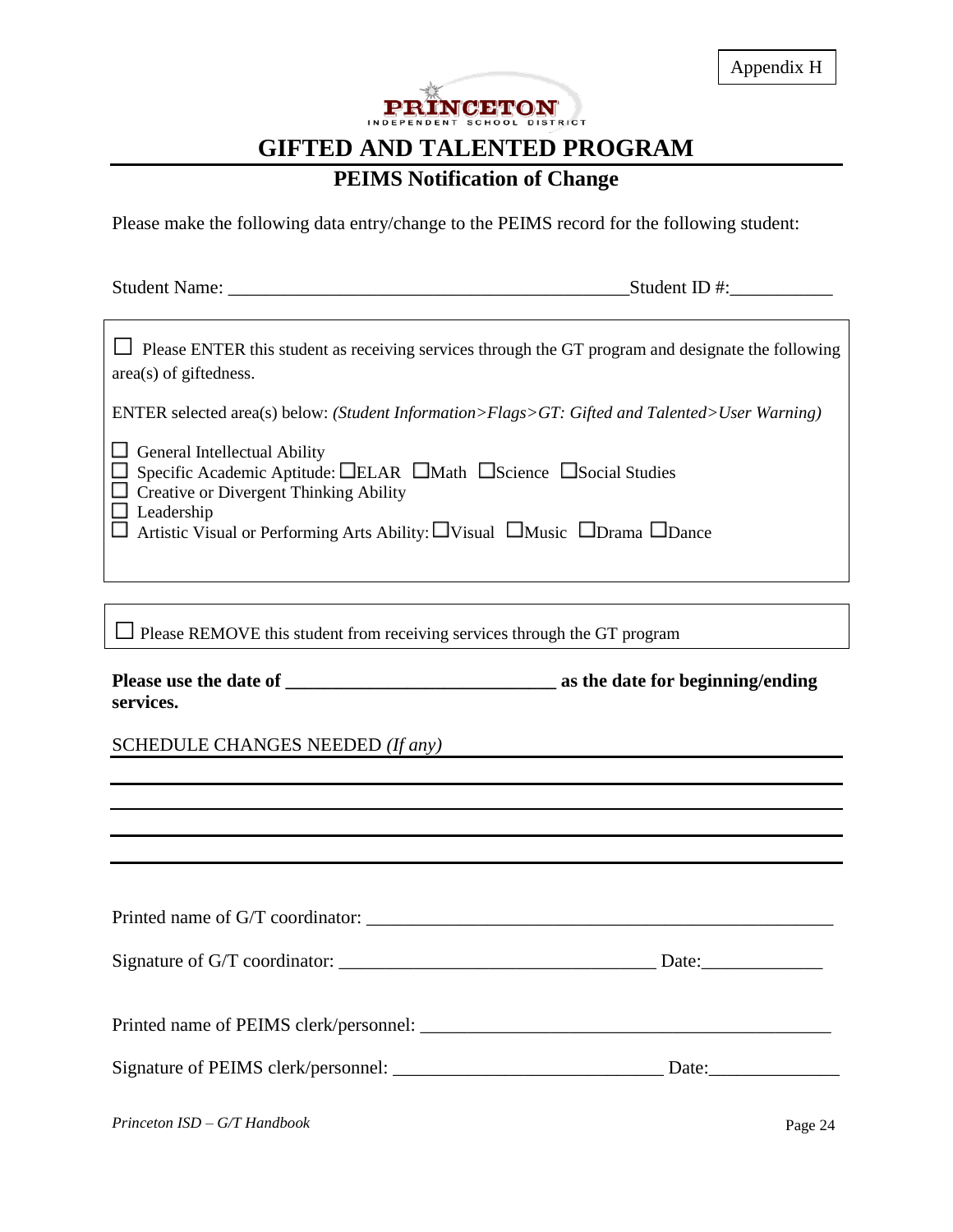

# **EXIT REQUEST FORM**

| Reason for exit request from the G/T program:                                                                                                                                                                                                        |                                                                            |                                                                                                      |
|------------------------------------------------------------------------------------------------------------------------------------------------------------------------------------------------------------------------------------------------------|----------------------------------------------------------------------------|------------------------------------------------------------------------------------------------------|
|                                                                                                                                                                                                                                                      |                                                                            |                                                                                                      |
|                                                                                                                                                                                                                                                      |                                                                            | ,我们也不能在这里的时候,我们也不能在这里的时候,我们也不能会在这里的时候,我们也不能会在这里的时候,我们也不能会在这里的时候,我们也不能会在这里的时候,我们也不                    |
|                                                                                                                                                                                                                                                      |                                                                            |                                                                                                      |
|                                                                                                                                                                                                                                                      |                                                                            |                                                                                                      |
| The campus GT Committee will review request for student to exit from the Gifted and<br>Talented Program. Once exited, the student will have to go through the identification and<br>selection process again if he/she wishes to reenter the program. |                                                                            |                                                                                                      |
|                                                                                                                                                                                                                                                      |                                                                            | Date Request received: ________________________ Date of GT Committee Meeting: ______________________ |
| <b>Decision for Exit:</b>                                                                                                                                                                                                                            |                                                                            | ,我们也不能在这里,我们也不能会在这里,我们也不能会在这里,我们也不能会在这里,我们也不能会不能会不能会。""我们,我们也不能会不能会不能会不能会不能会不能会不                     |
|                                                                                                                                                                                                                                                      |                                                                            |                                                                                                      |
| <b>Campus GT Selection Committee Members:</b>                                                                                                                                                                                                        |                                                                            |                                                                                                      |
|                                                                                                                                                                                                                                                      | the control of the control of the control of the control of the control of |                                                                                                      |
|                                                                                                                                                                                                                                                      |                                                                            |                                                                                                      |
|                                                                                                                                                                                                                                                      |                                                                            |                                                                                                      |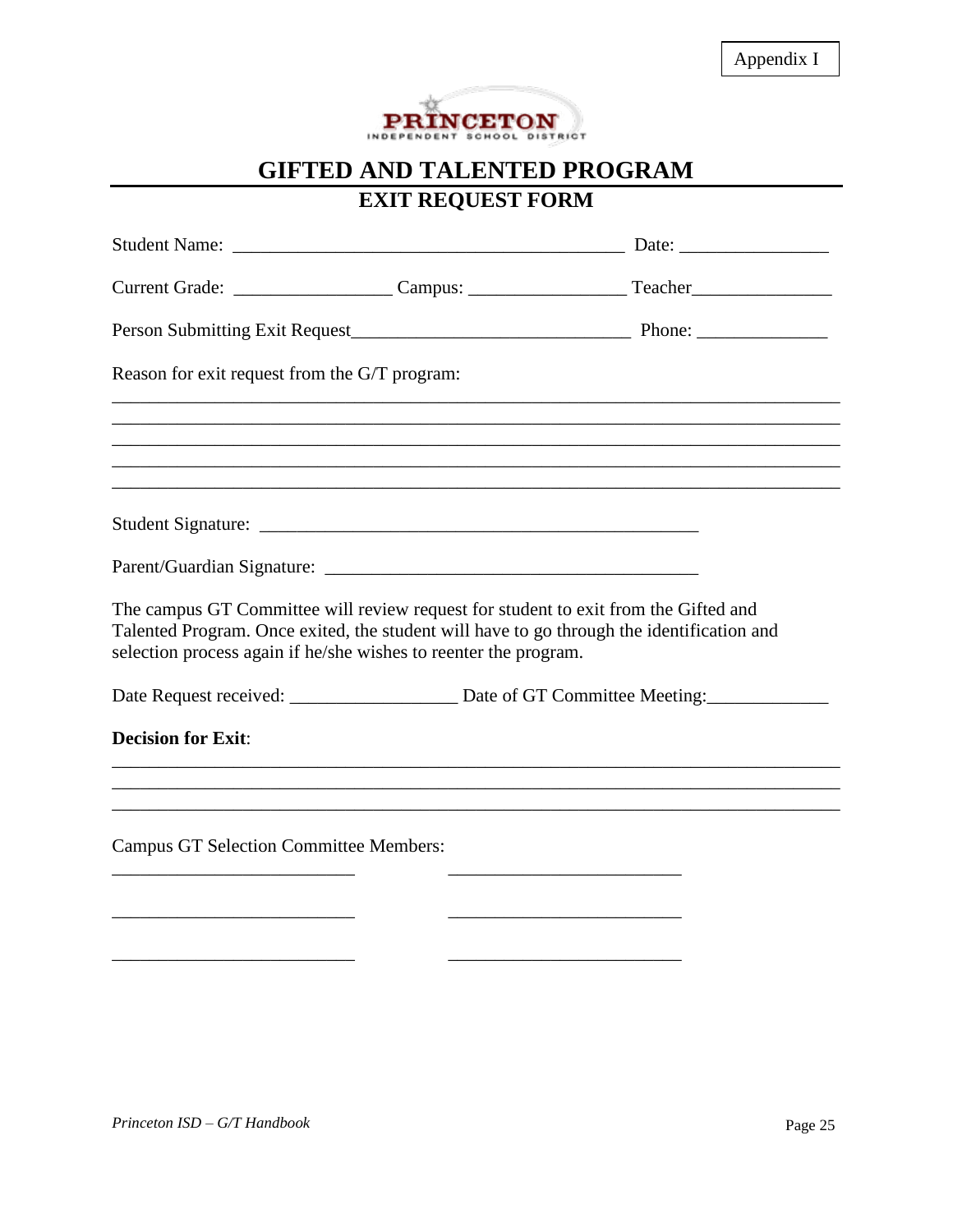Appendix J



**GIFTED AND TALENTED PROGRAM** 

# FURLOUGH REQUEST FORM

|                                                           |                                                          | Date: $\frac{1}{\sqrt{1-\frac{1}{2}} \cdot \frac{1}{2}}$ |
|-----------------------------------------------------------|----------------------------------------------------------|----------------------------------------------------------|
|                                                           |                                                          |                                                          |
| Reason for requesting furlough from G/T program:          |                                                          |                                                          |
|                                                           |                                                          |                                                          |
|                                                           |                                                          |                                                          |
|                                                           |                                                          |                                                          |
| This furlough is requested for the following time period: |                                                          |                                                          |
|                                                           |                                                          |                                                          |
|                                                           |                                                          |                                                          |
| FOR SCHOOL USE ONLY:                                      |                                                          |                                                          |
| Furlough Status: _______Granted                           | Not Granted                                              |                                                          |
|                                                           |                                                          |                                                          |
| Comments:                                                 |                                                          |                                                          |
|                                                           |                                                          |                                                          |
| <b>Campus GT Selection Committee Members:</b>             | <u> 1980 - Johann John Stone, mars eta biztanleria (</u> |                                                          |
|                                                           |                                                          |                                                          |

Princeton ISD - G/T Handbook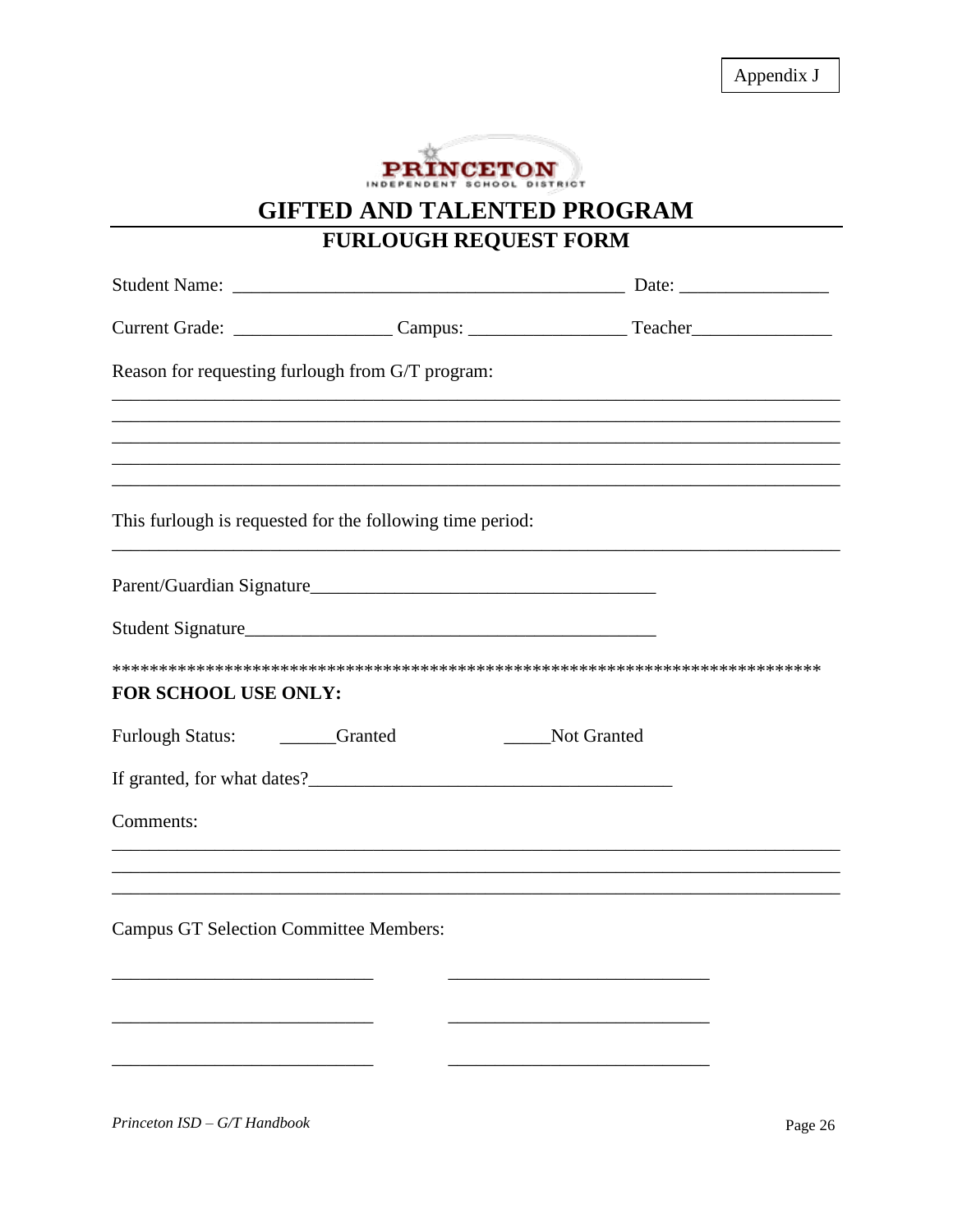

# **APPEAL PROCESS FORM**

Parents or students may appeal the decision of the selection committee regarding selection for or removal from the gifted program by completing and submitting this form to the campus G/T coordinator within 10 school days.

|                                               | Briefly state reason for appeal:                                                                                                                                                       |  |
|-----------------------------------------------|----------------------------------------------------------------------------------------------------------------------------------------------------------------------------------------|--|
|                                               |                                                                                                                                                                                        |  |
|                                               |                                                                                                                                                                                        |  |
|                                               |                                                                                                                                                                                        |  |
|                                               | ,我们也不能在这里的时候,我们也不能在这里的时候,我们也不能会在这里的时候,我们也不能会在这里的时候,我们也不能会在这里的时候,我们也不能会在这里的时候,我们也不                                                                                                      |  |
| committee meets.                              | The Princeton ISD District GT Selection Committee will meet to review your appeal. You will<br>receive written communication with Committee's appeal decision 10 school days after the |  |
|                                               | Date Appeal received:<br><u>Date of GT Committee Meeting:</u>                                                                                                                          |  |
| <b>Decision of Appeal:</b>                    |                                                                                                                                                                                        |  |
|                                               |                                                                                                                                                                                        |  |
|                                               |                                                                                                                                                                                        |  |
|                                               |                                                                                                                                                                                        |  |
| <b>Campus GT Selection Committee Members:</b> |                                                                                                                                                                                        |  |
|                                               |                                                                                                                                                                                        |  |
|                                               |                                                                                                                                                                                        |  |

\_\_\_\_\_\_\_\_\_\_\_\_\_\_\_\_\_\_\_\_\_\_\_\_\_\_ \_\_\_\_\_\_\_\_\_\_\_\_\_\_\_\_\_\_\_\_\_\_\_\_\_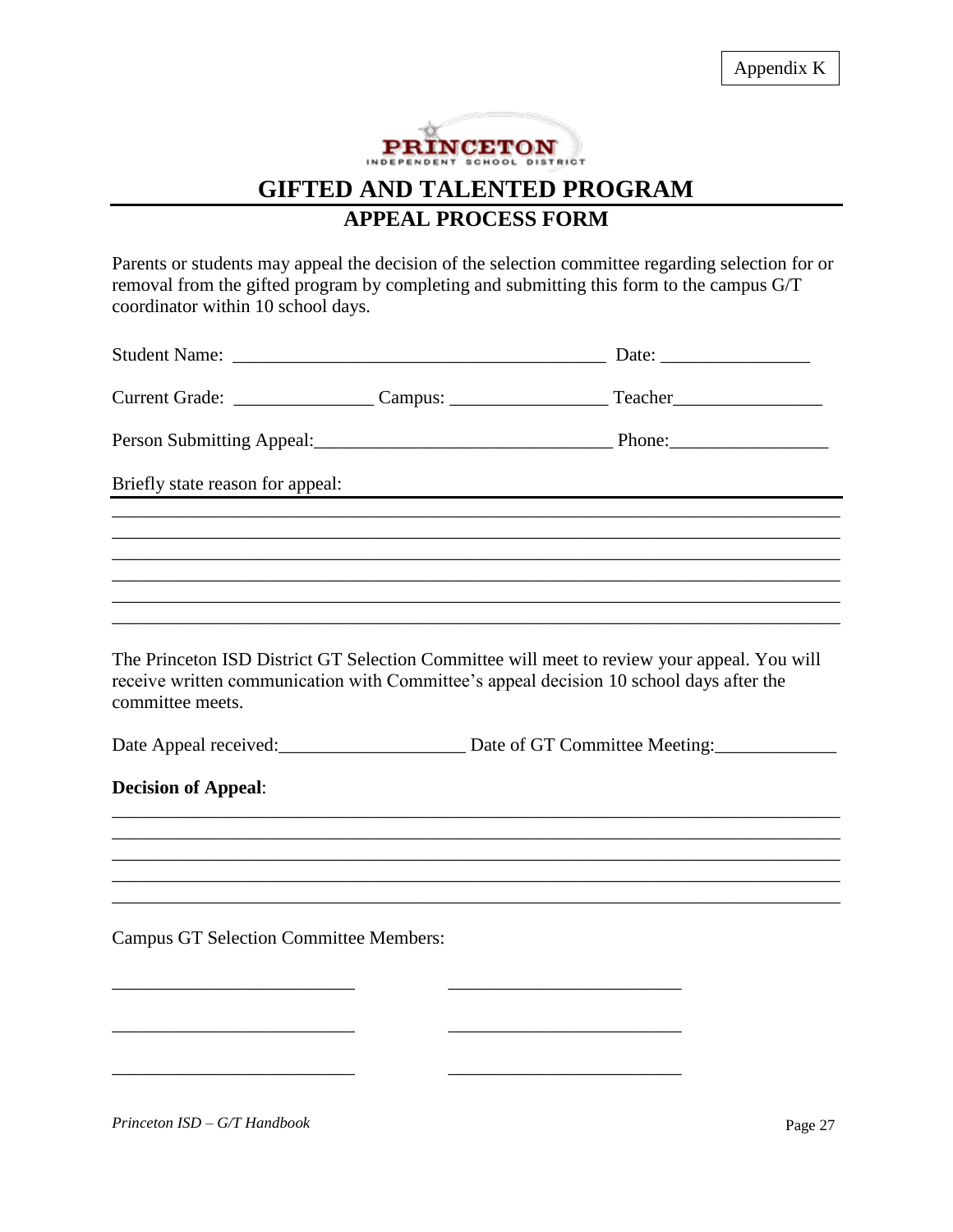**PRINCE PON** 

Appendix L

# Gifted and Talented Program

Parent & Teacher Rating Scale

| <b>Student</b><br>Name:                                        |                                                                                                                                                                                                                                                                                                | <b>Campus:</b> |                  |       |  |
|----------------------------------------------------------------|------------------------------------------------------------------------------------------------------------------------------------------------------------------------------------------------------------------------------------------------------------------------------------------------|----------------|------------------|-------|--|
| <b>ID Number:</b>                                              |                                                                                                                                                                                                                                                                                                | Date Sent:     |                  |       |  |
| <b>Teacher:</b>                                                |                                                                                                                                                                                                                                                                                                | Grade:         |                  |       |  |
|                                                                | <b>Person Completing Form:</b> □ Parent<br>$\Box$ Teacher                                                                                                                                                                                                                                      |                |                  |       |  |
|                                                                |                                                                                                                                                                                                                                                                                                |                |                  | Date: |  |
| used to determine eligibility.                                 | The purpose of this form is for you to help the school district better understand your child/student so that he/she can be<br>evaluated for eligibility in the Princeton ISD Gifted and Talented Education Program. This rating scale is one of the measures                                   |                |                  |       |  |
| $\bullet$<br>$\bullet$<br>Leadership<br>$\bullet$<br>$\bullet$ | The State of Texas identifies the following as specific areas of giftedness:<br><b>General Intellectual Ability</b><br><b>Specific Academic Aptitude</b><br><b>Creative or Divergent Thinking Ability</b><br><b>Artistic Visual or Performing Arts Ability</b>                                 |                |                  |       |  |
|                                                                | Most gifted students have one specific area of giftedness; however, some may be gifted in multiple areas. Children exhibit<br>gifted characteristics in many different ways. Attached, you will be asked to fill out the rating scale(s) for the area(s)<br>in which your child was nominated. |                |                  |       |  |
|                                                                | Please read each of the following items, and rate the degree to which the nominated child consistently displays the following<br>characteristics. Use the scale below from <i>never</i> to <i>always</i> to indicate the student's level of consistency for each item.                         |                |                  |       |  |
|                                                                | Rate each item on the following scale:                                                                                                                                                                                                                                                         |                |                  |       |  |
|                                                                | 0=Never 1= Rarely 2=Sometimes 3=Frequently 4=Always<br>Check one box for each item.<br>Thank you for taking the time to complete and return this scale.                                                                                                                                        |                |                  |       |  |
| <b>Please return this form to</b><br>by: $\_\_$                |                                                                                                                                                                                                                                                                                                |                |                  |       |  |
| FOR OFFICE USE ONLY:                                           |                                                                                                                                                                                                                                                                                                |                |                  |       |  |
|                                                                | <b>Areas of Giftedness</b>                                                                                                                                                                                                                                                                     |                | <b>Sub Total</b> |       |  |
|                                                                | Intellectual                                                                                                                                                                                                                                                                                   |                |                  |       |  |
|                                                                | Academic                                                                                                                                                                                                                                                                                       |                |                  |       |  |
|                                                                | <b>Creative or Divergent Thinking</b>                                                                                                                                                                                                                                                          |                |                  |       |  |
|                                                                | Leadership                                                                                                                                                                                                                                                                                     |                |                  |       |  |
|                                                                | Artistic, Visual, or Performing Arts                                                                                                                                                                                                                                                           |                |                  |       |  |

**Final Total**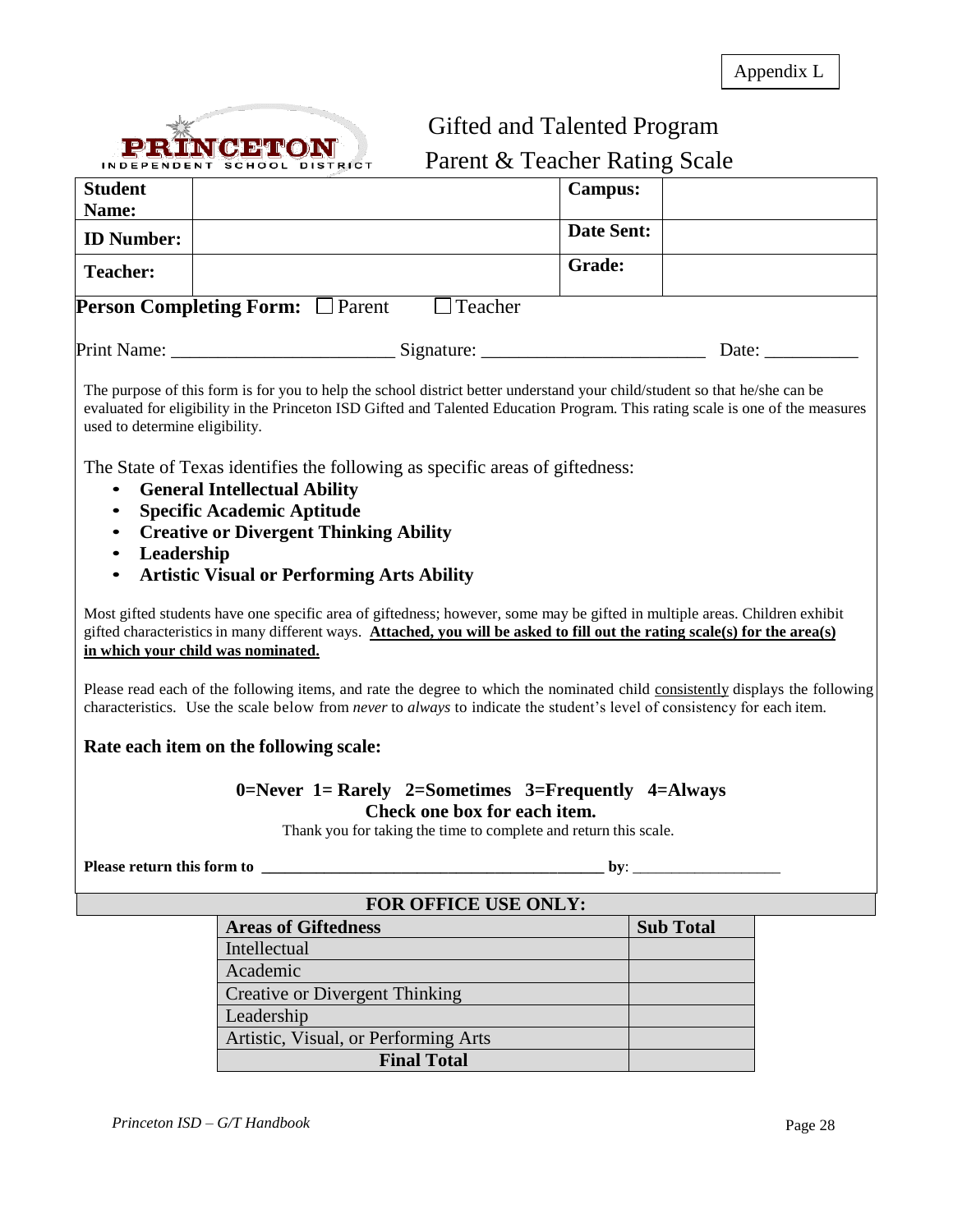# **General Intellectual Ability**

Possessing: (a) Either the potential or demonstrated ability to perform at an exceptionally high level in general intellectual ability, which is usually reflected in extraordinary performance in a variety of cognitive areas, such as abstract reasoning, logical reasoning, social awareness, memory, nonverbal ability, and the analysis, synthesis, and evaluation of information; and (b) A consistently outstanding mental capacity as compared to children of one's age, experience, or environment.

|                | <b>Student Name:</b>                                                                                                                                                                                                                                                                                                                               |             | Date:    |                |             |                          |
|----------------|----------------------------------------------------------------------------------------------------------------------------------------------------------------------------------------------------------------------------------------------------------------------------------------------------------------------------------------------------|-------------|----------|----------------|-------------|--------------------------|
| 1              | Demonstrates "lawyer-like" logic abilities (e.g.: Is able to<br>logically defend an opinion, idea, position, or belief with<br>concrete or abstract examples, reasons, or articulations.)                                                                                                                                                          | $\square_0$ |          | $\overline{2}$ | ]3          | -4                       |
| $\overline{2}$ | Has quick recall of information (e.g.: Immediately<br>remembers facts, words from songs, or movies, or parts of<br>conversations heard earlier.)                                                                                                                                                                                                   | $\square$   | $\Box$ 1 | þ.             | $\Box$ 3    | $\Box$                   |
| 3              | Knows a lot more about some topics than do other children<br>of the same age (e.g.: Recounts facts about dinosaurs, sports,<br>electronics, math, books, animals, music, art, etc.)                                                                                                                                                                | $\square_0$ | $\Box_1$ | $\Box$ 2       | $\square$ 3 | $\Box$ 4                 |
| $\overline{4}$ | Shows unusually intense interest, focus, or energy when<br>learning about new things. (e.g.: Shows concentration and<br>persistence in seeking knowledge; is not satisfied with simple<br>answers, wants to know details, loves how-to-do-it and non<br>fiction books.)                                                                            | $\square$   | $\Box_1$ | ]2             | $\exists$ 3 | _4                       |
| 5              | Understands things well enough to explain topics to others.<br>(e.g.: Teaches other children. Explains areas of interest to<br>adults.)                                                                                                                                                                                                            | $\square_0$ | $\Box_1$ | l2             | B           | _4                       |
| 6              | Is comfortable around adults, (e.g.: Spends time with, talks<br>to, and enjoys the company of adults. Understands adult<br>humor and creates funny sayings or jokes adults can<br>appreciate. Is respectful of and interested in adult<br>conversation.)                                                                                           | $\Box$      | $\Box_1$ | ]2             | $\square$ 3 | $\Box$ 4                 |
| $\overline{7}$ | Is able to solve complex puzzles. (e.g.: Enjoys working to<br>solve games or puzzles that are designed for an older<br>audience.)                                                                                                                                                                                                                  | $\square$   | $\Box$ 1 | ]2             | $\square$ 3 | $\overline{\phantom{1}}$ |
| 8              | Reasons to solve problems or challenges. Sees multiple<br>possible solutions to questions/problems (e.g.: Uses logic to<br>arrive at conclusions.)                                                                                                                                                                                                 | $\Box$      | $\Box$ 1 | $\Box$ 2       | $\Box$ 3    | $\square$ 4              |
| 9              | Is resourceful and improvises well. (e.g.: Puts together<br>various household objects to make inventions or solve a<br>problem, uses unusual objects for projects, uses objects in<br>unusual ways, makes "something out of nothing," figures out<br>ways to help the group/team succeed.)                                                         | $\Box$ 0    | $\Box$ 1 | <u>ער</u>      | $\square$ 3 | - 14                     |
| 10             | . The child enjoys exploring mechanical things. (e.g.: Builds<br>with blocks, Legos, etc., takes apart toys, machines, etc.,<br>likes to see how machines work.)                                                                                                                                                                                   | $\square_0$ | $\Box$ 1 | CZ             | $\square$ 3 | $\Box 4$                 |
| 11             | Analyzes information, pictures, or scenarios for cause and<br>effect relationships. (e.g.: May use language such as, "I<br>think this happened because" or "I wonder why")                                                                                                                                                                         | $\square_0$ | $\Box_1$ | l2             | kI          | - 14                     |
| 12             | Evaluates information and situations for accuracy,<br>appropriateness, etc. (e.g.: Whether watching TV, reading a<br>story, or actually experiencing a situation, this individual has<br>strong opinions on whether or not a specific action was<br>"right" or the best way to go about the situation. May use<br>language like, "He should have") | $\Box$      | $\Box$ 1 | ]2             | $\exists$ 3 | $\Box$ 4                 |

#### 0=Never 1= Rarely 2=Sometimes 3=Frequently 4=Always Subsection Total<sub>i</sub>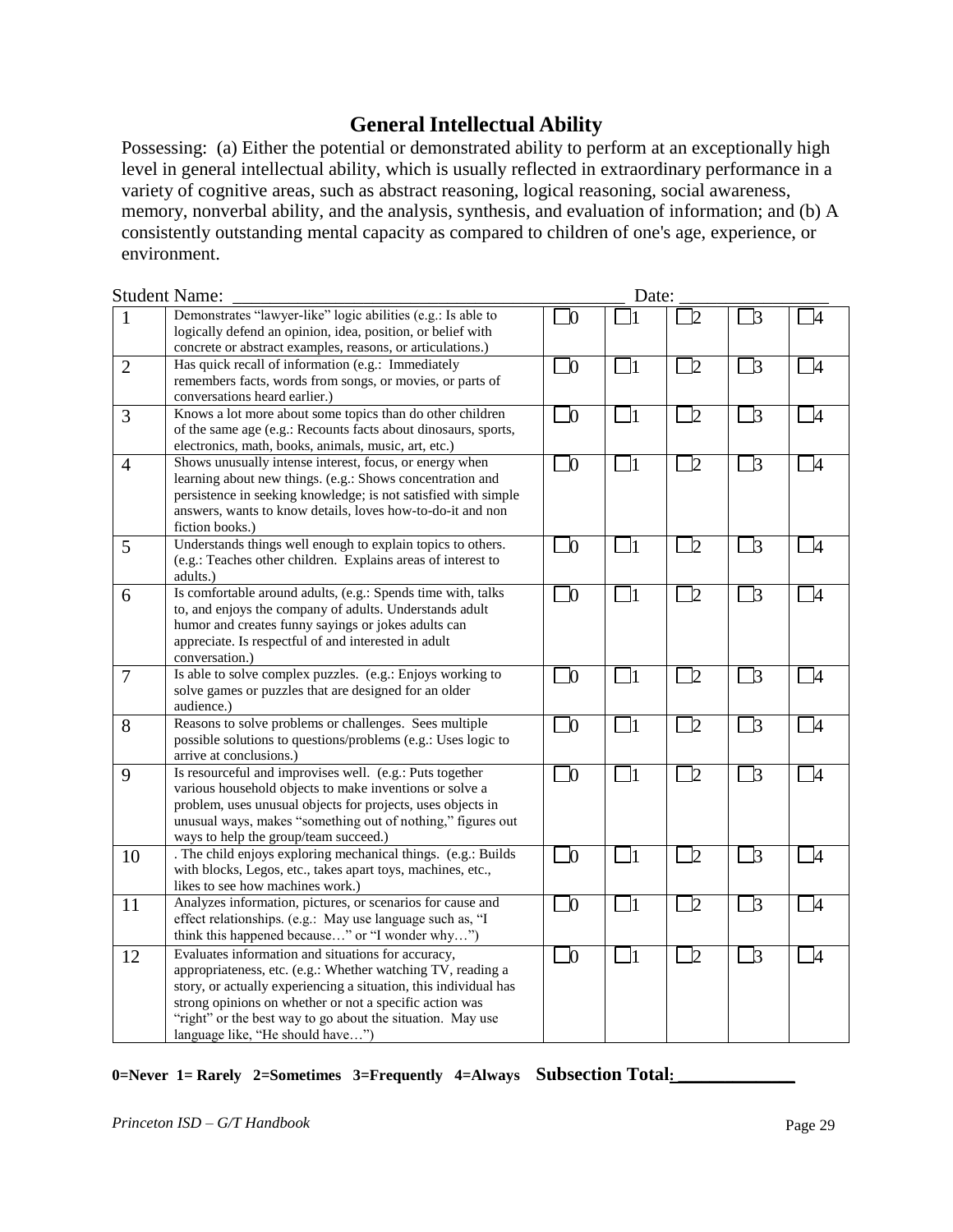# **Specific Academic Aptitude**

Possessing either potential or demonstrated ability to perform at an exceptionally high level in one (1), or very few related, specific academic areas significantly beyond the age, experience or environment of one's chronological peers.

|                | <b>Student Name:</b>                                                                                                                                                                                                                                                                                                                                                                                                                           |             | Date:    |                |             |                |
|----------------|------------------------------------------------------------------------------------------------------------------------------------------------------------------------------------------------------------------------------------------------------------------------------------------------------------------------------------------------------------------------------------------------------------------------------------------------|-------------|----------|----------------|-------------|----------------|
| $\mathbf{1}$   | Shows signs of having a raw talent or natural innate gift for a<br>specific academic field such as reading, interpreting<br>literature, learning languages, mathematics, science, history,<br>etc. (e.g. Is able to read and interpret literature meant for an<br>older audience. Understands the context and impact of<br>historical events. Has a natural talent for numbers. Can<br>translate for others. Etc.)                             | $\Box$ 0    |          | $\mathbf{D}$   | $\square$ 3 | $\overline{A}$ |
| $\overline{2}$ | Natural ability in this field is significantly beyond the age,<br>experience, or environment of chronological peers.                                                                                                                                                                                                                                                                                                                           | $\square$   | $\Box$ 1 | $\Box$ 2       | $\square$ 3 | $\Box 4$       |
| 3              | Others comment on his/her natural gift in this field of study.<br>(e.g.<br>Those who have exposure to children of his/her age also<br>agree that his/her ability is beyond that of the normal range<br>for the child's chronological age.)                                                                                                                                                                                                     | $\Box$      | $\Box$ 1 | 72             | $\Box$ 3    | <sup>4</sup>   |
| $\overline{4}$ | Spends free time participating in this field of study.                                                                                                                                                                                                                                                                                                                                                                                         | $\Box$ 0    | $\Box_1$ | $\Box$ 2       | $\square$ 3 | $\overline{a}$ |
| 5              | Seeks to learn more about this field of study in whatever<br>means are available. Likes to learn from others about this<br>field of study. (e.g. Asks to take classes, reads, watches<br>programs, etc.)                                                                                                                                                                                                                                       | $\Box$      | $\Box_1$ | $\overline{2}$ | $\Box$ 3    | T4             |
| 6              | Desires to practice and improve in this field of study.                                                                                                                                                                                                                                                                                                                                                                                        | $\Box$ 0    | $\Box$ 1 | $\Box$ 2       | $\Box$ 3    | $\mathsf{T}_4$ |
| $\overline{7}$ | Shows signs of developing/improving through practice.                                                                                                                                                                                                                                                                                                                                                                                          | $\square_0$ | $\Box_1$ | $\Box$         | $\square$ 3 | $\Box 4$       |
| 8              | Desires to share knowledge of this subject with others. (e.g.<br>Likes to talk about this subject and tries to teach others about<br>this subject.)                                                                                                                                                                                                                                                                                            | $\Box$      | $\Box$ 1 | $\Box$ 2       | $\square$ 3 | $\mathbb{L}$   |
| 9              | Enjoys time spent related to this field of study. (e.g. Finds<br>pleasure in this field of study. Is not resentful about doing<br>work related to this topic.)                                                                                                                                                                                                                                                                                 | $\Box$      | $\Box$   | $\Box$ 2       | $\square$ 3 | $\Box 4$       |
| 10             | Sometimes loses track of time while involved in activities<br>related to this field of study. (e.g. Exhibits an extreme sense<br>of concentration when focusing on this topic. Does not pay<br>attention to other people or events when focused on this<br>topic.)                                                                                                                                                                             | $\Box$ 0    | $\Box$ 1 | $\mathbb{Z}^2$ | $\square$ 3 | $\overline{A}$ |
| 11             | Critically analyses his/her own ability related to this field of<br>study. (e.g. Child may use language such as, "I can do better.<br>That wasn't right., etc.)                                                                                                                                                                                                                                                                                | $\Box$ 0    | $\Box$ 1 | 72             | $\Box$ 3    | $\frac{1}{2}$  |
| 12             | Sometimes shows signs of frustration when performance or<br>ability in this field of study does not meet his/her personal<br>standards. (e.g. Younger children may exhibit temper<br>tantrums when trying to perfect something related to the<br>field. Older children may appear sad or frustrated if they feel<br>they are not making significant progress - even though<br>his/her performance is significantly better than his/her peers.) | ΩГ          |          | ]2             | ]3          |                |

#### 0=Never 1= Rarely 2=Sometimes 3=Frequently 4=Always Subsection Total<sub>2</sub>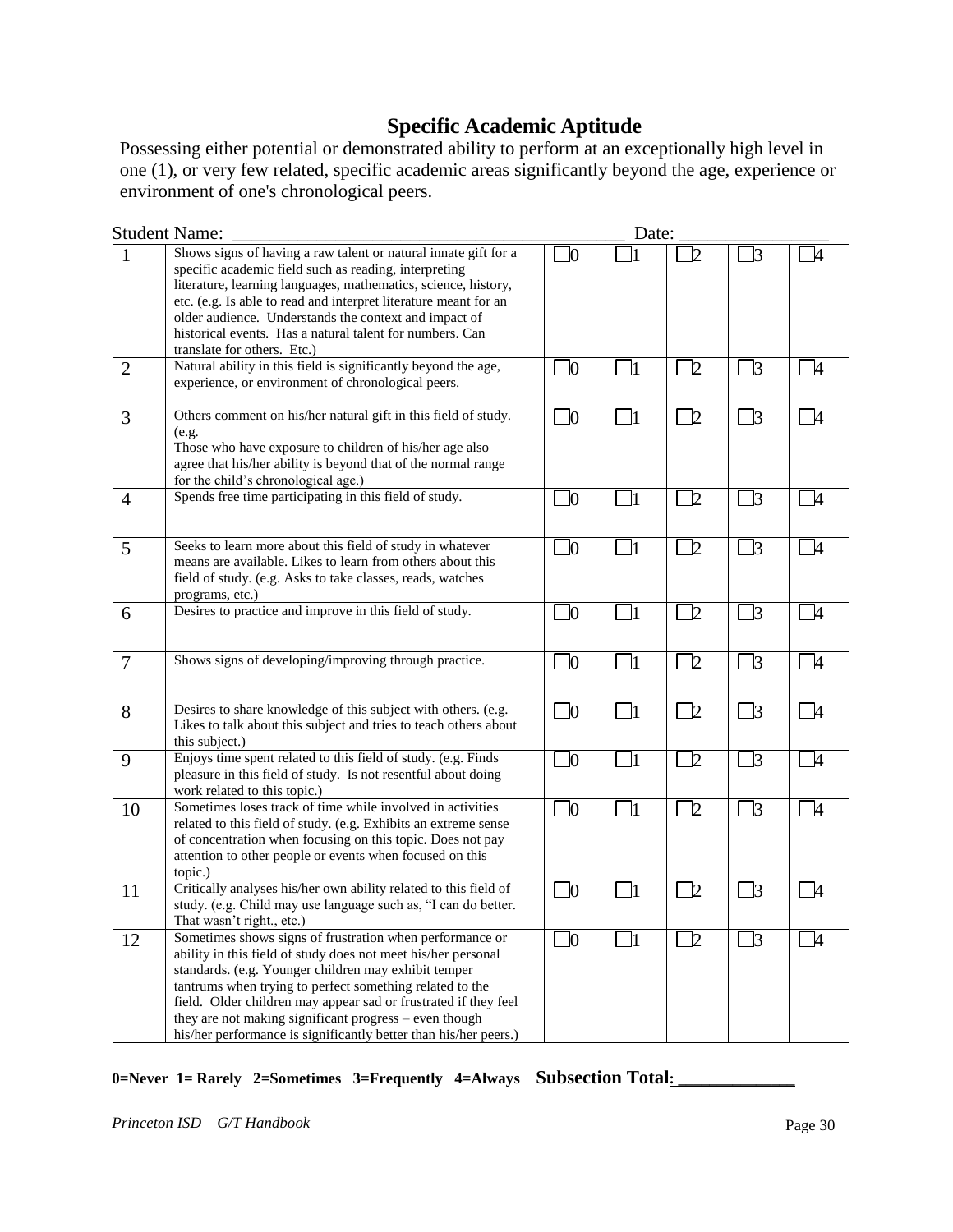# **Creative or Divergent Thinking Ability**

Possessing either potential or demonstrated ability to perform at an exceptionally high level in creative thinking and divergent approaches to conventional tasks as evidenced by innovative or creative reasoning, advanced insight and imagination, and solving problems in unique ways.

| <b>Student Name:</b> |                                                                                                                                                                                                                                                                                                                                                                                                                                 |             | Date:    |                |             |                |  |
|----------------------|---------------------------------------------------------------------------------------------------------------------------------------------------------------------------------------------------------------------------------------------------------------------------------------------------------------------------------------------------------------------------------------------------------------------------------|-------------|----------|----------------|-------------|----------------|--|
| $\mathbf{1}$         | Asks "What if" about different situations or events. (e.g.:<br>Might ask questions such as, "What would happen if<br>mermaids were real?" or "What would happen if we left out<br>the baking soda when we made the brownies?"                                                                                                                                                                                                   | $\Box 0$    |          | 72             | $\Box$ 3    | <b>4</b>       |  |
| $\overline{2}$       | Questions the logic behind decisions or the circumstances<br>behind events. This type of thinking often manifests itself in<br>the form of negotiations. (e.g.: I wonder why the bird eats<br>off of the ground instead of out of the bird feeder?" or "Why<br>can't we go to the park today? Couldn't you do your work or<br>run your errands later?")                                                                         | $\Box 0$    | $\Box$ 1 | $\Box$ 2       | $\square$ 3 | $\overline{A}$ |  |
| 3                    | Constructs elaborate theories and offers suggestions as to<br>why events or situations occur. (e.g.: "Maybe the dog did<br>that because he doesn't like to go outside.")                                                                                                                                                                                                                                                        | $\square_0$ | $\Box_1$ | ]2             | $\square$ 3 | $\overline{A}$ |  |
| $\overline{4}$       | Writes or tells stories of his/her own creation. Stories<br>include elaborate details. (e.g. May make drawings and tell<br>stories to explain the drawing. Writes and enacts plays. Etc.)                                                                                                                                                                                                                                       | $\Box$ 0    | $\Box_1$ | $\mathbb{L}$   | $\square$ 3 | - 4            |  |
| 5                    | Creates art, projects, or inventions to entertain self, to meet a<br>need, or to solve a problem. May use common objects in<br>uncommon ways. (e.g. Uses items found around the house in<br>projects or creations.)                                                                                                                                                                                                             | $\Box$ 0    | $\Box_1$ | I2             | $\square$ 3 | $\Box$ 4       |  |
| 6                    | Enjoys mythical or fanciful tales that require willing<br>suspension of disbelief. Enjoys reading or watching<br>mysteries for the purpose of trying to solve these. Enjoys<br>reading or watching science fiction due to curiosity of what<br>the future might hold. (e.g. Child reads or<br>watches TV not just for entertainment purposes. He/she<br>enjoys being challenged by problems/scenarios presented in<br>stories.) | $\Box 0$    | $\Box_1$ | J2             | $\square$ 3 | -4             |  |
| $\overline{7}$       | Sometimes seems to be daydreaming or "in his/her own<br>world." (e.g. Is deep in thought about a specific topic.)                                                                                                                                                                                                                                                                                                               | $\Box 0$    | $\Box_1$ | $\mathbb{Z}_2$ | $\square$ 3 | $\Box$ 4       |  |
| 8                    | Enjoys reading, watching, or learning about innovations. Has<br>an interest in science and technology.                                                                                                                                                                                                                                                                                                                          | $\Box$      | $\Box_1$ | $\Box$ 2       | $\square$ 3 | $\Box$         |  |
| 9                    | Has a unique perspective. Sees events or ideas differently<br>than others. (Child offers possible solutions for situations,<br>problems, or questions asked. Child invents solutions or<br>suggestions.)                                                                                                                                                                                                                        | $\Box$ 0    | $\Box_1$ | $\mathbb{Z}^2$ | $\Box$ 3    | - 4            |  |
| 10                   | Is able to see an idea or event from multiple points of view.<br>(e.g. Can understand the motivations of others and why they<br>think or believe what they do.)                                                                                                                                                                                                                                                                 | $\Box 0$    | $\Box$ 1 | $\mathbb{Z}^2$ | $\square$ 3 | - 14           |  |
| 11                   | Shows insight beyond what is normally expected for a child<br>of his/her age in dealing with interpersonal situations or in<br>analyzing relationships, situations, etc. (e.g. Child expresses<br>more than one meaning for a picture, story, poem, etc.)                                                                                                                                                                       | $\Box$      | $\Box$   | $\Box$ 2       | $\square$ 3 | $\mathbb{I}$   |  |
| 12                   | Uses reasoning skills beyond his/her age level to solve<br>problems, puzzles, scenarios, etc. (e.g. The child explores<br>books, games, maps, pictures, etc. to learn more or to find<br>patterns.)                                                                                                                                                                                                                             | $\Box$ 0    | $\Box_1$ | $\Box$ 2       | $\square$ 3 | $\overline{4}$ |  |

#### 0=Never 1= Rarely 2=Sometimes 3=Frequently 4=Always Subsection Total<sub>i</sub>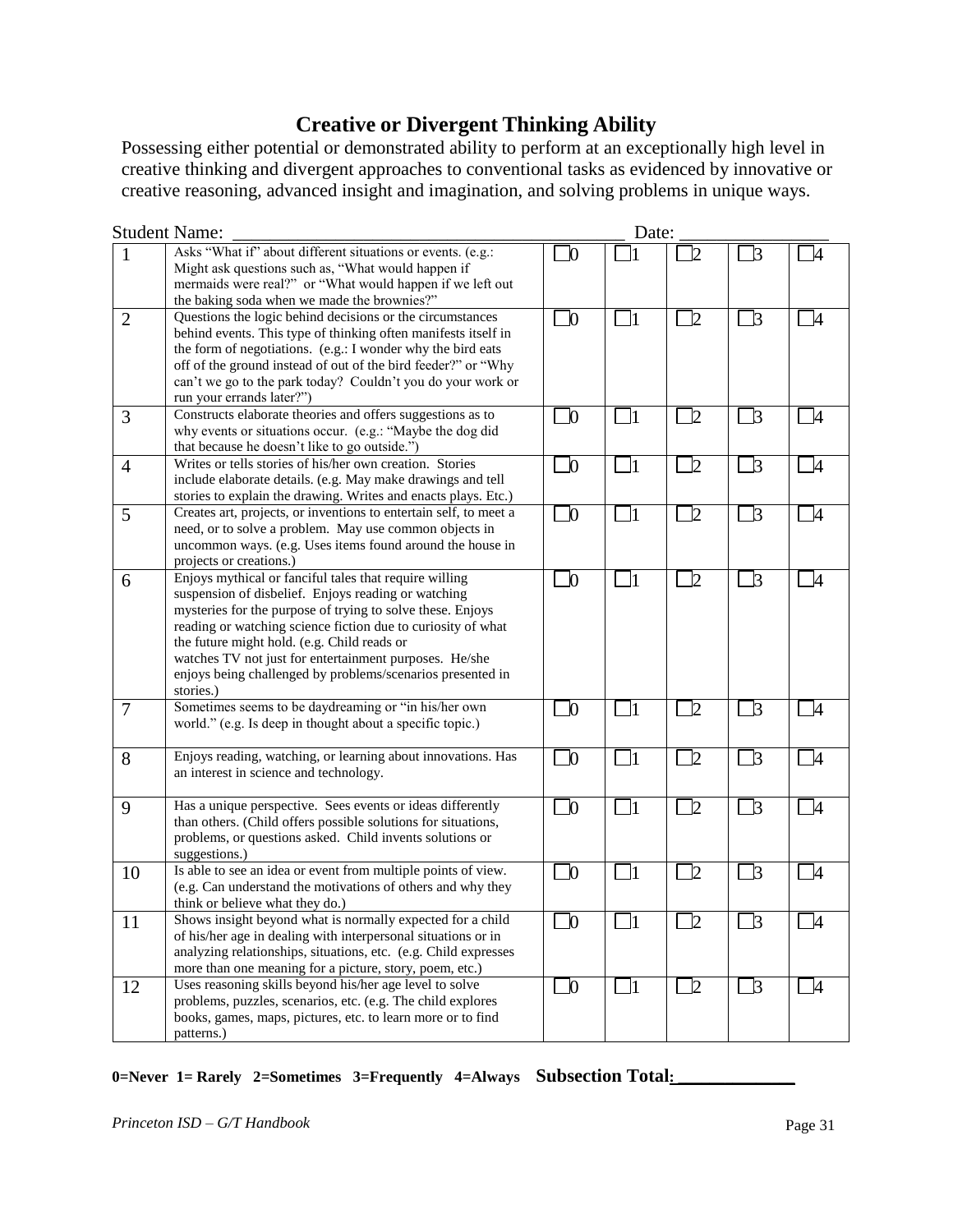# **Leadership**

Possessing either potential or demonstrated ability at an exceptionally high level in social skills and interpersonal qualities such as poise, effective oral and/or written expression, managerial ability and/or vision to set goals and organize others to successfully reach those goals.

| <b>Student Name:</b> |                                                                                                                                                                                                                                                                                                 |          | Date:    |                    |             |                |  |
|----------------------|-------------------------------------------------------------------------------------------------------------------------------------------------------------------------------------------------------------------------------------------------------------------------------------------------|----------|----------|--------------------|-------------|----------------|--|
| $\mathbf{1}$         | Other children ask my child for help. (In academic or social<br>settings, others come to my child as they might go to an adult<br>for assistance.)                                                                                                                                              | $\Box 0$ |          | 72                 | ]3          |                |  |
| $\overline{2}$       | Child shows initiative in conversations with other children.<br>( <i>i.e.</i> : Reaches out to other children and initiates interactions.)                                                                                                                                                      | $\Box$ 0 | $\Box$ 1 | $\Box$ 2           | $\Box$ 3    | $\Box$ 4       |  |
| 3                    | Child shows initiative in conversations with adults. (i.e.:<br>Child is not shy to express opinions or ideas with adults,<br>even when the interaction is unsolicited.)                                                                                                                         | $\Box$ 0 | $\Box$ 1 | $\Box$ 2           | $\Box$ 3    | - 14           |  |
| $\overline{4}$       | Child organizes games or activities for self or others. (i.e.:<br>Takes charge and issues directions to establish order in<br>games or group settings.)                                                                                                                                         | $\Box$ 0 | $\Box$ 1 | $\Box$ 2           | $\Box$ 3    | $\overline{a}$ |  |
| 5                    | Directs group activities. (i.e.: When in a group setting, others<br>naturally look toward this individual for direction.)                                                                                                                                                                       | $\Box$ 0 | $\Box$ 1 | $\Box$ 2           | $\Box$ 3    | $\vert$ 4      |  |
| 6                    | Assumes responsibility for family or younger siblings. (i.e.:<br>Attempts to guide, direct, or parent younger siblings even<br>when the direction is not welcome.)                                                                                                                              | $\Box$   | $\Box_1$ | $\Box$ 2           | $\Box$ 3    | $\Box$ 4       |  |
| $\overline{7}$       | Sets personal goals. (i.e.: Has a sense of self direction and<br>knows what he/she wants to accomplish.)                                                                                                                                                                                        | $\Box$   | $\Box$ 1 | $\Box$ 2           | $\Box$ 3    | $\Box$ 4       |  |
| 8                    | Is able to plan steps toward reaching personal goals. (i.e.:<br>Mentally or verbally details intermediate steps to reach a<br>goal. May use language such as, "First I will" or "Next<br>we must.")                                                                                             | $\Box$   | $\Box$ 1 | $\Box$ 2           | $\exists$ 3 | <b>一</b> 4     |  |
| 9                    | Is able to persuade others through conversation. (i.e.: Can<br>logically explain the importance of an idea or course of<br>action so that others agree and follow.)                                                                                                                             | $\Box 0$ | $\Box$ 1 | $\Box$             | $\Box$ 3    | $\Box$         |  |
| 10                   | Is able to write/illustrate a point. (i.e.: Can detail steps in a<br>process, cause & effect, consequences, etc. in writing or<br>through an illustration.)                                                                                                                                     | $\Box$   | $\Box$ 1 | $\Box$             | $\square$ 3 | $\Box$ 4       |  |
| 11                   | Is self-confident. (i.e.: Is less concerned about the opinions<br>of others than his/her own opinion. Has a high regard for<br>self.)                                                                                                                                                           | $\Box 0$ | $\Box$ 1 | $\overline{\Box}2$ | $\Box$ 3    | - 74           |  |
| 12                   | Has an innate sense of right and wrong and acts according to<br>those beliefs regardless of the opinion of others or<br>inconvenience to self. (i.e.: Acts on personal ideals even<br>when those ideals may conflict peers or authority members.<br>May take the more complex means to an end.) | $\Box$   | $\Box$ 1 | $\Box$ 2           | $\Box$ 3    | - 4            |  |

0=Never 1= Rarely 2=Sometimes 3=Frequently 4=Always Subsection Total<sub>2</sub>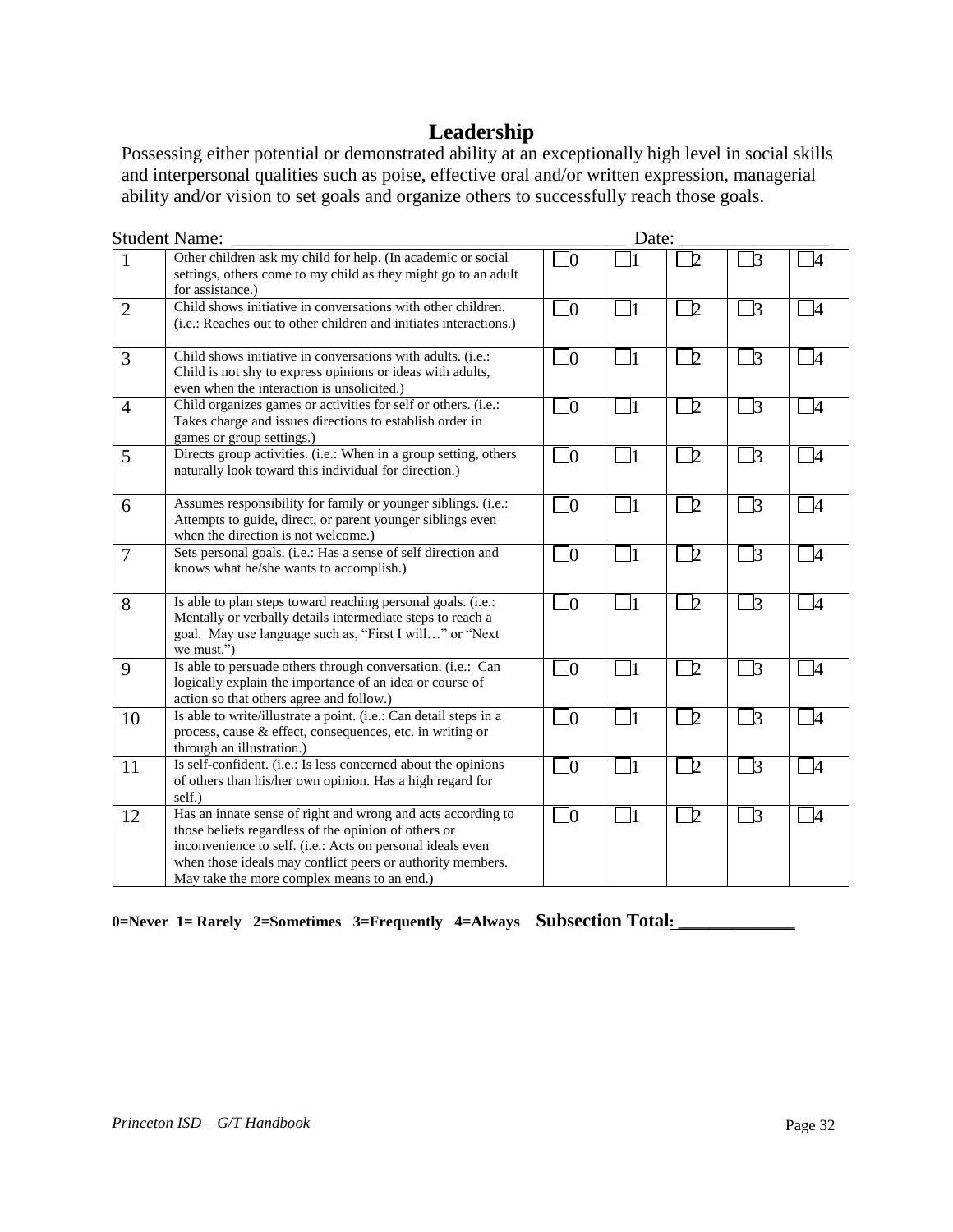# **Artistic Visual or Performing Arts Ability**

Possessing either potential or demonstrated ability to perform at an exceptionally high level in the visual or performing arts and demonstrating the potential for outstanding aesthetic production, accomplishment, or creativity in visual art, dance, music, or drama.

| <b>Student Name:</b> |                                                                                                                                                                                                                                                                                                                                                                  |           | Date:    |                          |             |                          |  |
|----------------------|------------------------------------------------------------------------------------------------------------------------------------------------------------------------------------------------------------------------------------------------------------------------------------------------------------------------------------------------------------------|-----------|----------|--------------------------|-------------|--------------------------|--|
| 1                    | Shows signs of having a raw talent or natural innate gift<br>for a specific artistic medium such as drawing, painting,<br>singing, dancing, playing an instrument, acting, etc.                                                                                                                                                                                  | $\square$ |          | 72                       | $\exists$ 3 | $\overline{A}$           |  |
| $\overline{2}$       | Natural ability in this medium is significantly beyond<br>the age, experience, or environment of chronological<br>peers.                                                                                                                                                                                                                                         | $\square$ | $\Box$ 1 | $\Box$                   | $\Box$ 3    | - 4                      |  |
| $\overline{3}$       | Others comment on his/her natural gift in this medium.<br>(i.e. Those who have exposure to children of his/her age<br>also agree that his/her ability is beyond that of the<br>normal range for the child's chronological age.)                                                                                                                                  | $\Box$    | $\Box$   | $\overline{2}$           | $\Box$ 3    | $\overline{14}$          |  |
| $\overline{4}$       | Spends free time participating in this artistic medium.                                                                                                                                                                                                                                                                                                          | $\Box$    | $\Box$ 1 | $\Box$                   | $\Box$ 3    | $\Box$ 4                 |  |
| 5                    | Seeks to learn more about this artistic medium by<br>whatever means are available. (i.e. Asks to take classes,<br>reads, etc.)                                                                                                                                                                                                                                   | $\Box$    | $\Box$ 1 | $\mathbb{Z}^2$           | $\Box$ 3    | $\overline{\phantom{a}}$ |  |
| 6                    | Desires to practice and improve in this medium and<br>shows signs of developing/improving through practice.                                                                                                                                                                                                                                                      | $\Box$    | $\Box$ 1 | $\Box$                   | $\square$ 3 | $\Box$ 4                 |  |
| $\overline{7}$       | Desires to share artistic<br>creations/interpretation/presentation with others.                                                                                                                                                                                                                                                                                  | $\Box$    | $\Box$ 1 | $\Box$                   | $\square$ 3 | $\Box$ 4                 |  |
| 8                    | Likes to watch others share artistic<br>creations/interpretations/presentations in this medium.                                                                                                                                                                                                                                                                  | $\Box$ 0  | $\Box$ 1 | $\mathbb{Z}^2$           | $\Box$ 3    | $\Box 4$                 |  |
| 9                    | Enjoys time spent in this medium.                                                                                                                                                                                                                                                                                                                                | $\Box$    | $\Box$ 1 | $\Box$ 2                 | $\Box$ 3    | - 4                      |  |
| 10                   | Sometimes loses track of time while involved in<br>activities related to this medium.                                                                                                                                                                                                                                                                            | $\Box$    | $\Box$ 1 | $\overline{\phantom{a}}$ | $\square$ 3 | $\Box$                   |  |
| 11                   | Critically analyses his/her own aesthetic production,<br>accomplishment, or creativity.                                                                                                                                                                                                                                                                          | $\Box$    | $\Box$ 1 | $\mathbb{Z}^2$           | $\square$ 3 | - 14                     |  |
| 12                   | Sometimes shows signs of frustration when works do<br>not meet his/her personal standards. (i.e. Younger<br>children may exhibit temper tantrums when trying to<br>perfect something. May appear sad or frustrated if they<br>feel they are not making significant progress - even<br>though his/her performance is significantly better than<br>his/her peers.) | $\Box$    | $\Box$ 1 | $\Box$                   | $\square$ 3 | $\square$                |  |

**0=Never 1= Rarely 2=Sometimes 3=Frequently 4=Always Subsection Total: \_\_\_\_\_\_\_\_\_\_\_\_\_\_\_**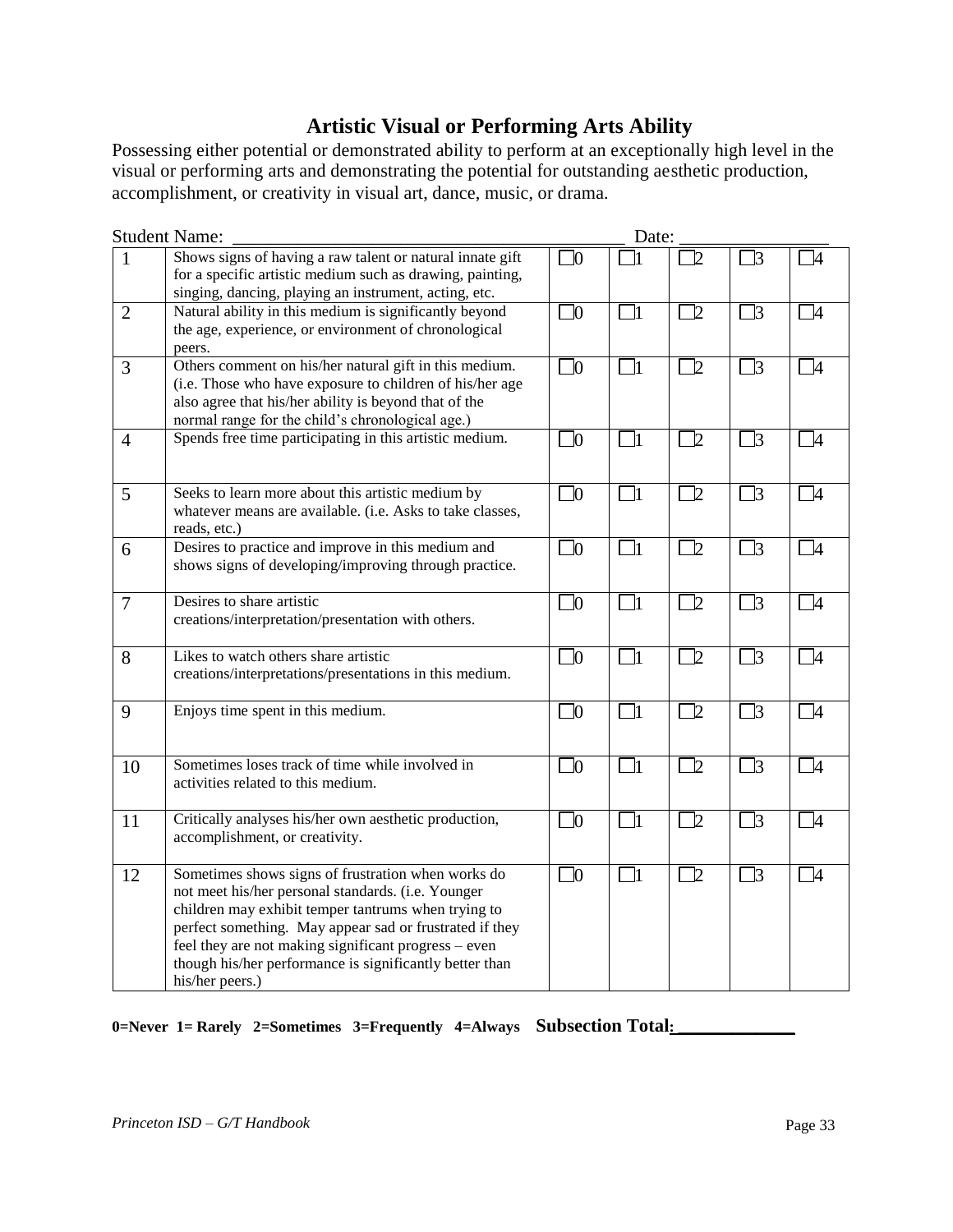# **Renzulli Checklist of Leadership Characteristics**

*To the Classroom Teacher: The following student is being considered for the Gifted and Talented Program in the gifted area of leadership. Based on classroom observations, please check all of the characteristics below that this student consistently displays.*

Student Name: \_\_\_\_\_\_\_\_\_\_\_\_\_\_\_\_\_\_\_\_\_\_\_\_\_\_\_\_\_\_\_\_\_\_\_\_\_\_\_\_\_\_ Date: \_\_\_\_\_\_\_\_\_\_\_\_\_\_\_\_

| <b>Current Grade:</b>                                                                                                    |                                                                                                                                                      | Campus:                                                                                                            | Teacher                                                                                                                                                                    |
|--------------------------------------------------------------------------------------------------------------------------|------------------------------------------------------------------------------------------------------------------------------------------------------|--------------------------------------------------------------------------------------------------------------------|----------------------------------------------------------------------------------------------------------------------------------------------------------------------------|
|                                                                                                                          |                                                                                                                                                      |                                                                                                                    |                                                                                                                                                                            |
| $\Box$ Responsible behavior;<br>can be counted on to<br>follow through on<br>activities/projects.                        | $\Box$ Adapts readily to new<br>situations: is flexible in<br>thought and action and<br>does not seem disturbed<br>when normal routine is<br>changed | $\Box$ Is self-confident when<br>interacting with age peers.                                                       | $\Box$ Has the ability to<br>articulate ideas and<br>communicated well with<br>others.                                                                                     |
| $\Box$ Is cooperative; tends to<br>avoid bickering and is<br>generally easy to get along<br>with.                        | $\Box$ Tends to direct an<br>activity in which he/she is<br>involved with others.<br>May appear bossy at times                                       | $\Box$ Likes to organize and<br>brings structure to things,<br>people, and situations.                             | Expresses little fear of<br>the unknown or of the<br>difficulty of a task.                                                                                                 |
| Able to figure out what<br>is wrong with an activity<br>and show others how to do<br>it better                           | Cooperative behavior<br>when working with others                                                                                                     | Has a tendency to be<br>ப<br>respected by classmates.<br>Looked to by others when<br>something must be<br>decided. | Volunteers new<br>information and ideas or<br>presents new information<br>about cultural differences<br>or similarities or about<br>materials learned outside<br>of class. |
| Transmits his/her<br>enthusiasm for a task to<br>others<br>Gets others to work toward<br>desirable/ undesirable<br>goals | $\Box$ Is able to<br>generalize/transfer culture-<br>specific skills, notions or<br>concepts between cultures                                        | $\Box$ Is sociable and prefers<br>not to be alone.<br>Initiates activities that<br>involve peers                   | May be frustrated by<br>lack of organization or<br>progress                                                                                                                |

\*SOURCE: *Adaptation of* -: Renzulli, J., Smith, L., White, A., Callahan, C., Hartman, R (1976). Scales for Rating the Behavioral Characteristics of Superior Students. CT: Creative Learning Press.

*Have each of the student's classroom teachers complete the form.* 

**Total: \_\_\_\_ of 16**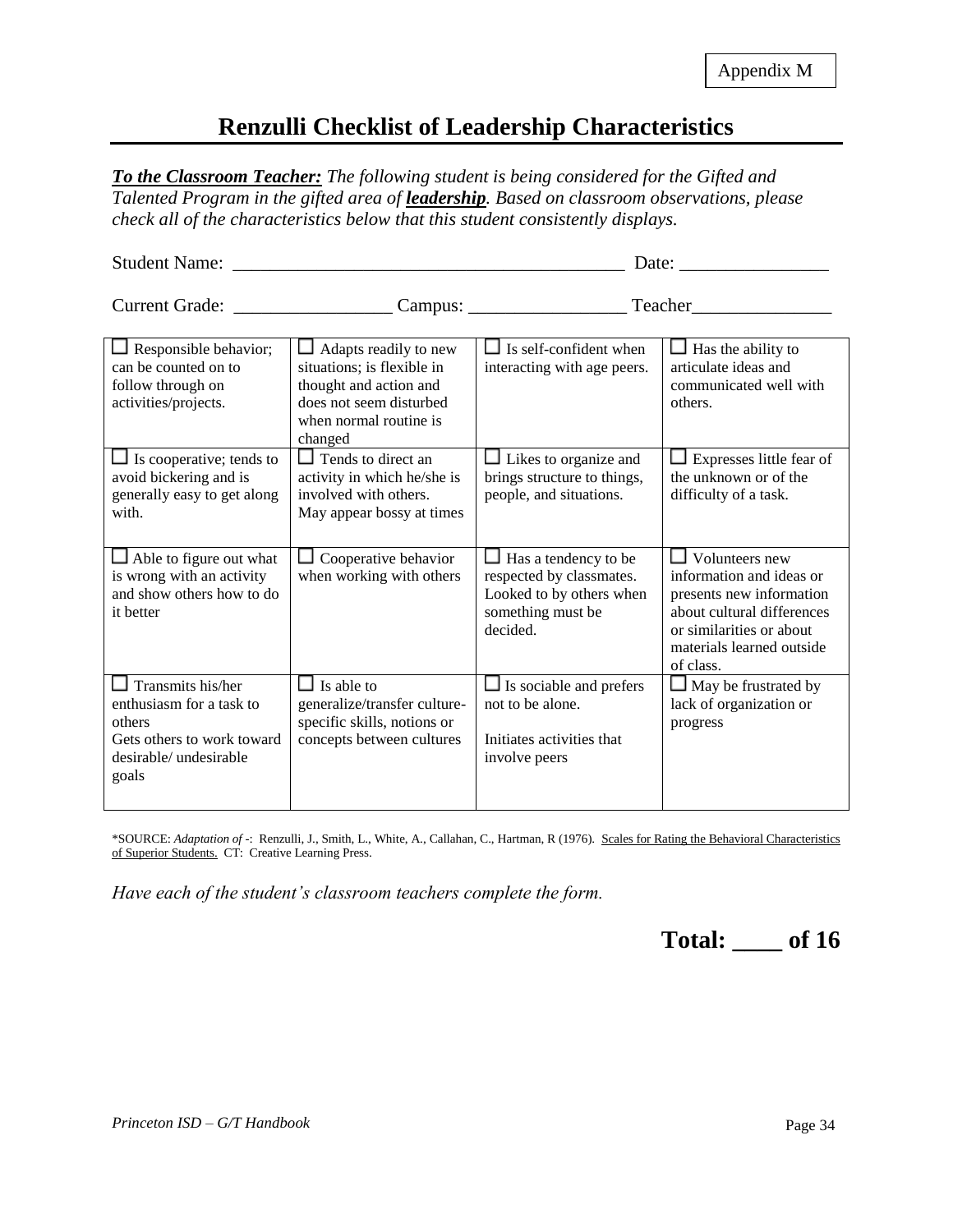

# **Annual GT Student Progress Report**

| Student<br>121 I I I I |  |
|------------------------|--|
|                        |  |

Current Grade: \_\_\_\_\_\_\_\_\_\_\_\_\_\_\_\_\_ Campus: \_\_\_\_\_\_\_\_\_\_\_\_\_\_\_\_\_ Teacher\_\_\_\_\_\_\_\_\_\_\_\_\_\_\_

Area(s) of Identification:

| $\Box$ General Intellectual Ability | $\Box$ Creative or Divergent Thinking Ability                                                                      | $L$ eadership |
|-------------------------------------|--------------------------------------------------------------------------------------------------------------------|---------------|
|                                     | <b>Specific Academic Aptitude: <math>\square</math>ELAR <math>\square</math></b> Socience $\square$ Social Studies |               |

Artistic Visual or Performing Arts Ability:  $\Box$  Visual  $\Box$  Music  $\Box$  Drama  $\Box$  Dance

| <b>GOALS</b>             | Performance         |                     |              | <b>Comments</b> |
|--------------------------|---------------------|---------------------|--------------|-----------------|
|                          | <b>Exceeds</b>      | <b>Meets</b>        | <b>Needs</b> |                 |
|                          | <b>Expectations</b> | <b>Expectations</b> | Improvement  |                 |
| 1. Student               |                     |                     |              |                 |
| demonstrates             |                     |                     |              |                 |
| continuing progress of   |                     |                     |              |                 |
| the content area(s) of   |                     |                     |              |                 |
| identification.          |                     |                     |              |                 |
| 2. Student develops      |                     |                     |              |                 |
| process skills including |                     |                     |              |                 |
| creative/critical        |                     |                     |              |                 |
| thinking, research, and  |                     |                     |              |                 |
| problem solving in the   |                     |                     |              |                 |
| area(s) of               |                     |                     |              |                 |
| identification.          |                     |                     |              |                 |
| 3. Student completes     |                     |                     |              |                 |
| high level of            |                     |                     |              |                 |
| products/performances    |                     |                     |              |                 |
| in the area(s) of        |                     |                     |              |                 |
| identification.          |                     |                     |              |                 |
| 4. Student exhibits a    |                     |                     |              |                 |
| good work ethic by       |                     |                     |              |                 |
| planning, using time     |                     |                     |              |                 |
| well, and completing     |                     |                     |              |                 |
| and submitting           |                     |                     |              |                 |
| assignments on time.     |                     |                     |              |                 |
| 5. Works well on         |                     |                     |              |                 |
| projects individually or |                     |                     |              |                 |
| in pairs/groups.         |                     |                     |              |                 |
| 6. Student contributes   |                     |                     |              |                 |
| to class discussion and  |                     |                     |              |                 |
| is sensitively aware of  |                     |                     |              |                 |
| others' needs            |                     |                     |              |                 |
| /interests.              |                     |                     |              |                 |

\_\_\_\_\_\_\_\_\_\_\_\_\_\_\_\_\_\_\_\_\_\_\_\_\_\_\_\_ \_\_\_\_\_\_\_\_\_\_\_\_\_\_\_\_\_\_\_\_\_\_\_\_\_\_\_\_\_

**Comments:**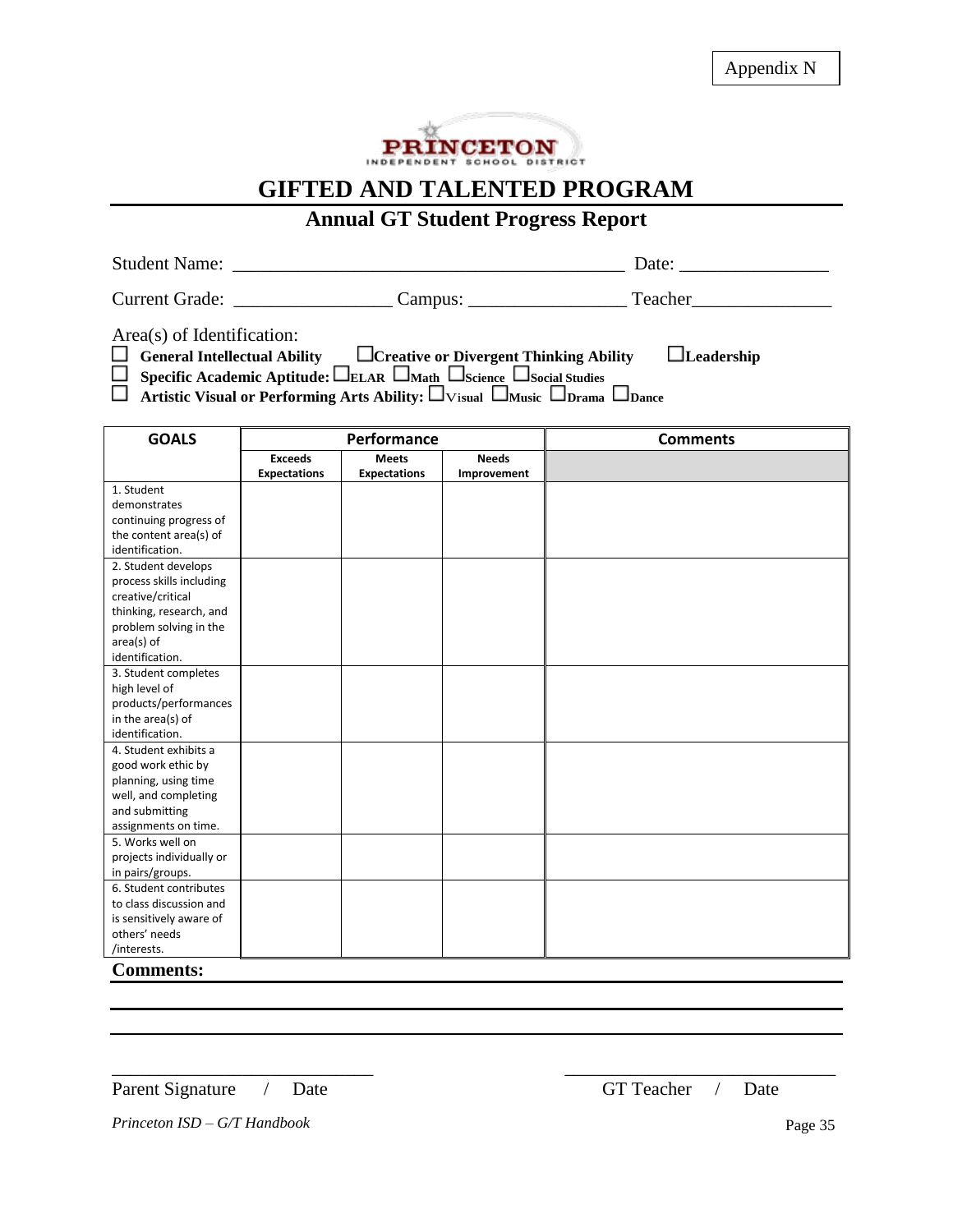## **BRIGHT CHILD VS GIFTED LEARNER**

Knows the answer Asks the questions Is interested Is highly curious Is attentive Is mentally and physically involved Has good ideas Has wild, silly ideas Works hard Plays around, yet tests well Answers the questions Discusses in detail, elaborates Top group Beyond the group Listens with interest Shows strong feelings and opinions Learns with ease **Already knows** 6-8 repetitions for mastery 1-2 repetitions for mastery Understands ideas Constructs abstractions Enjoys peers Prefers adults Grasps the meaning Draws inferences Completes assignments Initiates projects Is receptive Is intense Copies accurately Creates a new design Enjoys school Enjoys learning Absorbs information Manipulates information Technician Inventor Good memorizer Good guesser Enjoys straightforward, sequential presentation Thrives on complexity Is a left Is a left Is keenly observant Is pleased with own learning Is highly self-critical

Janice Szabos, 1989 Texas Education Staff Development Modules

# **Bright Child** Gifted Learner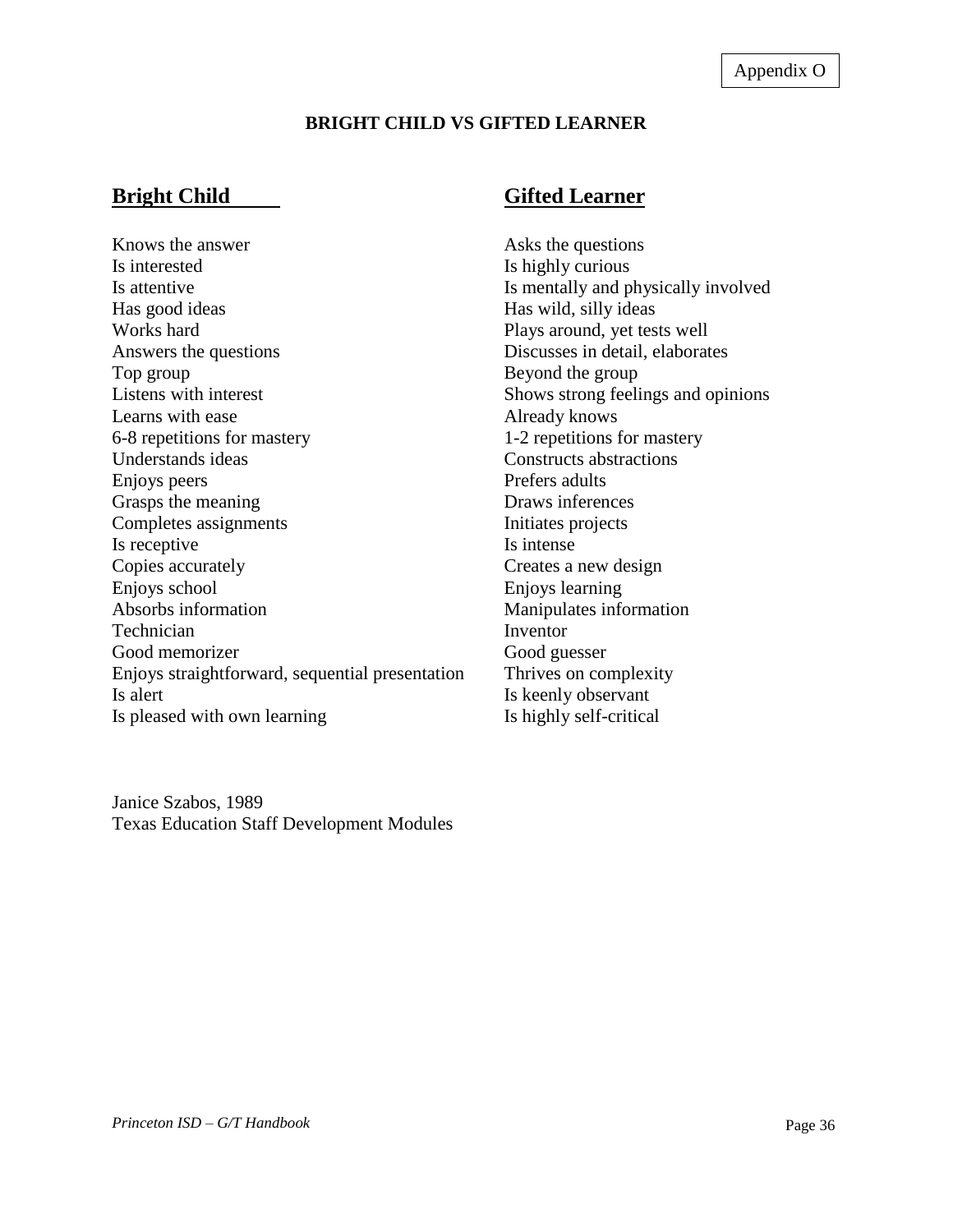# **Practitioner Tips For Areas of Giftedness**

#### **Intellectually Gifted: possessing superior intelligence, with potential or demonstrated accomplishments in several fields of study; ability to perform complex mental tasks**

*Activity Suggestions: independent study/research in areas of interest within several fields of study; challenge existing ideas and products; connect disparate ideas; National Honor Society; analogical thinking; problem solving; reasoning; learn principles, form generalizations and use them in new situations*

# **Creatively Gifted: possessing outstanding imagination, thinking ability, innovative or creative reasoning ability, ability in problem solving, and/or high attainment in original or creative thinking**

*Activity Suggestions: problem solving; critical-thinking; analogical-thinking; open-endedness; attention to detail; participate in competitions; engage in strategies to develop new ideas; mentor creative interests; cluster group creatively gifted projects; study creative attitude and personality traits; participate in meaningful decision making; independent projects that involve some sort of physical or visual product; in-depth research projects; creative writing*

#### **Artistically Gifted: possessing outstanding ability in the visual and/or performing arts** *Activity Suggestions:*

- - *(ART) art courses; art contests; independent study time for creating personal works of art; create the art work and displays for class projects and school events; research art interests by period and artists; visit art galleries; individual and group art displays at school and in the community; focused visits from local artists; use artistic area to communicate ideas; experiment in artistic medium; incorporate a large number of elements into artwork; provide balance and order in artwork; use unusual and interesting visual imagery; use content that is interesting, tells a story, or expresses feelings*
	- *(MUSIC) concert, jazz, and marching band courses; band performances/contests; independent study time for creating/practicing music pieces; research music interests by genre and musicians; focused visits from local musicians; auditions for district ensembles; in-school/community performances; learn to recognize the differences between tone, relative, and absolute pitch; practice identifying a variety of sounds; memorize melodies; create own melodies; listen to music; produce music with others*
	- *(DRAMA) theater arts courses; theater arts play performances; presenting projects in character; perform in play or skit; role-playing; improvising; acting out situations; directing/technically advising small or in-class performances; journaling; tell a story or give an account of some experience; study moods and motivations of characters; create original plays or make up plays from stories; practice expressing feelings through nonverbal communication; create portfolio; focused visits from local actors*
	- *(DANCE) independent study time for practicing dance steps/routines; research dance interests by style, technique, as well as famous dancers; choreographing simple dances; focused visits from local dancers; in-school/community public performances; cheerleading*

#### **Gifted in Leadership: possessing the natural ability to influence others; possessing skills in interpersonal relationships**

*Activity Suggestions: problem solving; decision making; debate; simulation; conflict resolution; peer mentorships; service learning; self-directed projects; group organization; campaigning; job shadowing; preside or serve as officer of a group, club, committee, or organization; delegate responsibilities within a group; school improvement committees; look at problems from multiple perspectives; student council;*